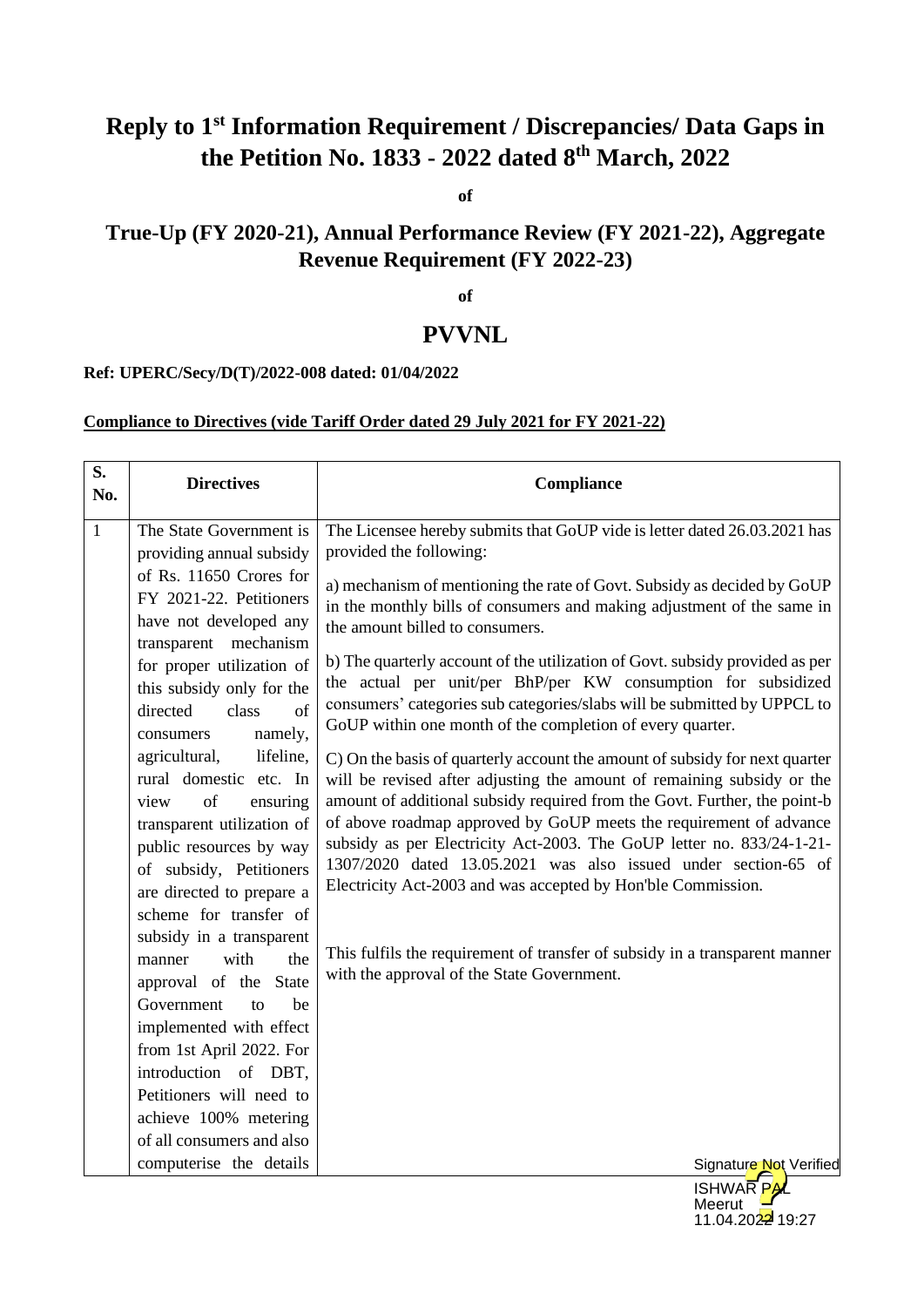| S.<br>No. | <b>Directives</b>                                                                                                                                                                                                              | Compliance                                                                    |                                                                                                                                 |                        |
|-----------|--------------------------------------------------------------------------------------------------------------------------------------------------------------------------------------------------------------------------------|-------------------------------------------------------------------------------|---------------------------------------------------------------------------------------------------------------------------------|------------------------|
|           | of all those consumers<br>who are to be benefitted<br>with subsidy under DBT<br>including<br>agricultural<br>Petitioners<br>consumers.<br>shall submit the roadmap<br>for DBT in their next<br>ARR filing for year<br>2022-23. |                                                                               |                                                                                                                                 |                        |
| 2         | The Commission also<br>Petitioners<br>directs<br>to                                                                                                                                                                            |                                                                               | 1. For Voltage Wise Energy Sales and Losses, please refer point 2.2.11<br>of the petition. Same is attached here for reference: |                        |
|           | submit the voltage wise<br>(440V, 11kV, 33kV,                                                                                                                                                                                  | S.No.                                                                         | <b>Voltage Level</b>                                                                                                            | <b>Actual</b><br>(MUs) |
|           | 66kV, 132 kV) - Energy                                                                                                                                                                                                         | А                                                                             | System Losses At 220 kV                                                                                                         |                        |
|           |                                                                                                                                                                                                                                | 1                                                                             | Energy received into the system                                                                                                 | 9.31                   |
|           | Sales and Losses. Also,                                                                                                                                                                                                        | $\overline{2}$                                                                | Energy sold at this voltage level                                                                                               | 9.31                   |
|           | mandatory<br>the<br>now                                                                                                                                                                                                        | 3                                                                             | Energy transmitted to the next (lower) voltage level                                                                            | 0.00                   |
|           | energy audit report and                                                                                                                                                                                                        | 4                                                                             |                                                                                                                                 |                        |
|           |                                                                                                                                                                                                                                | 5                                                                             | <b>Energy Lost</b><br>Total Loss in the system (4/1)*100%                                                                       | 0.00<br>0.00%          |
|           | the cost audit report                                                                                                                                                                                                          | B                                                                             | System Losses At 132 kV                                                                                                         |                        |
|           | (prepared in accordance)                                                                                                                                                                                                       | $\mathbf{1}$                                                                  | Energy received into the system                                                                                                 | 82.17                  |
|           | with Companies (Cost                                                                                                                                                                                                           | $\overline{2}$                                                                | Energy sold at this voltage level                                                                                               | 82.17                  |
|           |                                                                                                                                                                                                                                |                                                                               |                                                                                                                                 |                        |
|           | Records<br>and<br>Audit)<br>Rules 2014) shall also be                                                                                                                                                                          | 3<br>4                                                                        | Energy transmitted to the next (lower) voltage level                                                                            | 0.00<br>0.00           |
|           | submitted every                                                                                                                                                                                                                | 5                                                                             | <b>Energy Lost</b><br>Total Loss in the system (4/1)*100%                                                                       | 0.00%                  |
|           | year                                                                                                                                                                                                                           | C                                                                             | System Losses At 33 kV                                                                                                          |                        |
|           | along with the ARR<br>Petitions.                                                                                                                                                                                               | 1                                                                             | Energy received into the system                                                                                                 | 23,429.49              |
|           |                                                                                                                                                                                                                                | 2                                                                             | Energy sold at this voltage level                                                                                               | 528.82                 |
|           |                                                                                                                                                                                                                                | 3                                                                             | Energy transmitted to the next (lower) voltage level                                                                            | 22,725.49              |
|           |                                                                                                                                                                                                                                | 4                                                                             | <b>Energy Lost</b>                                                                                                              | 175.18                 |
|           |                                                                                                                                                                                                                                | 5                                                                             | Total Loss in the system (4/1)*100%                                                                                             | 0.75%                  |
|           |                                                                                                                                                                                                                                | D                                                                             | System Losses at 11 kV & LT                                                                                                     |                        |
|           |                                                                                                                                                                                                                                | 1                                                                             | Energy received into the system                                                                                                 | 22,725.49              |
|           |                                                                                                                                                                                                                                | 2                                                                             | Energy sold at this voltage level                                                                                               | 18,144.93              |
|           |                                                                                                                                                                                                                                | 3                                                                             | Energy transmitted to the next (lower) voltage level                                                                            | 0.00                   |
|           |                                                                                                                                                                                                                                | 4                                                                             | <b>Energy Lost</b>                                                                                                              | 4,580.56               |
|           |                                                                                                                                                                                                                                | 5<br>E                                                                        | Total Loss in the system (4/1)*100%<br><b>Overall Losses</b>                                                                    | 20.16%                 |
|           |                                                                                                                                                                                                                                | 1                                                                             | Energy In (A1+B1+C1)                                                                                                            | 23,520.97              |
|           |                                                                                                                                                                                                                                | 2                                                                             | Energy Out (A2+B2+C2+D2))                                                                                                       | 18,765.22              |
|           |                                                                                                                                                                                                                                | 3                                                                             | Total T&D Loss ((1-2)/1)*100%                                                                                                   | 20.22%                 |
|           |                                                                                                                                                                                                                                |                                                                               | 2. Cost Audit is attached herewith marked as Annexure-1                                                                         |                        |
|           |                                                                                                                                                                                                                                |                                                                               |                                                                                                                                 |                        |
|           |                                                                                                                                                                                                                                | 3. Energy Audit for all the Discoms is being done upto the Feeder Level,      |                                                                                                                                 |                        |
|           |                                                                                                                                                                                                                                | on monthly basis by dedicated energy audit cell at UPPCL. The sample          |                                                                                                                                 |                        |
|           |                                                                                                                                                                                                                                | report for February, 2022 month is attached herewith marked as                |                                                                                                                                 |                        |
|           |                                                                                                                                                                                                                                | Annexure-2.                                                                   |                                                                                                                                 |                        |
| 3         | The Commission directs                                                                                                                                                                                                         |                                                                               | The Petitioner has not booked any excess sales under unmetered                                                                  |                        |
|           | Petitioners, not to book                                                                                                                                                                                                       | categories. The sale booked under the unmetered categorient are not post thed |                                                                                                                                 |                        |
|           |                                                                                                                                                                                                                                |                                                                               | norms approved by the Hon'ble Commission in its order $\frac{d}{dt}$ $\frac{d}{dt}$ $\frac{d}{dt}$ 2.2016                       |                        |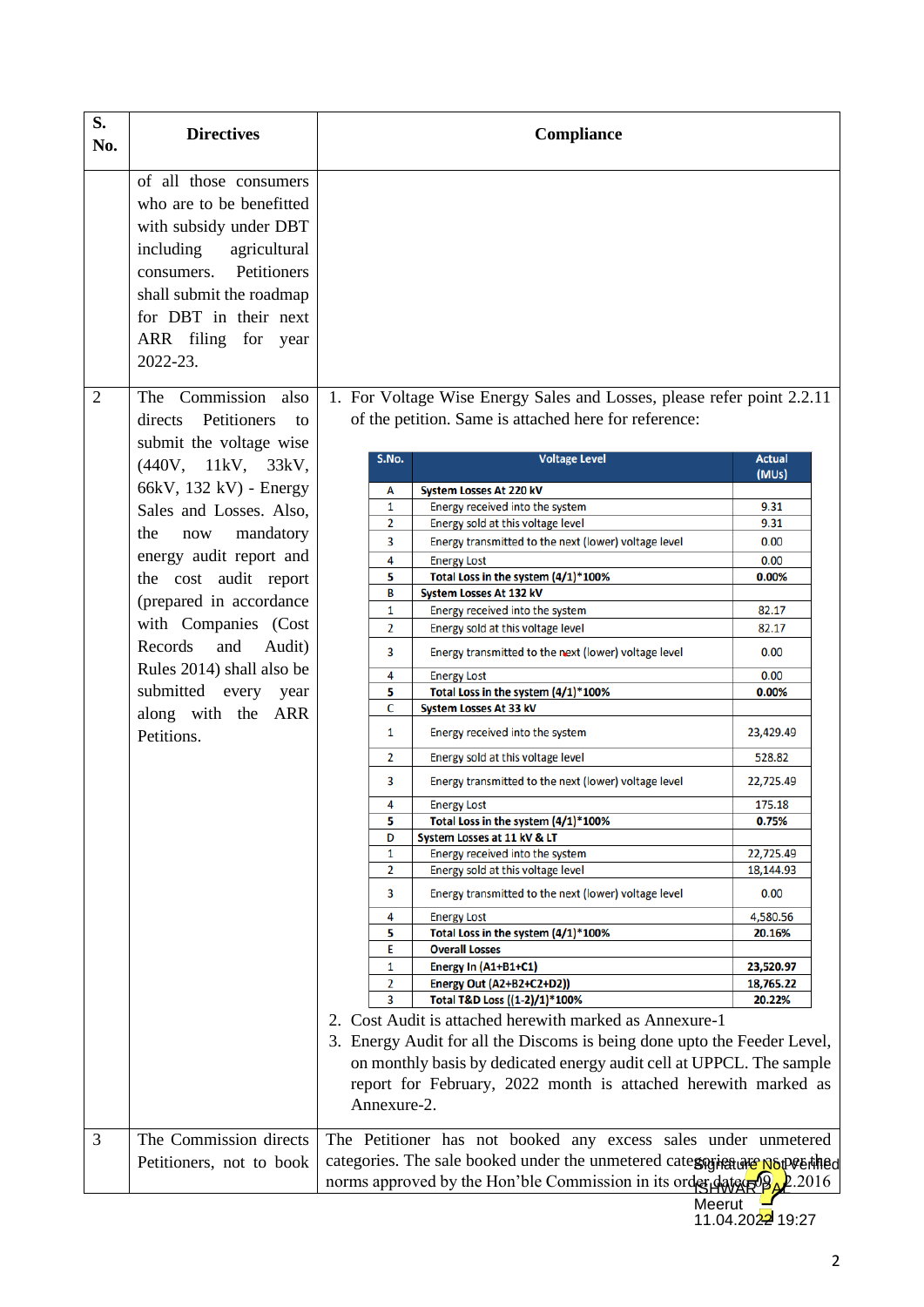| S.<br>No.      | <b>Directives</b>                                                                                                                                                                                                                                                                                                                                                                                                                                              | Compliance                                                                                                                                                                                                                                                                                                                                                                                                                                                                                                                                                                                                                 |  |
|----------------|----------------------------------------------------------------------------------------------------------------------------------------------------------------------------------------------------------------------------------------------------------------------------------------------------------------------------------------------------------------------------------------------------------------------------------------------------------------|----------------------------------------------------------------------------------------------------------------------------------------------------------------------------------------------------------------------------------------------------------------------------------------------------------------------------------------------------------------------------------------------------------------------------------------------------------------------------------------------------------------------------------------------------------------------------------------------------------------------------|--|
|                | excess sales under the<br>unmetered categories.                                                                                                                                                                                                                                                                                                                                                                                                                | and as considered by the Hon'ble Commission in its order dated<br>18.08.2021 in the matter of P. No. 1718 of 2021.                                                                                                                                                                                                                                                                                                                                                                                                                                                                                                         |  |
| $\overline{4}$ | The Commission directs<br>Petitioners<br>submit<br>to<br>details of the amount of<br>Rs. 116.21 Crs of M/s<br>PTC claimed as 'PTC<br>unverified'<br>power<br>purchase<br>related<br>expenses, along with the<br>bills at the time of Truing<br>up of FY 2020-21,<br>clearly<br>mention<br>the<br>revision if any. Further,<br>if there are no revisions,<br>should<br>the same<br>be<br>deducted (not claimed)<br>in the Power purchase<br>cost of FY 2020-21. | Letter is attached as Annexure - 13<br>Detailed explanation already provided in the ARR Petition.                                                                                                                                                                                                                                                                                                                                                                                                                                                                                                                          |  |
| 5              | The Commission directs<br>Petitioners to submit the<br>detailed explanation for<br>the variation in O&M<br>expenses with respect to<br>True-Up (wherein the<br>Commission<br>had<br>approved the lower of the<br>i.e.<br>actual<br>and<br>two<br>normative) in its next<br>filings.                                                                                                                                                                            | Please refer point 2.6.19 to 2.6.29 of the petition.                                                                                                                                                                                                                                                                                                                                                                                                                                                                                                                                                                       |  |
| 6              | Petitioners must submit<br>details<br>of<br>each<br>the<br>scheme<br>investment<br>project exceeding Rs. 10<br>Crore and obtain prior<br>of<br>approval<br>the<br>Commission<br>as<br>per<br>Regulations for inclusion<br>as regulatory expenditure<br>in the ARR. Failure to do<br>will<br>result<br>in<br>SO.<br>of<br>disallowance<br>such<br>investment in the ARR in                                                                                      | Petitioners have provided the cost benefit analysis as per the format<br>provided by the Hon'ble Commission for the IT capex schemes (letter<br>219/RAU/IT dated 28 <sup>th</sup> June, 2021). Based on the approval, Petitioner will<br>prepare the reports for other schemes for prior approval on the basis of the<br>mechanism approved by the Hon'ble Commission for the IT Schemes.<br>The Petitioner hereby further informs that Ministry of Power has approved<br>the capex plan under the Revamped Distribution Sector Scheme. The same<br>will be submitted to the Hon'ble Commission.<br>Signature Not Verified |  |

**Meerut** 

11.04.2022 19:27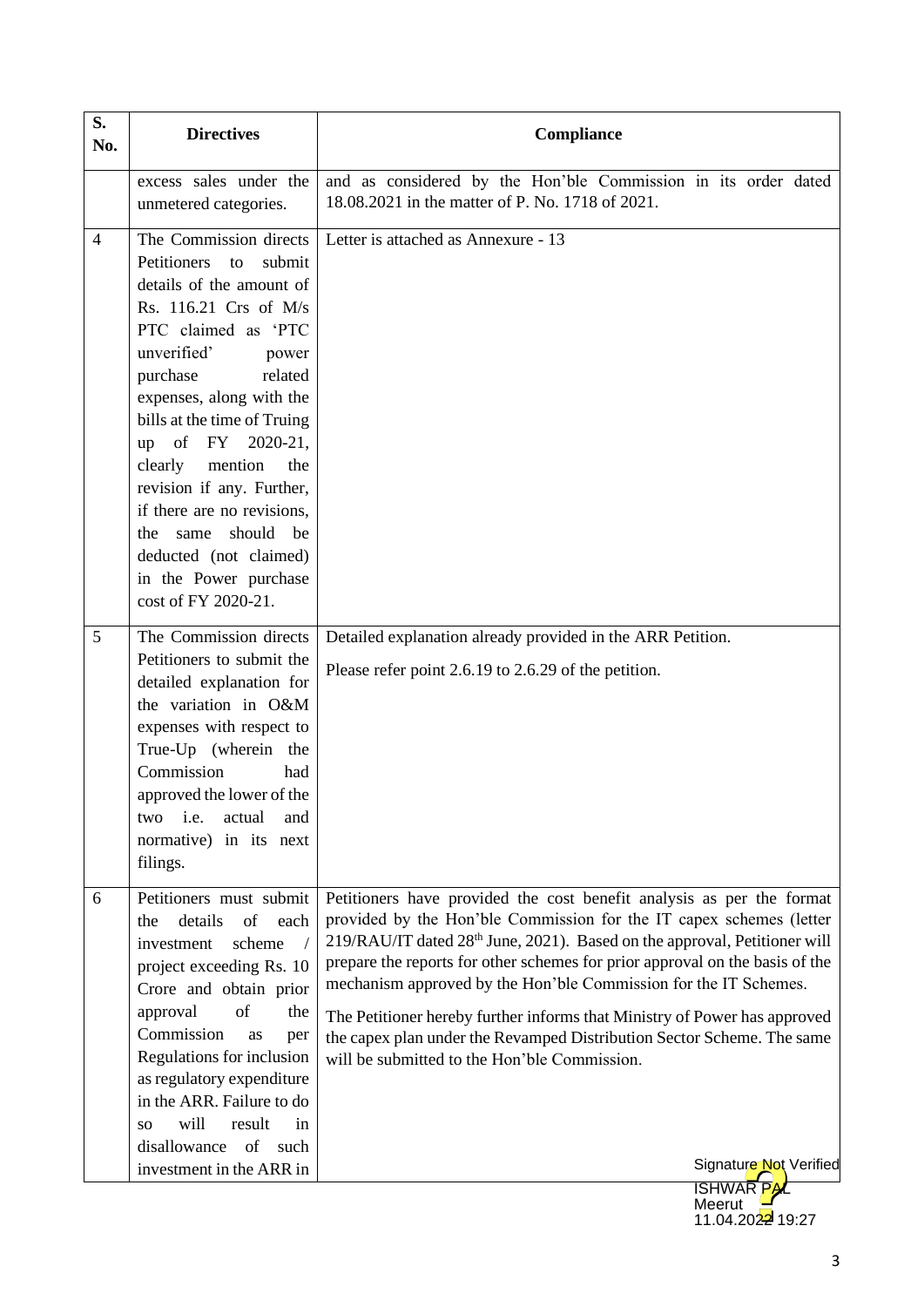| S.<br>No.      | <b>Directives</b>                                                                                                                                                                                                                                                                                                                                                                                                                                       | Compliance                                         |                                         |
|----------------|---------------------------------------------------------------------------------------------------------------------------------------------------------------------------------------------------------------------------------------------------------------------------------------------------------------------------------------------------------------------------------------------------------------------------------------------------------|----------------------------------------------------|-----------------------------------------|
|                | order to safeguard the<br>consumers from unjust<br>and unfair charges.                                                                                                                                                                                                                                                                                                                                                                                  |                                                    |                                         |
| $\overline{7}$ | The Commission directs<br>Petitioners to submit the<br>Fixed<br>detailed<br>Asset<br>Register (FAR) in Excel<br>with all the details of the<br>assets opening, addition,<br>deduction &<br>closing<br>values,<br>well<br>as<br>as<br>depreciation<br>$\&$<br>cumulative<br>depreciations, with the<br>bifurcation of the assets<br>owned by Petitioner,<br>assets created out of<br>Grants and assets created<br>of<br>out<br>consumer<br>contribution. | <b>FAR</b> is attached as Annexure -4              |                                         |
| 8              | Petitioners<br>have<br>not<br>made any submission for<br>LMV-11 i.e. Electric<br>Vehicle<br>Charging<br>consumer category. It is<br>important that proper<br>assessment is made for<br>this<br>of<br>consumers<br>and<br>category<br>submissions are made<br>taking into account the<br>initiatives taken by the<br>Government<br>for<br>promotion<br>of<br>this<br>consumer category.                                                                  | Same is already submitted along with ARR petition. |                                         |
| 9              | details<br>The<br>of<br>category/sub-category<br>wise billing determinants<br>and<br>revenue<br>of<br>consumers of Franchisee<br>for DVVNL is to be<br>properly submitted<br>in<br>similar manner as is done                                                                                                                                                                                                                                            | It does not pertains to PVVNL                      | Signature Not Verified<br><b>ISHWAF</b> |

**Meerut** 11.04.2022 19:27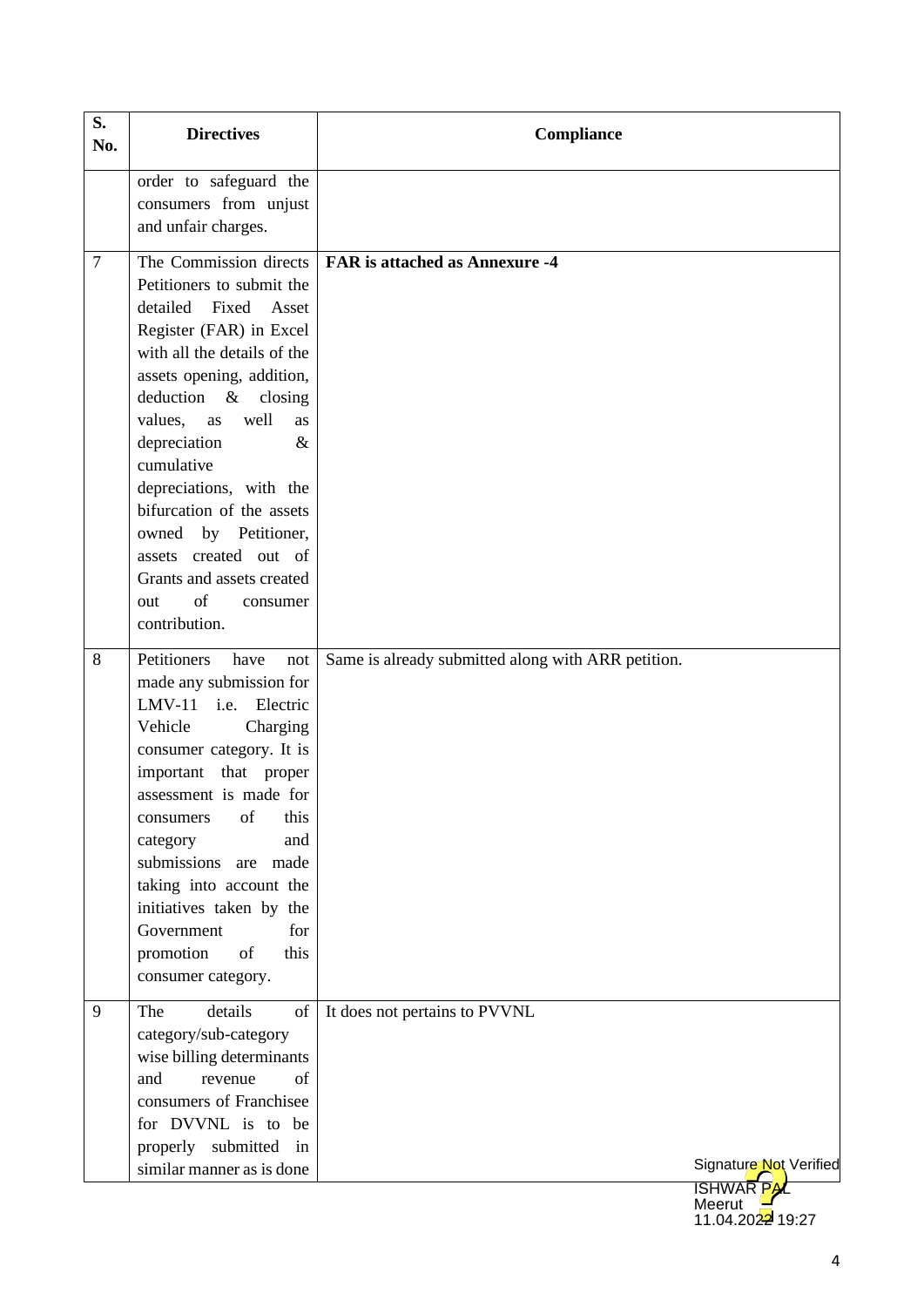| S.<br>No. | <b>Directives</b>                                                                                                                                                                                                                                                                                                                                                                                          | Compliance                                                                                                                                                                                                                                                                                                                                                                                                                                                                                            |
|-----------|------------------------------------------------------------------------------------------------------------------------------------------------------------------------------------------------------------------------------------------------------------------------------------------------------------------------------------------------------------------------------------------------------------|-------------------------------------------------------------------------------------------------------------------------------------------------------------------------------------------------------------------------------------------------------------------------------------------------------------------------------------------------------------------------------------------------------------------------------------------------------------------------------------------------------|
|           | for own consumers i.e.<br>showing<br>than<br>rather<br>billing determinants of<br>Torrent Power as bulk<br>supply, category wise<br>billing determinants are<br>to be submitted from<br>next filing otherwise the<br>Torrent Power could be<br>subsidize rest of the<br>consumers which should<br>not be the case.                                                                                         |                                                                                                                                                                                                                                                                                                                                                                                                                                                                                                       |
| 10        | There is lack of clarity on<br>the interest of security<br>deposited that has been<br>given to the consumers.<br>This concern has been<br>raised<br>by<br>several<br>consumers in the public<br>hearing. Petitioner in its<br>submission<br>should<br>clearly demonstrate how<br>much interest on security<br>deposit was required to<br>be given and how much<br>interest has been actually<br>disbursed. | The Petitioner humbly submits to the Hon'ble Commission to deal this<br>matter separately. The petitioner is continuously apprising Hon'ble<br>Commission on the matter of updating of Consumer Security Deposit. The<br>Petitioner has submitted the latest details on affidavit in the matter of P.<br>No. 780/2012.<br>Further, the latest information submitted by the Petitioner in the above<br>matter is hereby attached for kind consideration of the Hon'ble<br>Commission as per Annexure-5 |
| 11        | Petitioners are directed<br>to ensure 100% feeder<br>and<br>DT<br>metering<br>metering within next one<br>year.                                                                                                                                                                                                                                                                                            | The petitioner has already submitted that 100% feeder metering is<br>completed. Further, it is submitted that 3.43% of DTs have been metered<br>as on date and the metering of balance DTs will done under RDSS.                                                                                                                                                                                                                                                                                      |
| 12        | Petitioners are directed<br>to submit year wise data<br>regarding<br>Surcharge<br>Waiver in various One-<br>Time Settlement (OTS)<br>schemes from the year<br>the same was abolished,<br>to FY 2020-21, in the<br>next filing.                                                                                                                                                                             | OTS details are under compilation.                                                                                                                                                                                                                                                                                                                                                                                                                                                                    |

**ISHWAR PAL Meerut** 11.04.2022 19:27 Signature Not Verified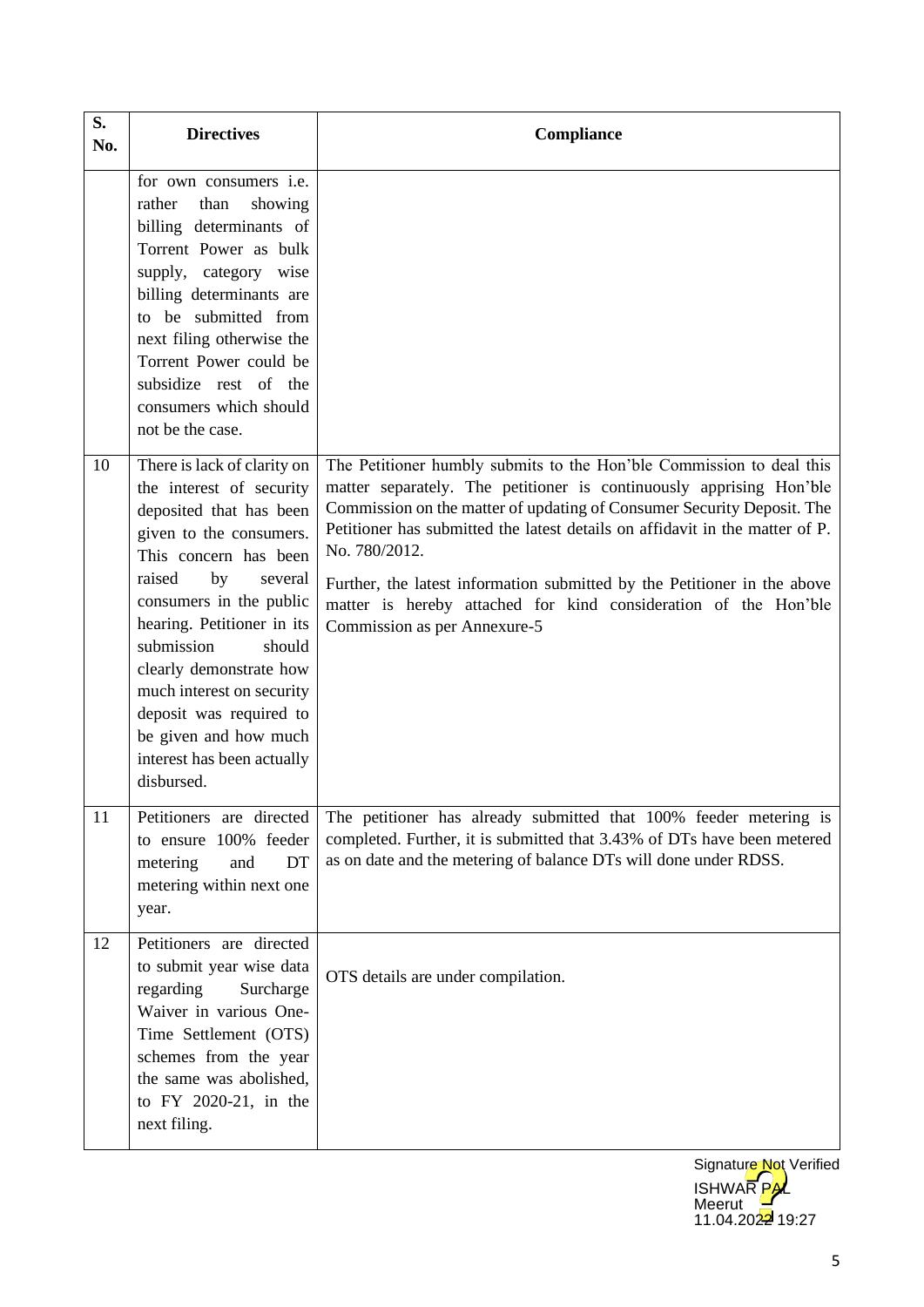| S.<br>No.                                                                                                                   | <b>Directives</b>                                                                                                                                                                                                                                                                                                                                                                                                                                                                                                                            | Compliance                                                                                                                                                                                                                                                                                                                                                                                                                                                                                                                                                                            |                                                                                                                                                |                                           |
|-----------------------------------------------------------------------------------------------------------------------------|----------------------------------------------------------------------------------------------------------------------------------------------------------------------------------------------------------------------------------------------------------------------------------------------------------------------------------------------------------------------------------------------------------------------------------------------------------------------------------------------------------------------------------------------|---------------------------------------------------------------------------------------------------------------------------------------------------------------------------------------------------------------------------------------------------------------------------------------------------------------------------------------------------------------------------------------------------------------------------------------------------------------------------------------------------------------------------------------------------------------------------------------|------------------------------------------------------------------------------------------------------------------------------------------------|-------------------------------------------|
| 13<br>All procurements made<br>by Petitioners should be<br>signed during FY 2021-22 are as under:<br>through<br>Competitive |                                                                                                                                                                                                                                                                                                                                                                                                                                                                                                                                              |                                                                                                                                                                                                                                                                                                                                                                                                                                                                                                                                                                                       | It is hereby submitted that all the power purchase is being carried out by<br>UPPCL through Competitive Bidding process. Further, the new PPAs |                                           |
|                                                                                                                             | Bidding only.                                                                                                                                                                                                                                                                                                                                                                                                                                                                                                                                | Sr.<br>Developer<br>PPA date<br>No.                                                                                                                                                                                                                                                                                                                                                                                                                                                                                                                                                   | Commissions'<br>Approval date<br>& Petition No.                                                                                                | Source<br>Quantum                         |
|                                                                                                                             |                                                                                                                                                                                                                                                                                                                                                                                                                                                                                                                                              | M/s SJVN Ltd.<br>1.                                                                                                                                                                                                                                                                                                                                                                                                                                                                                                                                                                   | 16th June 2021<br>17th Jan 2022<br>(1773/2021)                                                                                                 | 75 MW<br>Solar                            |
|                                                                                                                             |                                                                                                                                                                                                                                                                                                                                                                                                                                                                                                                                              | M/s<br><b>GMR</b><br>2.<br>Bajoli<br>Holi<br>(SPPA)<br>Hydro<br>Power<br>Pvt Ltd                                                                                                                                                                                                                                                                                                                                                                                                                                                                                                      | 17th May 2021<br>27 <sup>th</sup> Aug 2021<br>& 8 <sup>th</sup> Oct 2021<br>(1744/2021)                                                        | 60 MW<br>Hydro                            |
|                                                                                                                             |                                                                                                                                                                                                                                                                                                                                                                                                                                                                                                                                              | <b>TIDONG</b><br>3.<br>Power<br>Generation Pvt.<br>(SPPA)<br>Ltd.                                                                                                                                                                                                                                                                                                                                                                                                                                                                                                                     | 17 <sup>th</sup> May 2021<br>27 <sup>th</sup> Aug 2021<br>& 8 <sup>th</sup> Oct 2021<br>(1744/2021)                                            | <b>75 MW</b><br>Hydro                     |
|                                                                                                                             |                                                                                                                                                                                                                                                                                                                                                                                                                                                                                                                                              | TEESTA Urja<br>4.<br>Limited<br>(SPPA)                                                                                                                                                                                                                                                                                                                                                                                                                                                                                                                                                | 17 <sup>th</sup> May 2021<br>27 <sup>th</sup> Aug 2021<br>& 8 <sup>th</sup> Oct 2021<br>(1744/2021)                                            | 265 MW<br>Hydro                           |
| 14                                                                                                                          | follow<br>strictly<br>the<br>Central<br>Government<br>Guidelines<br>for<br>Procurement of power<br>for short term (i.e. for a<br>period more than one day<br>to one year)<br>through<br>tariff-based<br>bidding<br>process using National e-<br>bidding<br>portal.<br>However, no approval<br>will be required<br>for<br>purchasing power<br>(i)<br>through exchange or (ii)<br>to fulfil contingent short<br>power<br>term<br>For all<br>requirements.<br>other power purchases,<br>prior approval of the<br>Commission<br>is<br>necessary. | The Petitioners are obligated to follow the Central Government Guidelines<br>for Procurement of power for short term (i.e. for a period more than one<br>day to one year) through tariff-based bidding process using National e-<br>bidding portal. Accordingly, the petitioners through the Petition No.<br>1805/2021 has taken the Hon'ble Commissions' approval for the approval<br>of procurement of bilateral power from DEEP Portal of Government of<br>India for the Period May 2022 to September 2022.<br>It is submitted that UPPCL has executed Solar and Hydro PPAs of 475 |                                                                                                                                                |                                           |
| 15                                                                                                                          | Petitioners are directed<br>to ensure that they fulfil<br>Renewable<br>the<br>all<br>Purchase<br>Obligations                                                                                                                                                                                                                                                                                                                                                                                                                                 | MW for meeting its RPO Obligations. The detailed bifurcation of PPAs<br>signed is already provided under point no. 13 of these directives.                                                                                                                                                                                                                                                                                                                                                                                                                                            |                                                                                                                                                |                                           |
|                                                                                                                             | (solar, non-solar, HPO)                                                                                                                                                                                                                                                                                                                                                                                                                                                                                                                      |                                                                                                                                                                                                                                                                                                                                                                                                                                                                                                                                                                                       |                                                                                                                                                | Signature Not Verified<br><b>ISHWARPA</b> |

**Meerut** 11.04.2022 19:27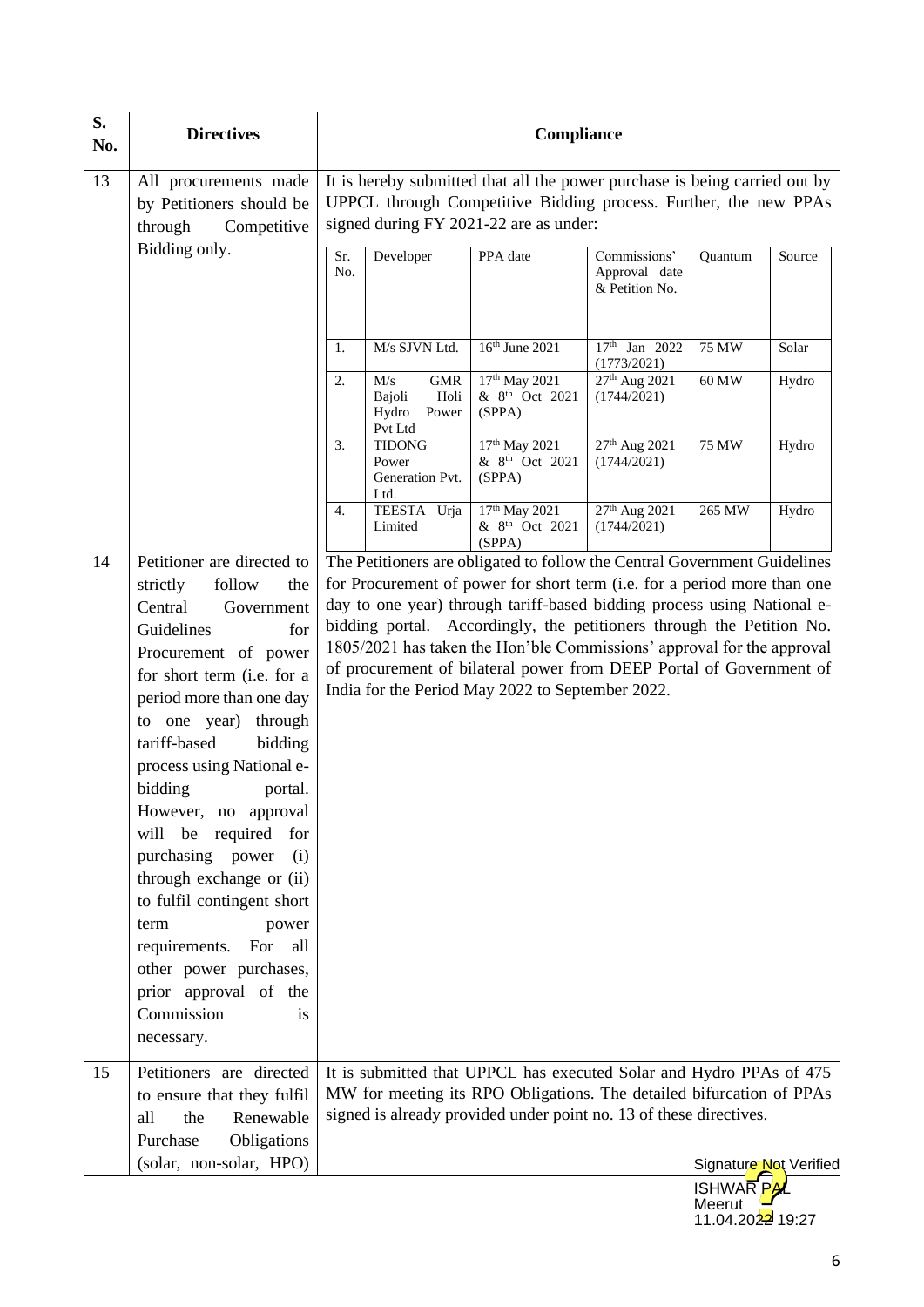| S.<br>No. | <b>Directives</b>                                                                                                                                                                                                                                                                            | Compliance                                                                                                                                                                                                                                                                                                                                                                                                                                                                                                               |
|-----------|----------------------------------------------------------------------------------------------------------------------------------------------------------------------------------------------------------------------------------------------------------------------------------------------|--------------------------------------------------------------------------------------------------------------------------------------------------------------------------------------------------------------------------------------------------------------------------------------------------------------------------------------------------------------------------------------------------------------------------------------------------------------------------------------------------------------------------|
|           | and may procure power<br>from GTAM markets or<br>Central<br>as<br>per<br>Government Guidelines,<br>and get prior approval of<br>Commission<br>the<br>wherever required.                                                                                                                      |                                                                                                                                                                                                                                                                                                                                                                                                                                                                                                                          |
| 16        | The Commission directs<br>Petitioners to submit the<br><b>MOD</b><br>stack<br>in<br>accordance with MOD<br>Regulation 2021.                                                                                                                                                                  | Petitioner respectfully submits that as per clause 5(2) of UPERC Merit<br>order despatch and optimization of power purchase regulations 2021,<br>UPPCL on behalf of the discom submits the details of variable charges<br>(includes transmission charges and losses) at discom periphery for all the<br>Generating Stations/units to SLDC for preparation of the MOD stack on<br>fortnightly basis.                                                                                                                      |
|           |                                                                                                                                                                                                                                                                                              | Further, SLDC schedules power based on the lower variable cost taking<br>into account technical, regulatory, and operational limits of generation and<br>transmission facilities.                                                                                                                                                                                                                                                                                                                                        |
|           |                                                                                                                                                                                                                                                                                              | MOD Stack for the month of February, 2022 is attached to Annexure-24.                                                                                                                                                                                                                                                                                                                                                                                                                                                    |
| 17        | The Commission directs<br>Petitioners to ensure to<br>ARR/<br>file its<br>Tariff<br>Petition on time strictly<br>in accordance with the<br>applicable UPERC MYT<br>Regulations.                                                                                                              | The Hon'ble Commission vide letter dated 06/10/2021 and 02/11/2021 has<br>directed to submit additional details along with ARR petition. The detailed<br>information desired by the Commission was voluminous in nature.<br>Therefore, UPPCL vide letter no. 503/RAU/ARR 2022-23 dated 30-11-<br>2021 requested the Hon'ble Commission to provide additional time to file<br>the petitions by the Discoms. Further, the petition was filed on 08/03/2022<br>before the Commission along with the additional submissions. |
| 18        | The Commission directs<br>that metering of LMV-10                                                                                                                                                                                                                                            | LMV-5: Out of total 466307 number of consumers (as on Feb '22) 451848<br>number of consumers are unmetered (as on Mar'22).                                                                                                                                                                                                                                                                                                                                                                                               |
|           | should<br>be<br>consumers<br>completed by end of FY<br>2021-22.<br>Petitioners<br>shall also strive to ensure<br>metering of consumers in<br>LMV-5 category as well<br>because 100% metering<br>of<br>consumers<br><i>is</i><br>for<br>necessary<br>implementing<br><b>DBT</b><br>mechanism. | Further, for LMV-10, the petitioner humbly requests the Hon'ble<br>Commission to allow additional time till March, 2023 for installation of<br>meters.                                                                                                                                                                                                                                                                                                                                                                   |
| 19        | The Commission directs<br>that the direction of<br>Tariff<br>earlier<br>Orders<br>which have not been<br>complied yet may be                                                                                                                                                                 | The Petitioner is obligated to follow the directives given by Hon'ble<br>Commission. The status of compliance of directives issued by Hon'ble<br>Commission has been provided in the ARR petition for FY 2022-23.<br>Further, the status on the directives which could not be complied, is being<br>Signature Not Verified<br>submitted through to this letter.<br>Meerut                                                                                                                                                |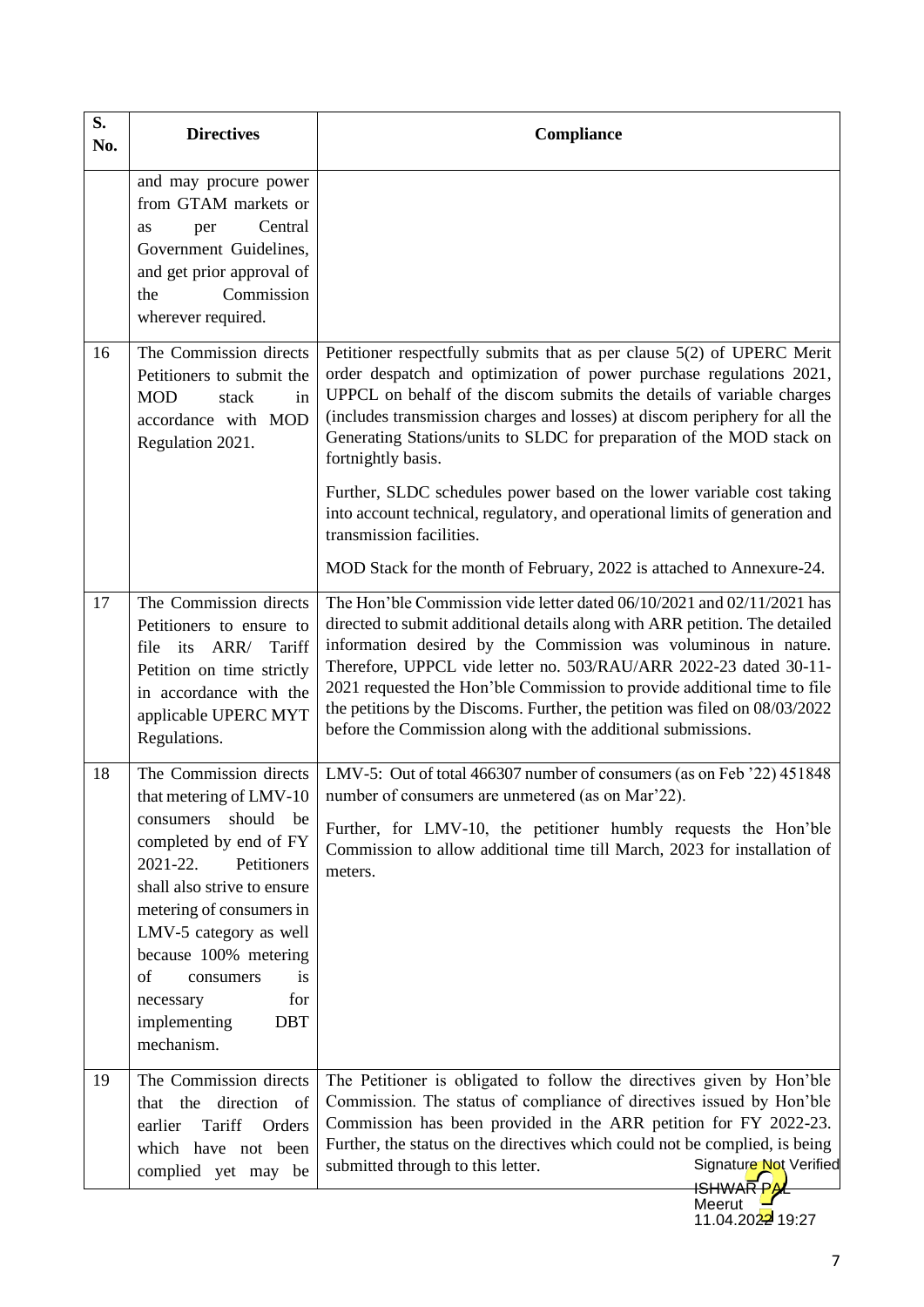| S.<br>No. | <b>Directives</b>                                                                                                                                                                                                                                                                                                                                                                                                                                                                                                                                                    | Compliance                                                                                                                                                                     |
|-----------|----------------------------------------------------------------------------------------------------------------------------------------------------------------------------------------------------------------------------------------------------------------------------------------------------------------------------------------------------------------------------------------------------------------------------------------------------------------------------------------------------------------------------------------------------------------------|--------------------------------------------------------------------------------------------------------------------------------------------------------------------------------|
|           | complied<br>with<br>immediately.                                                                                                                                                                                                                                                                                                                                                                                                                                                                                                                                     |                                                                                                                                                                                |
| 20        | Petitioner shall upload<br>its<br>website<br>the<br>$\alpha$<br>Petition filed before the<br>Commission along with<br>all regulatory filings,<br>information, particulars<br>and related documents,<br>which shall be signed<br>digitally<br>and<br>in<br>searchable pdf formats<br>along with all Excel files<br>and as per any other<br>provision<br>of<br>the<br>Regulations and Orders<br>the<br>of<br>Commission.<br>Petitioner<br>shall<br>also<br>ensure that these files are<br>broken into such size<br>which can be easily<br>downloaded.                  | Complied                                                                                                                                                                       |
| 21        | The Commission has<br>that Petitioners<br>noted<br>successfully<br>have<br>completed<br>pilot<br>$\mathbf{a}$<br>implementation of peer<br>to peer (P2P) trading of<br>electricity<br>in<br>rooftop<br>solar<br>energy<br>using<br>Blockchain technology.<br>The Commission directs<br>Petitioners to take the<br>pilot forward to its next<br>phase for integrating it<br>with the existing billing<br>system (ERP)/ financial<br>settlement etc. so that<br>P2P rooftop solar energy<br>may become operational<br>for the prosumers and<br>consumers of the State. | As per the direction of the Hon'ble Commission. UPPCL has appointed<br>M/s ISGF for the same. The Pilot Project report on Block chain<br>Technology is attached as Annexure-15 |
|           |                                                                                                                                                                                                                                                                                                                                                                                                                                                                                                                                                                      | Signature Not Verified<br><b>ISHWARPAL</b>                                                                                                                                     |

**Meerut** 

11.04.2022 19:27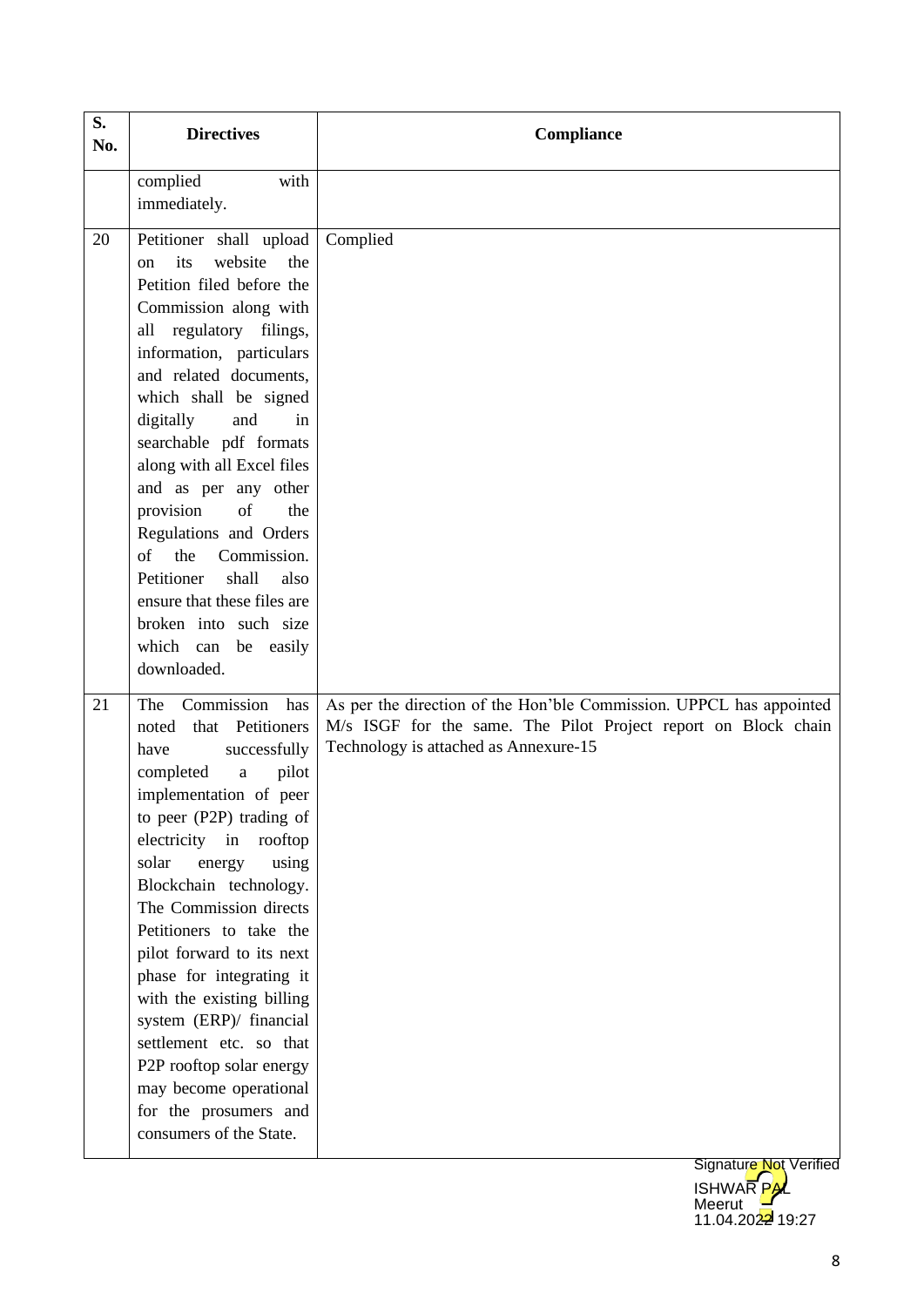| S.<br>No. | <b>Directives</b>                                                                                                                                                                                                                                                                                                                                                                                                                     | Compliance                                                                                                                                                                                                                                                                                                                                                                                                                                                                                      |
|-----------|---------------------------------------------------------------------------------------------------------------------------------------------------------------------------------------------------------------------------------------------------------------------------------------------------------------------------------------------------------------------------------------------------------------------------------------|-------------------------------------------------------------------------------------------------------------------------------------------------------------------------------------------------------------------------------------------------------------------------------------------------------------------------------------------------------------------------------------------------------------------------------------------------------------------------------------------------|
| 22        | Commission<br>has<br>The<br>approved<br>the<br>Smart<br>Meter rollout plan for<br>State Discoms of Uttar<br>Pradesh vide Order dated<br>15.11.2018. Petitioners<br>had sought the date for<br>extension of the timeline,<br>the same has expired.<br>Petitioner is directed to<br>submit the status of<br>completion of the rollout<br>also submit<br>and<br>the<br>technical/financial<br>impact of such rollout on<br>their system. | The required details are attached in Annexure-16.                                                                                                                                                                                                                                                                                                                                                                                                                                               |
| 23        | Commission<br>The<br>Petitioner<br>encourages<br>implement more of such<br>projects<br>including<br>battery<br>storage.<br>Petitioners are directed<br>seek<br>innovative<br>to<br>solutions<br>based<br><sub>on</sub><br>energy storage systems,<br>innovative<br>other<br>technologies to reduce<br>system<br>the<br>losses,<br>provide better services to<br>the consumers etc.                                                    | It is submitted that UPPCL is presently considering battery energy storage<br>as an option to meet its peak demand. In this regard, consent has already<br>been provided to SECI vide letter 425/CEPPA dated 26/03/2022 for 1000<br>MWh energy Storage. The letter is attached herewith marked as Annexure-<br>26.<br>Further, UPPCL is also exploring feasibility of energy storage at various<br>substations in U.P. as per the directions of Hon'ble Commission in order<br>dated 11.03.2022 |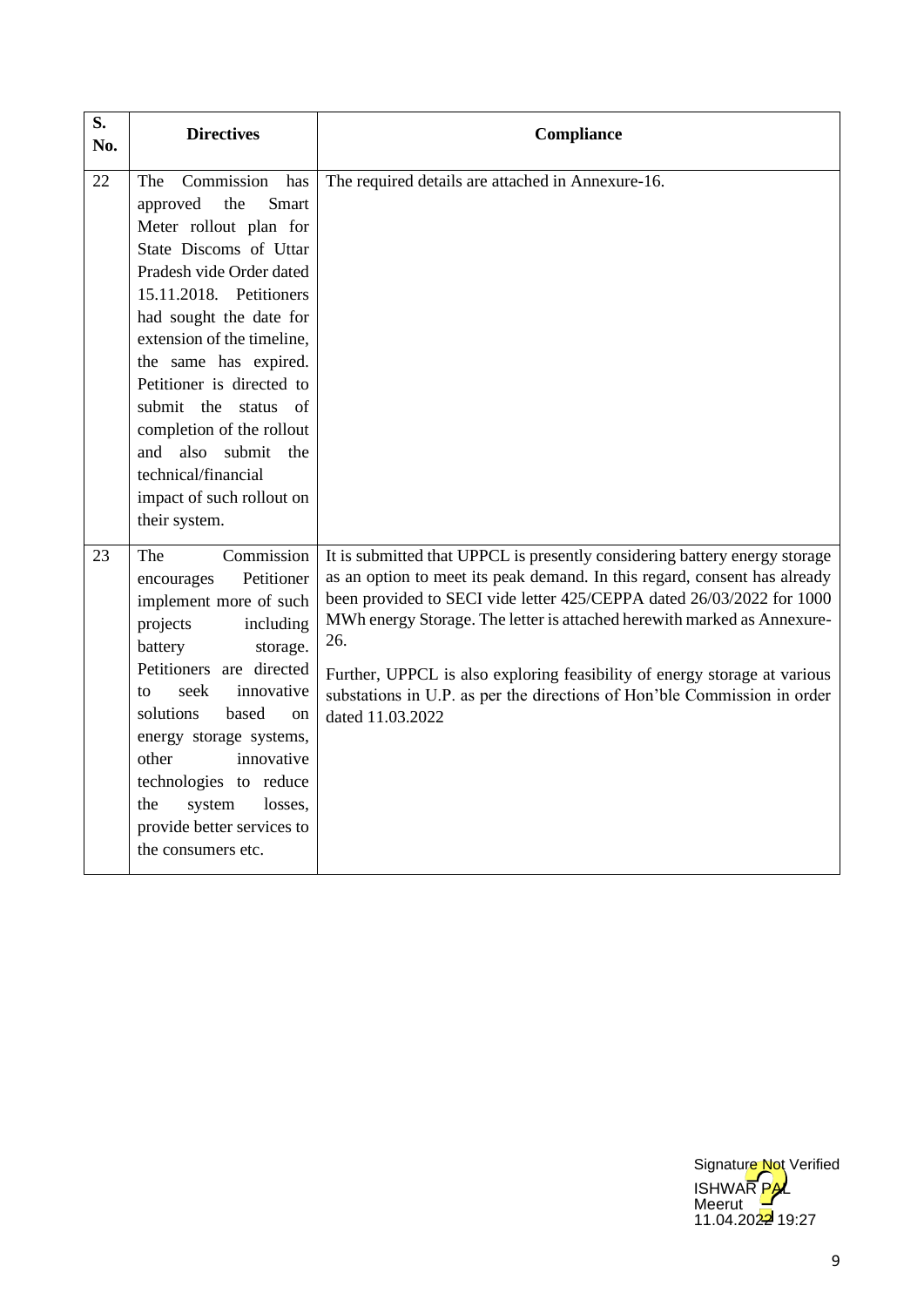| $\overline{\mathbf{S}}$ . No. | <b>Directives</b>                                                                     | Compliance                                                                             |
|-------------------------------|---------------------------------------------------------------------------------------|----------------------------------------------------------------------------------------|
| 1                             | Provide the details of all the pending cases filed against                            | It is humbly submitted that the details                                                |
|                               | UPERC in various forums along with the status of the                                  | of the court cases pending in various                                                  |
|                               | same.                                                                                 | forums are submitted along with the                                                    |
|                               |                                                                                       | ARR petition of MVVNL, wherein all                                                     |
|                               |                                                                                       | other Discoms are the party to such                                                    |
|                               |                                                                                       | cases. The Hon'ble Commission is                                                       |
|                               |                                                                                       | requested to consider the same for all<br>the Discoms.                                 |
| $\overline{2}$                | Provide the details of the land capitalised during the year,                          | As per the audited account for FY 2020-                                                |
|                               | along with the purpose of usage and status of usage of                                | 21, no land capitalization is recorder                                                 |
|                               | land, along with the lease deed for each land capitalised.                            | during the period.                                                                     |
|                               | Also, provide the list of un-utilised land capitalised.                               |                                                                                        |
| 3                             | Provide list of Open Access consumers (Long Term,                                     | The relevant data is submitted in                                                      |
|                               | Short Term, Medium Term) along with their respective                                  | Annexure-3                                                                             |
|                               | Consumption from Open Access, Contracted Demand,                                      |                                                                                        |
|                               | Contracted Demand for Open Access, Wheeling                                           |                                                                                        |
|                               | Charges collected and Cross Subsidy Surcharge                                         |                                                                                        |
|                               | collected.                                                                            |                                                                                        |
| $\overline{4}$                | Wherever the opening values in the new audited account                                | Replied submitted along with ARR                                                       |
|                               | doesn't match with the closing shown in the previous                                  | petition and duly accepted by the                                                      |
|                               | audited account, the reasons for the same to be provided<br>as part of Balance Sheet. | Hon'ble Commission.                                                                    |
|                               |                                                                                       |                                                                                        |
| 5                             | Provide the detailed breakup of CWIP claimed for the                                  | Replied submitted along with ARR                                                       |
|                               | year along with the Petition,                                                         | petition and duly accepted by the                                                      |
|                               |                                                                                       | Hon'ble Commission.                                                                    |
| 6                             | Provide the portion of electricity duty in the Bad Debts                              | It is humbly submitted to Hon'ble                                                      |
|                               | along with the Petition and reconcile the same with the                               | Commission that the Petitioner has                                                     |
|                               | Balance Sheet for the year.                                                           | claimed the provisions for bad debts as                                                |
|                               |                                                                                       | per the audited balance sheet. It is                                                   |
|                               |                                                                                       | further submitted that the provisioning                                                |
|                               |                                                                                       | is being done on the basis of bad debts                                                |
|                               |                                                                                       | policy and the bifurcation of electricity<br>duty is not possible from the same.       |
| $\tau$                        | Submit the month-wise actual category/ sub-category                                   | Replied submitted along with ARR                                                       |
|                               | Billing Determinants<br>wise<br>(No. of Consumers,                                    | petition and duly accepted by the                                                      |
|                               | Connected Load & Sales) & actual Revenue for the year                                 | Hon'ble Commission.                                                                    |
|                               | along with the Petition.                                                              |                                                                                        |
|                               |                                                                                       |                                                                                        |
| 8                             | Submit the reconciliation of the actual O&M expenses                                  | Reconciliation of the actual O&M                                                       |
|                               | (i.e. employee expenses, A&G expenses, R&M                                            | expenses (i.e. employee expenses,                                                      |
|                               | expenses) vis-à-vis the normative expenses for the year.                              | A&G expenses, R&M expenses) vis-à-                                                     |
|                               |                                                                                       | vis the normative expenses is submitted<br>in the ARR petition. Signature Not Verified |
|                               |                                                                                       | ISHWAR PA                                                                              |

| Compliance to Directives (vide Commission's letter no. UPERC/Secy/D(T)/2021-826 06.10.2021) |
|---------------------------------------------------------------------------------------------|
|---------------------------------------------------------------------------------------------|

**Meerut** 11.04.2022 19:27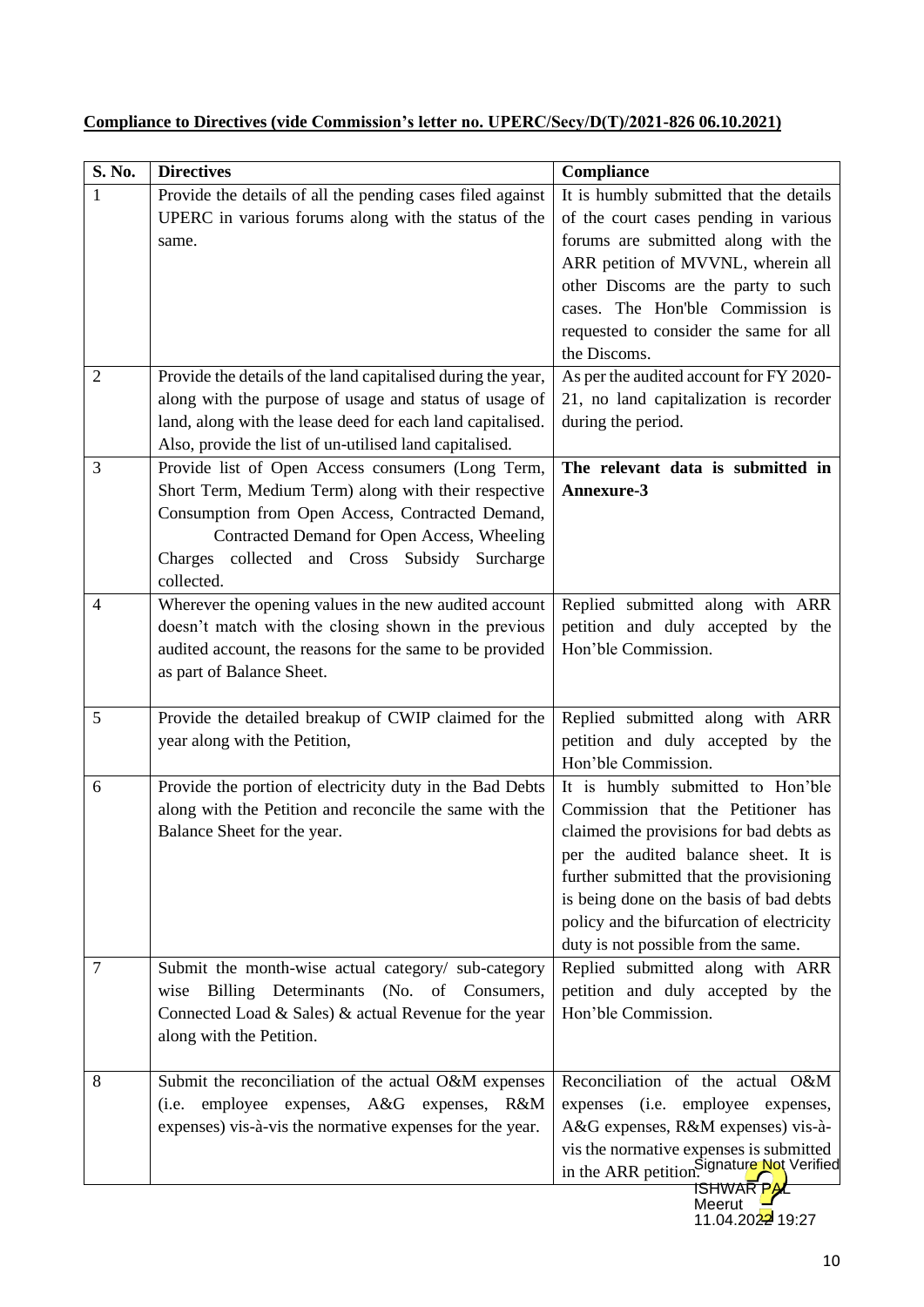| S. No. | <b>Directives</b>                                          | Compliance                                                                               |
|--------|------------------------------------------------------------|------------------------------------------------------------------------------------------|
| 9      | Petitioner is directed to ensure that actual Power         | Audited Balance Sheet is prepared as                                                     |
|        | Purchased (MUs) $\&$ ex-bus $\&$ at energy delivered at    | per the requirements of Company's                                                        |
|        | Discom periphery (MU) along with inter $\&$ intra state    | Act.                                                                                     |
|        | losses are made part of the Audited Balance Sheet          |                                                                                          |
| 10     | Ensure that the actual category/ sub-category wise         | Audited Balance Sheet is prepared as                                                     |
|        | Billing Determinants (No. of Consumers, Connected          | per the provisions of Company's Act.                                                     |
|        | Load & Sales) & actual Revenue are made part of the        | Further, category-wise Revenue is                                                        |
|        | Audited Balance Sheet.                                     | already a part of the Balance Sheet.                                                     |
|        |                                                            | Making sub-category wise billing                                                         |
|        |                                                            | determinants part of Balance Sheet is                                                    |
|        |                                                            | discussion<br>under<br>with<br>finance                                                   |
|        |                                                            | department.                                                                              |
| 11     | Petitioner is directed to ensure that the actual Power     | Audited Balance Sheet is prepared as                                                     |
|        | Purchase Cost with detailed breakup of each source,        | per the provisions of Company's Act.                                                     |
|        | inter-state transmission charges, intra-state transmission | Further, Petitioner submits that UPPCL                                                   |
|        | charges are made part of the Audited Balance Sheet.        | is the sole power supplier for all state                                                 |
|        |                                                            | Discoms. Petitioner receives the energy                                                  |
|        |                                                            | bill from UPPCL only. However, the<br>reconciled statement duly certified by             |
|        |                                                            | auditor is attached as Annexure-18                                                       |
| 12     | Submit the PPA's, Commission's approval and bills of       | The required details are provided under                                                  |
|        | each source from which power is procured, along with       | Annexure -19A and 19B. Further the                                                       |
|        | the True-up/ARR Petition.                                  | source wise power purchase bills are                                                     |
|        |                                                            | submitted under Annexure-21 for the                                                      |
|        |                                                            | month of August 2021(soft copy in                                                        |
|        |                                                            | CD)                                                                                      |
| 13     | Submit the details of each investment scheme/project       | Petitioners have provided the cost                                                       |
|        | exceeding Rs. 10 Crs. And obtain prior approval of the     | benefit analysis as per the format                                                       |
|        | Commission as per Regulations for inclusion as             | provided by the Hon'ble Commission                                                       |
|        | regulatory expenditure in the ARR. Further, Petitioner     | for the IT capex schemes (letter                                                         |
|        | should submit the Petitions on quarterly basis for         | 219/RAU/IT dated 28 <sup>th</sup> June, 2021).<br>Based on the approval, Petitioner will |
|        | approval of the Commission in line with the MYT            | prepare the reports for other schemes                                                    |
|        | Regulations 2019. Failure to do so will result in          | for prior approval on the basis of the                                                   |
|        | disallowance of such investment in the ARR in order to     | mechanism approved by the Hon'ble                                                        |
|        | safeguard the consumers from unjust and unfair charges.    | Commission for the IT Schemes.                                                           |
|        |                                                            | The Petitioner hereby further informs                                                    |
|        |                                                            | that Ministry of Power has approved the                                                  |
|        |                                                            | capex plan under the Revamped<br>Distribution Sector Scheme. The same                    |
|        |                                                            | will be submitted to the Hon'ble                                                         |
|        |                                                            | Commission.                                                                              |
| 14     | Provide the daily load curves and monthly load curves      | load curves is<br>attached<br>The<br>as                                                  |
|        | for last year along with the corresponding N2 region       | Annexure-17A, 17B (Soft copy in CD)                                                      |
|        | demand curves of exchange.                                 |                                                                                          |
|        |                                                            |                                                                                          |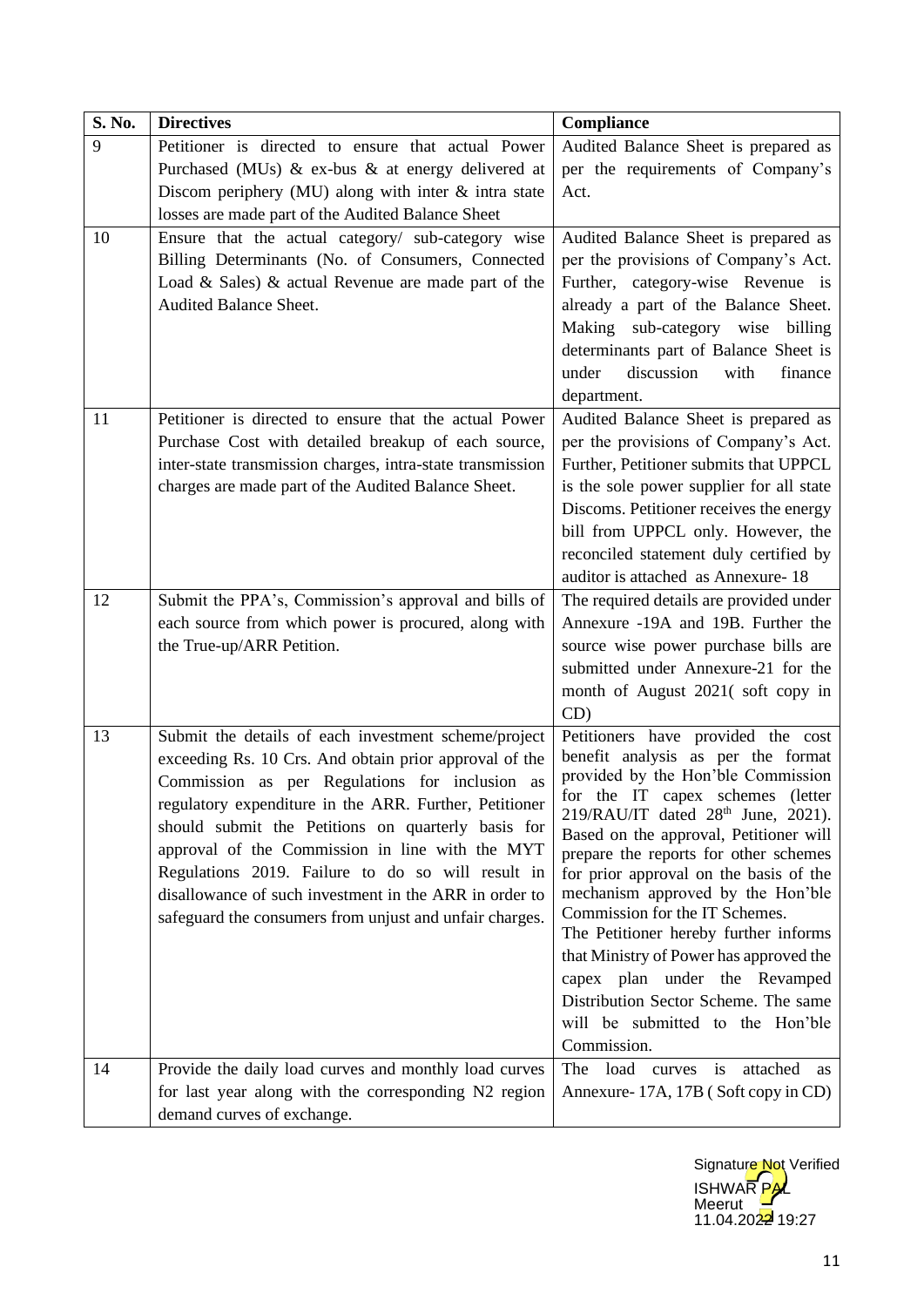## **Additional Formats provided by the Commission vide letter no. UPERC/Secy/D(T)/21-1019 dated 2nd November, 2021**

Petitioners have not completely filed the Additional Formats. This is Non-compliance of Commission's directives.

The deficiencies are as below:

## **General**

**1.** The data submitted has not been checked & verified properly. For example: for all Discoms, MYT Formats: Form 10A, Cell-E12 has been left blank.

## **Reply:**

It is humbly submitted to Hon'ble Commission that, the same has been rectified and revised format is uploaded on the tariff filing portal of UPERC.

**2.** All the Tariff Formats are to be linked and formula driven. There are data errors and hard punched numbers in the Formats provided, making it difficult for processing and validating the data. The Petitioner is directed to resubmit all the Tariff Formats after ensuring that they have all the links and formulas embedded.

## **Reply:**

Already submitted. However as per the direction of the Commission same is again uploaded on the tariff filing portal of UPERC.

**3.** The Consolidation of Billing Determinants has not been provided by Petitioner. The Petitioner is required to submit the same in linked and formula driven Excel. There is already a delay in submission as directed by the Commission and with errors/omissions in the data the same cannot be analysed correctly by the Commission, thus wasting the precious time of the Commission.

## **Reply:**

It is humbly submitted to Hon'ble Commission that; the consolidated revenue model which includes the consolidated billing determinants is hereby attached in the soft copy as **Annexure -6**

**4.** Submit the Comptroller and Auditor General of India (CAG) Report for FY 2019-20 & FY 2020-21 for Discoms and UPPCL. It is observed that the Commission had raised the same query for FY 2019-20 which has not been submitted till date.

## **Reply:**

It is humbly submitted that, CAG Reports for FY 2019-20 & FY 2020-21 are still awaited and the same will be submitted to UPERC as when it is issued by CAG.

**5.** Provide the details of Open Access consumer in the format given below:

## **Reply:**

It is humbly submitted to Hon'ble Commission that required data is attached in **Annexure -3**

## **Queries on Power Purchase**

**True-Up FY 2020-21** 

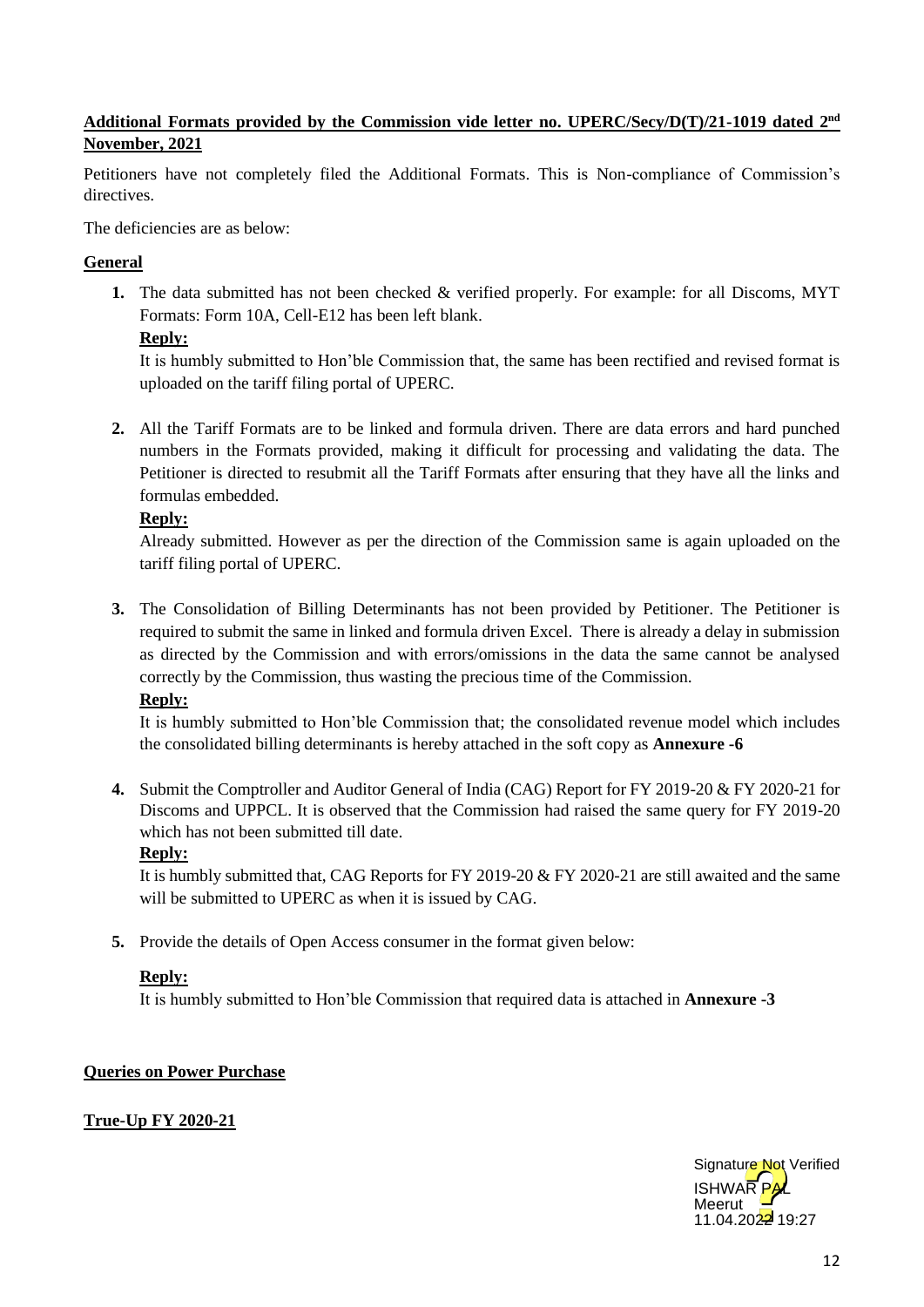**6.** Petitioner shall furnish daily energy sold along with Average rate of that day by UPPCL on exchange for FY 2020-21. Also, list the generating sources from which power have been purchased for sale, on power exchange.

The Petitioner submits that daily energy sold data is voluminous therefore monthly data is attached below

|              |               |                |               |                | <b>PURCHASE DETAILS</b> |                |               |                      |        |
|--------------|---------------|----------------|---------------|----------------|-------------------------|----------------|---------------|----------------------|--------|
| Month        |               | <b>DAM</b>     |               | <b>TAM</b>     |                         | <b>RTM</b>     |               | <b>Total Details</b> | Wtd.   |
|              | <b>Buy MU</b> | <b>Buy Amt</b> | <b>Buy MU</b> | <b>Buy Amt</b> | <b>Buy MU</b>           | <b>Buy Amt</b> | Total         | <b>Total</b>         | Averag |
|              |               | in Cr          |               | in Cr          |                         | in Cr          | <b>Buy MU</b> | <b>Buy Amt</b>       | e Cost |
|              |               |                |               |                |                         |                |               | in Cr                | in     |
|              |               |                |               |                |                         |                |               |                      | Rs/kWh |
| Apr-20       | 68.61         | 18.00          | 4.22          | 1.33           | 0.00                    | 0.00           | 72.83         | 19.33                | 2.65   |
| $Mav-20$     | 82.85         | 25.70          | 1.52          | 0.45           | 0.00                    | 0.00           | 84.37         | 26.15                | 3.10   |
| $Jun-20$     | 21.08         | 6.55           | 0.00          | 0.00           | 5.55                    | 1.69           | 26.63         | 8.24                 | 3.09   |
| $Jul-20$     | 153.91        | 50.98          | 0.02          | 0.00           | 22.63                   | 7.96           | 176.56        | 58.94                | 3.34   |
| Aug- $20$    | 142.82        | 45.25          | 0.00          | 0.00           | 23.24                   | 7.29           | 166.06        | 52.55                | 3.16   |
| $Sep-20$     | 317.40        | 100.09         | 0.60          | 0.26           | 24.52                   | 9.61           | 342.51        | 109.97               | 3.21   |
| $Oct-20$     | 141.80        | 42.99          | 0.00          | 0.00           | 13.04                   | 4.25           | 154.83        | 47.24                | 3.05   |
| $Nov-20$     | 38.47         | 12.05          | 1.71          | 0.62           | 21.68                   | 7.26           | 61.86         | 19.93                | 3.22   |
| $Dec-20$     | 85.52         | 31.67          | 0.08          | 0.02           | 19.77                   | 7.40           | 105.37        | 39.09                | 3.71   |
| $Jan-21$     | 102.31        | 46.16          | 0.00          | 0.00           | 21.27                   | 8.92           | 123.58        | 55.09                | 4.46   |
| $Feb-21$     | 36.14         | 16.99          | 0.00          | 0.00           | 21.18                   | 10.74          | 57.32         | 27.73                | 4.84   |
| $Mar-21$     | 99.83         | 51.64          | 0.00          | 0.00           | 20.23                   | 11.63          | 120.06        | 63.26                | 5.27   |
| <b>Total</b> | 1290.74       | 448.08         | 8.14          | 2.69           | 193.10                  | 76.76          | 1491.98       | 527.53               | 3.54   |
| MU/Cr        |               |                |               |                |                         |                |               |                      |        |

**7.** Provide UPPCL audited Balance Sheet for FY 2020-21, in hard and soft copy (Excel and pdf). Also provide a detailed statement of month-wise, source wise power purchase quantum & costs, duly certified by auditor. The true up of FY 2020-21 cannot be completed without reconciling the power purchase claimed in the Balance Sheets of the Discoms with the UPPCL Balance Sheet.

## **Reply:**

UPPCL Audited balance sheet in PDF and Excel format is attached under Annexure -20. Detailed statement of month-wise, source wise power purchase quantum & costs, duly certified by auditor is attached under Annexure-18.

**8.** Provide for any 1 month, the power purchase bills of each source, inter-state and intra-state transmission bills for FY 2020-21.

## **Reply:**

It is hereby submitted that required details are submitted under Annexure-21 for the month of August 21.

**9.** Submit the source-wise (plant wise) Orders / documents of approval / allocation / adoption of power purchase for UP Discoms. Also, submit the documents which show the capacity allocated to UP for each source.

## **Reply:**

The Petitioner submits that the desired information is attached as Annexure-19A and 19B.

**ISHWAR** Meerut  $11.04.2022$  19:27 Signature Not Verified

**Reply:**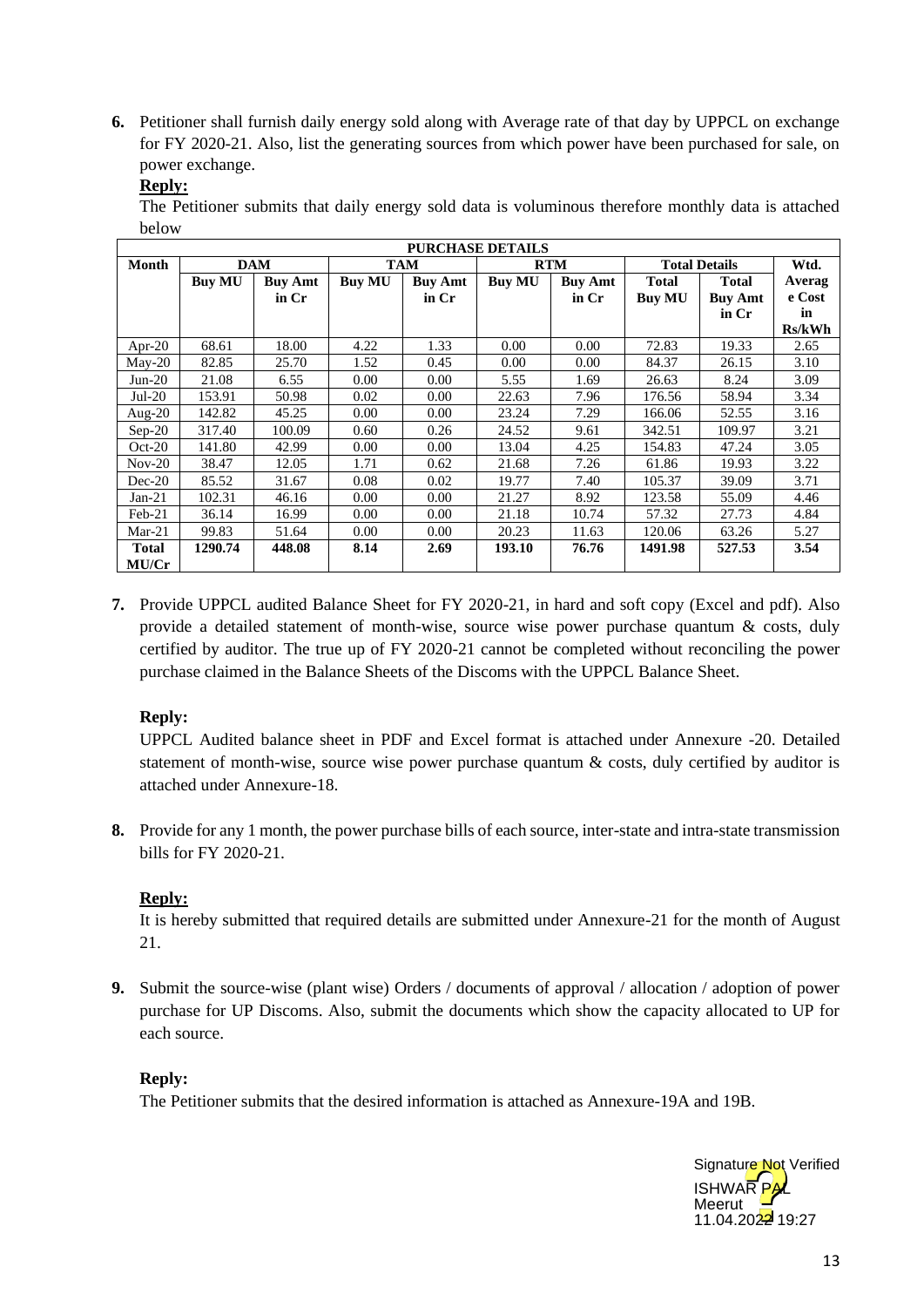**10.** Petitioner has claimed the Power Purchase cost of Rs. 59982.99 Crores in the Petition for FY 2020-21. However, as per the format F13 20-21\_TrueUp its Rs. 60782.05 Crores. Provide justification for the difference. Petitioner is also required to reconcile the same with the Balance Sheets.

**Reply–** It is humbly submitted that the difference observed may be attributable towards the Typographical/inadvertent error. The Hon'ble Commission may kindly consider the power purchase value at Rs. 60,449.16 Crores, as captured in the audited balance sheet of UPPCL for FY 2020-21.

- **11.** Provide the detail of each source of power as per the
- **12.** Additional Formats provided by the Commission vide letter no. UPERC/Secy/D(T)/21-1019 dated 2nd November, 2021.

#### **Reply to Query number 11 and 12 –**

It is hereby submitted that the data cannot be provided in the requisite format as source wise Transmission energy loss is not available with the Petitioner, considering that power purchase accounting is done on the basis of power purchase bills raised by the various generators. Further, the Petitioner has already submitted the detailed breakup of power purchase incurred for FY 2020-21, including source wise breakup of energy purchased, total transmission charges and other charges incurred by the Petitioner.

- **13.** Petitioner is required to provide the details on the below mentioned groups of power purchase expenses along with the justification:
	- a. UPRVUNL consolidated;
	- b. UPJVNL consolidated;
	- c. NTPC consolidated;
	- d. NHPC consolidated;
	- e. RRAS.

## **Reply:**

It is submitted that these are the statutory charges that are mentioned in the bills raised by the generators. The details are attached at Annexure-22.

**14.** Provide details and justification of 'Annual Other Cost' as claimed by Petitioner for each source. Petitioner is further required to allocate the 'Annual Other cost' in specific cost head, for example: Fixed Charges, Energy Charges, Transmission Charges, etc.

## **Reply:**

The petitioner hereby submits that the following statutory charges are being claimed under "Annual Other Cost":

- Transmission Charges
- Wage Revision Charges
- Ash Transportation Charges
- Water Usages Charges
- Advance Tax
- Differed Tax
- Foreign Exchange Rate Variation

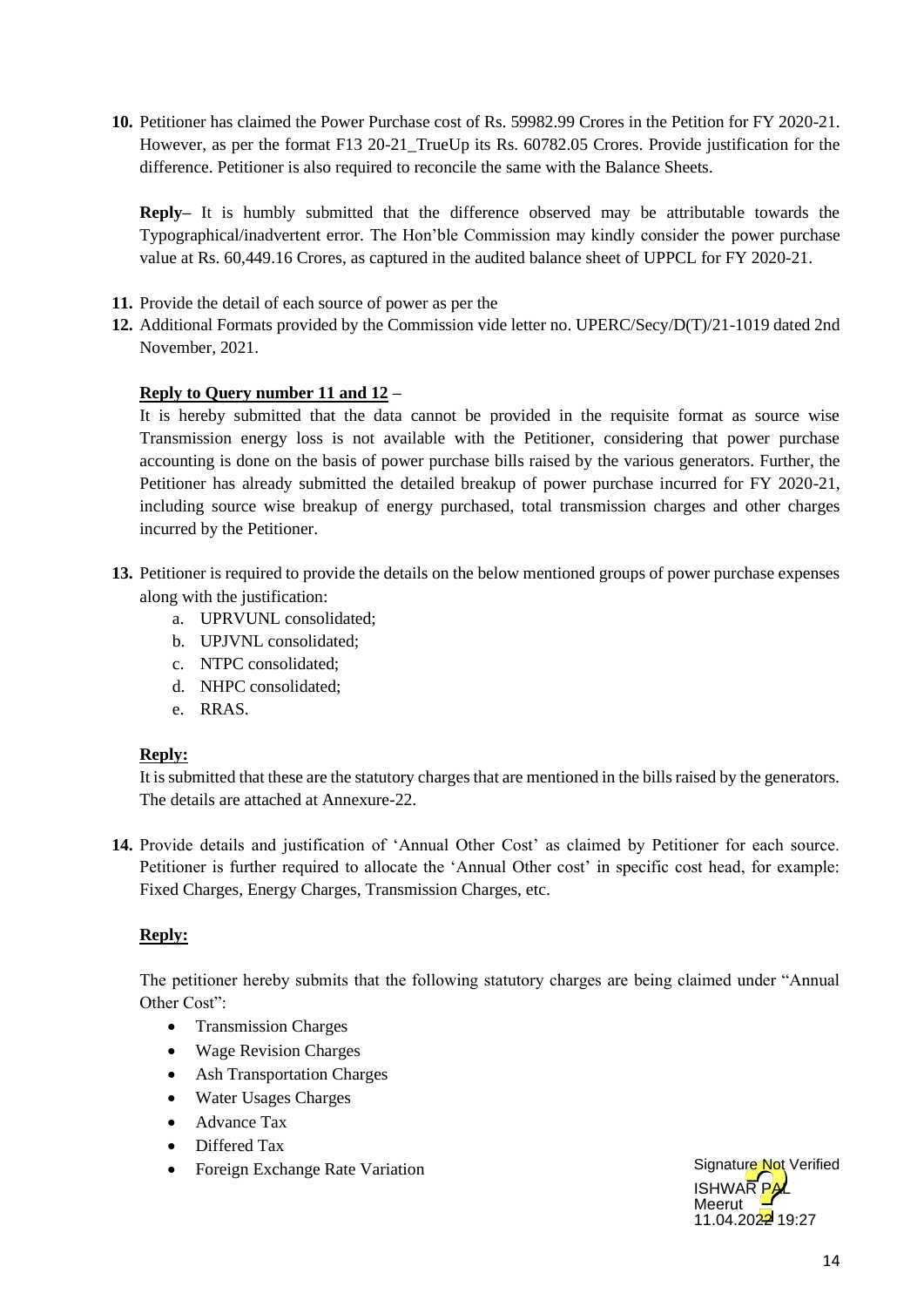- Recovery of Short Fall
- Supplementary Energy Bill
- Gain Sharing
- Impact of PAF
- **Provision**
- Bills other than above mentioned

It is further submitted that the charges which are not qualified under Fixed/Energy Charges are being claimed in the under above mentioned heads. Sample bill is attached as Annexure- 7

**15.** Provide details and justification of 'Late payment Surcharge' as claimed by Petitioner for each source.

## **Reply:**

It is respectfully submitted that the Licensees/UPPCL are financially stressed due to various reasons including lower revenue collections due to COVID – 19 Pandemic, poor revenue collection from rural areas and delay in payment of electricity bills by various consumers, etc. Due to cash deficit the licenses are unable to pay its power procurement bills on time. Further Discoms have to borrow working capital loan to pay the power purchase bills of generators. In this regard it is respectfully submitted that on one hand the Hon'ble Commission does not allow the actual interest incurred by the Petitioner on Working Capital Loans, and on the other hand, the Hon'ble Commission is reducing the late payment surcharge recovered from the consumer from the ARR of the Licensee Thus if there is any disallowance in Late payment surcharge incurred by the Petitioner, the same would double whammy for the Petitioner. It is therefore requested that the Late Payment Surcharge claimed by the Petitioner may kindly be allowed by the Hon'ble Commission.

**16.** Provide the details of trading margin for each source for FY 2020-21.

## **Reply –**

The licenses pay the trading margin of 7 paisa per unit for the renewable power procured through M/s SECI. Further, the trading margin for other short term procurement which is being done through energy exchange, the trading margin is being paid as per CERC (Terms and Conditions for grant of trading licence and other related matters) Regulations, 2020.

**17.** Petitioner to provide detailed justification with reasons for buying costly power from the various sources in FY 2020-21. A few examples are as follows:

| <b>Source of Power</b> | <b>Power</b><br><b>Purchased (MU)</b> | <b>Power Purchased</b><br>(Rs, Crs) | <b>Energy Charges</b><br>(Rs/KWh) | <b>Power</b><br><b>Purchased</b><br>(Rs./kWh) |
|------------------------|---------------------------------------|-------------------------------------|-----------------------------------|-----------------------------------------------|
| Auriya GPS             | 351.88                                | 278.52                              | 4.89                              | 7.92                                          |
| Anta GPS               | 232.16                                | 154.13                              | 4.46                              | 6.64                                          |
| <b>DADRI GPS</b>       | 788.91                                | 413.24                              | 3.8                               | 5.24                                          |

**ISHWAR** Meerut 11.04.2022 19:27 Signature Not Verified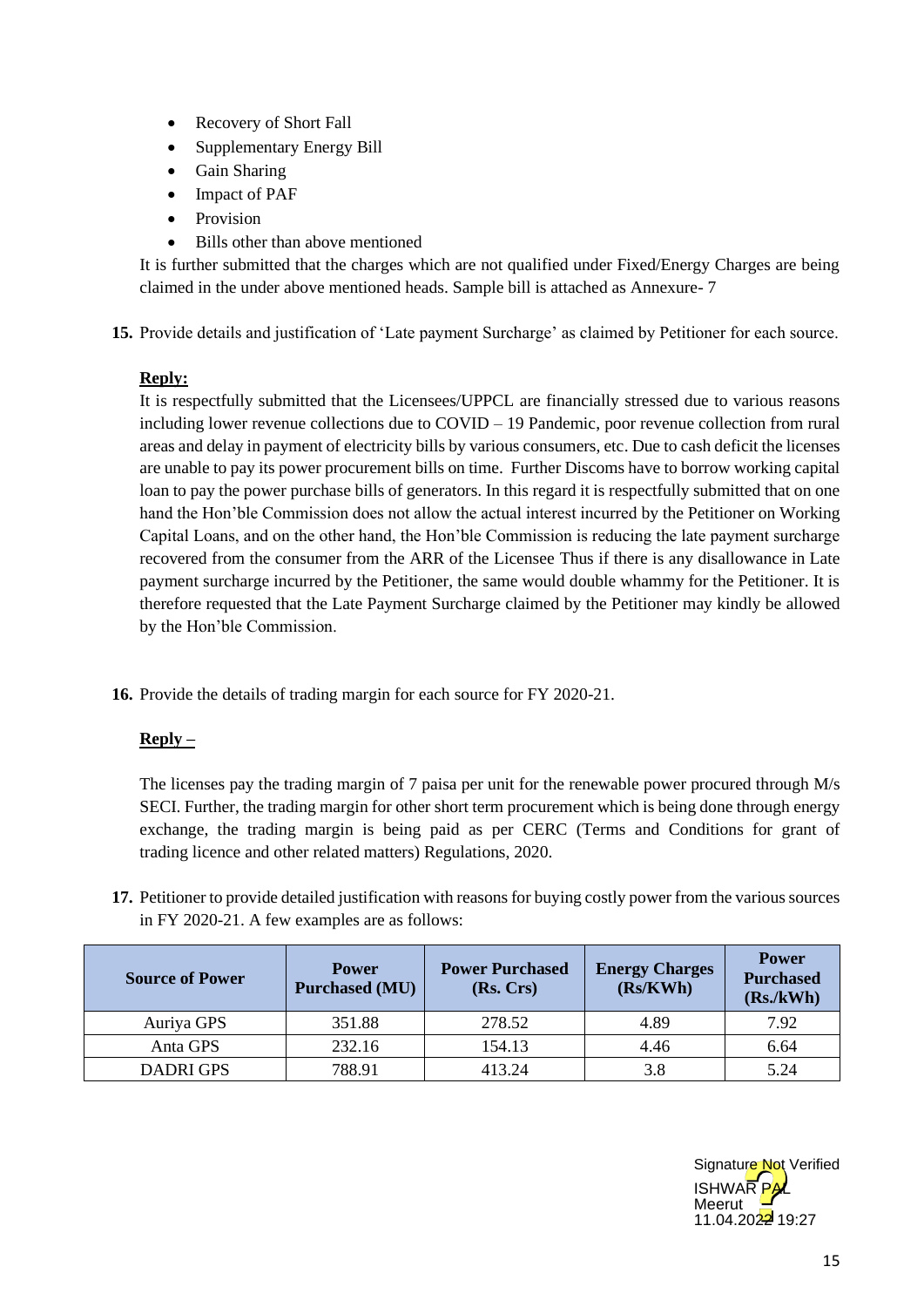## **Reply –**

As per the direction of Hon'ble Commission in the matter of Petition No. 1406 of 2019, UPPCL has procured power from above plants under take and pay agreement with Gas Stations of NTPC. The station wise reasons are provided as under:

| Sr.<br>No. | <b>Source of Power</b> | <b>Reasons</b>                                                                                                                                                                         |
|------------|------------------------|----------------------------------------------------------------------------------------------------------------------------------------------------------------------------------------|
| 1.         | Auriya GPS             | Lower scheduling of Power plant due to high variable cost of Rs<br>4.89/kWh, has resulted in higher fixed charges of Rs 2.83/kWh, thereby<br>resulting in overall rate of Rs 7.92/kWh. |
| 2.         | Anta GPS               | Lower scheduling of Power plant due to high variable cost of Rs<br>4.46/kWh, has resulted in higher fixed charges of Rs 2.16/kWh, thereby<br>resulting in overall rate of Rs 6.64/kWh. |
| 3.         | <b>DADRI GPS</b>       | High Variable cost and no scheduling/less scheduling in some months<br>has resulted in overall rate of Rs 5.24/kWh                                                                     |

**18.** Petitioner has submitted that it has purchased 1490.08 MUs for Rs. 560.43 Crores from exchange at Rs. 3.76/kWh and has sold 4677.90 MUs for Rs. 1408.55 Crores at Rs. 3.01/kWh. Petitioner must submit detailed justification why purchase cost is high and sale cost is low. In addition, Petitioner needs to provide month-wise details of purchase and sale of power (MUs, source name, price, period, etc.) on exchange in MUs and Cost (Rs. Crores).

## **Reply –**

The detailed breakup of month wise purchase and sale of power from IEX, as claimed in the Power purchase cost for FY 2020-21 is summarized below: -

| <b>IEX MONTHWISE PURCHASE/SALE DETAILS FOR FY 2020-2021</b> |                           |                                           |                                            |                          |                                    |                                            |  |
|-------------------------------------------------------------|---------------------------|-------------------------------------------|--------------------------------------------|--------------------------|------------------------------------|--------------------------------------------|--|
| <b>Month</b>                                                | <b>ENERGY</b><br>(in MUs) | <b>PURCHASE</b><br>COST (in Rs.<br>Crore) | <b>COST PER</b><br><b>UNIT</b><br>(Rs/kWh) | <b>ENERGY</b> (in<br>MUs | <b>SALE COST</b><br>(in Rs. Crore) | <b>COST PER</b><br><b>UNIT</b><br>(Rs/kWh) |  |
| Apr-20                                                      | 72.12                     | 20.78                                     | 2.88                                       | 382.51                   | 78.34                              | 2.05                                       |  |
| $Mav-20$                                                    | 83.77                     | 28.38                                     | 3.39                                       | 172.97                   | 36.75                              | 2.12                                       |  |
| $Jun-20$                                                    | 26.63                     | 9.01                                      | 3.38                                       | 97.36                    | 19.92                              | 2.05                                       |  |
| $Jul-20$                                                    | 176.56                    | 64.06                                     | 3.63                                       | 115.42                   | 25.33                              | 2.19                                       |  |
| Aug- $20$                                                   | 166.06                    | 57.68                                     | 3.47                                       | 93.03                    | 18.88                              | 2.03                                       |  |
| $Sep-20$                                                    | 341.91                    | 120.33                                    | 3.52                                       | 46.63                    | 10.75                              | 2.31                                       |  |
| $Oct-20$                                                    | 154.83                    | 52.06                                     | 3.36                                       | 187.09                   | 46.85                              | 2.50                                       |  |
| $Nov-20$                                                    | 61.86                     | 21.85                                     | 3.53                                       | 245.56                   | 64.26                              | 2.62                                       |  |
| $Dec-20$                                                    | 105.37                    | 39.49                                     | 3.75                                       | 578.77                   | 166.72                             | 2.88                                       |  |
| $Jan-21$                                                    | 123.58                    | 55.38                                     | 4.48                                       | 729.25                   | 218.93                             | 3.00                                       |  |
| Feb-21                                                      | 57.32                     | 27.86                                     | 4.86                                       | 921.65                   | 303.27                             | 3.29                                       |  |
| $Mar-21$                                                    | 120.07                    | 63.55                                     | 5.29                                       | 1,107.67                 | 418.54                             | 3.78                                       |  |
| <b>TOTAL</b>                                                | 1.490.08                  | 560.43                                    | 3.76                                       | 4,677.90                 | 1,408.53                           | 3.01                                       |  |

Further, it is clarified that the power is being purchased from the Exchange only in peak hours when there is shortage and it is being sold on exchange in off peak hours, when there is a surplus capacity available. As the rates are high during peak hours and low during off peak hours, hence, the power purchase cost is high and sales is low.

> **ISHWAR Meerut**  $11.04.2022$  19:27 Signature Not Verified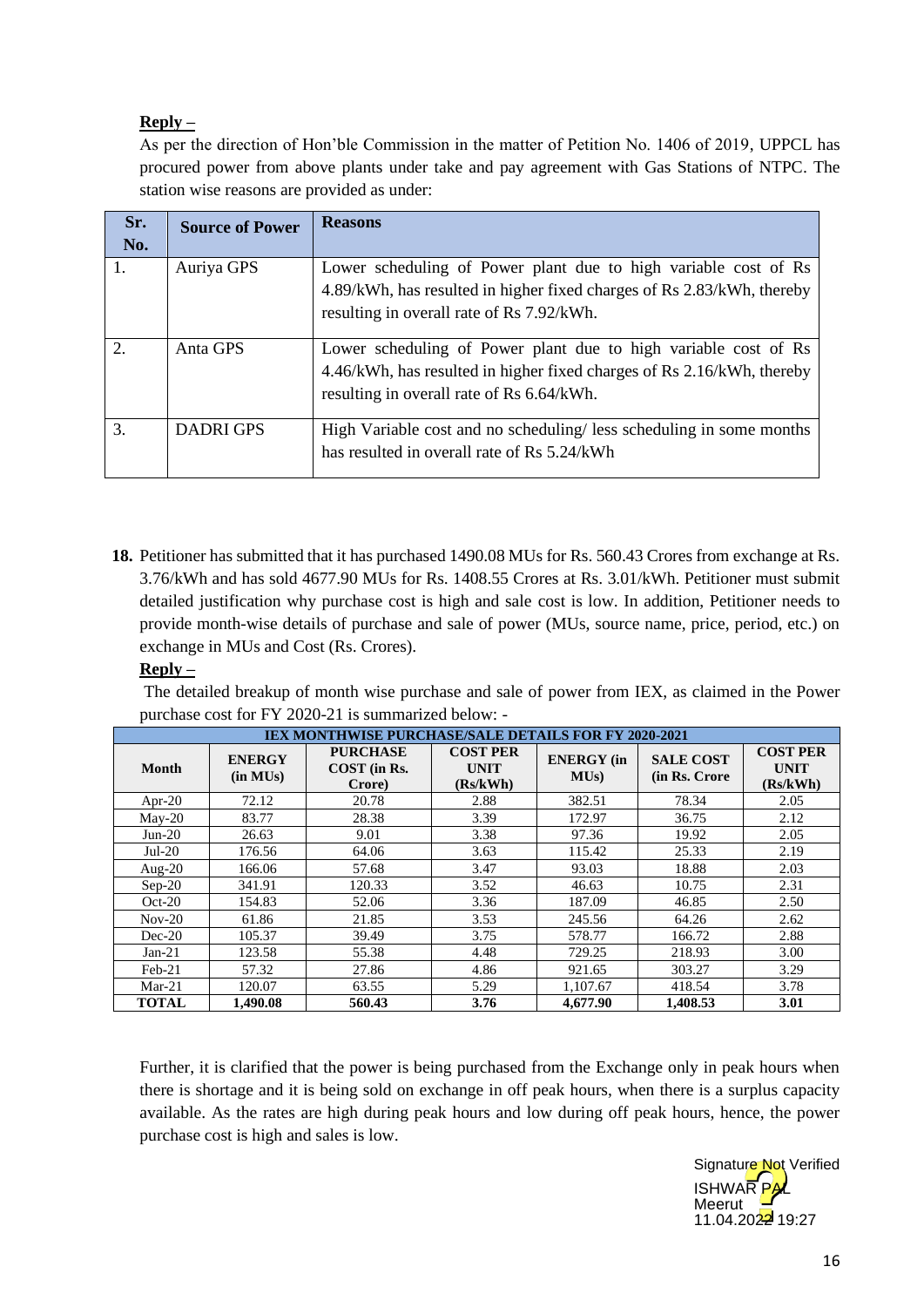**19.** Petitioner has provided a head of 'Purchase from Open Access (OA)' for 1556.03 MUs at cost of 613.41 Crores (Rs. 3.94 Crore) in FY 2020-21. Petitioner to provide details of such power under open access. Provide the details of tender and along with the supporting documents. Further, Petitioner is required to provide the reason when there is surplus, then why Petitioner is purchasing the power from open market.

## **Reply –**

The details of power purchased under open access is as under: -

|       |                                | Open Access For FY 2020-21 |                                    |
|-------|--------------------------------|----------------------------|------------------------------------|
| S.No. | <b>Trader Sources</b>          | Energy (MUs)               | <b>Energy Charges (Rs. Crores)</b> |
|       | <b>NHPC</b>                    | 142.93                     | 53.1195                            |
|       | TATA POWER / MANIKARAN / PSPCL | 207.82                     | 69.9851                            |
| 3     | <b>NVVN</b>                    | 410.79                     | 144.8425                           |
| 4     | PTC                            | 794.49                     | 281.5302                           |
|       | <b>TOTAL</b>                   | 1,556.03                   | 549.4773                           |

The above details are as per the details submitted under the Format "F13 20-21\_TrueUp". Further, it is humbly submitted that UPPCL purchase power from Open Market, through short term/ bilateral route meets the power requirement during peak hours through DEEP Portal of GoI.

**20.** Detail calculation of transmission charges i.e., energy wheeled, transmission tariff for each Transmission Petitioner i.e., PGCIL, WUPPTCL and SUUTPCL along with documentary evidence. Further, Petitioner is required to provide whether WUPPTCL and SUUTPCL is treated as intra-state or inter-state transmission.

## **Reply:**

The License humbly submits that it is getting supply at DBST rate at Discom Periphery from UPPCL, which includes Case-1 Transmission Charges, SEUPPTCL, WUPPTCIL and PGCII. Charges. Therefore, Discom wise breakup of this data is not available. Further, Discom wise energy wheeled and UPPTCL charges have already been submitted before Hon'ble Commission in ARR Petition. It is further submitted that the WUPPTCL and SUUTPCL is treated as intra-state -state transmission.

**21.** Petitioner needs to provide details of source-wise monthly Short-term power purchase in MUs and Cost (Rs. Crores) in Form 13-H, which is not provided. Further, they should provide monthly short-term transaction details ign enclosed format **Annexure-A.**

## **Reply:**

It is hereby submitted that Form-13H is attached as Annexure-23.

**22.** Petitioner needs to provide details of monthly transactions of Banking with forward and reverse Banking. Also provide the basis for considering Rs. 33.38 Crores total Cost for Banking. Further, whether prior approval of the Commission was taken or not if yes, provide the documentary evidence and the sources of energy.

**Reply:**

**ISHWAR** Meerut  $11.04.2022$  19:27 Signature Not Verified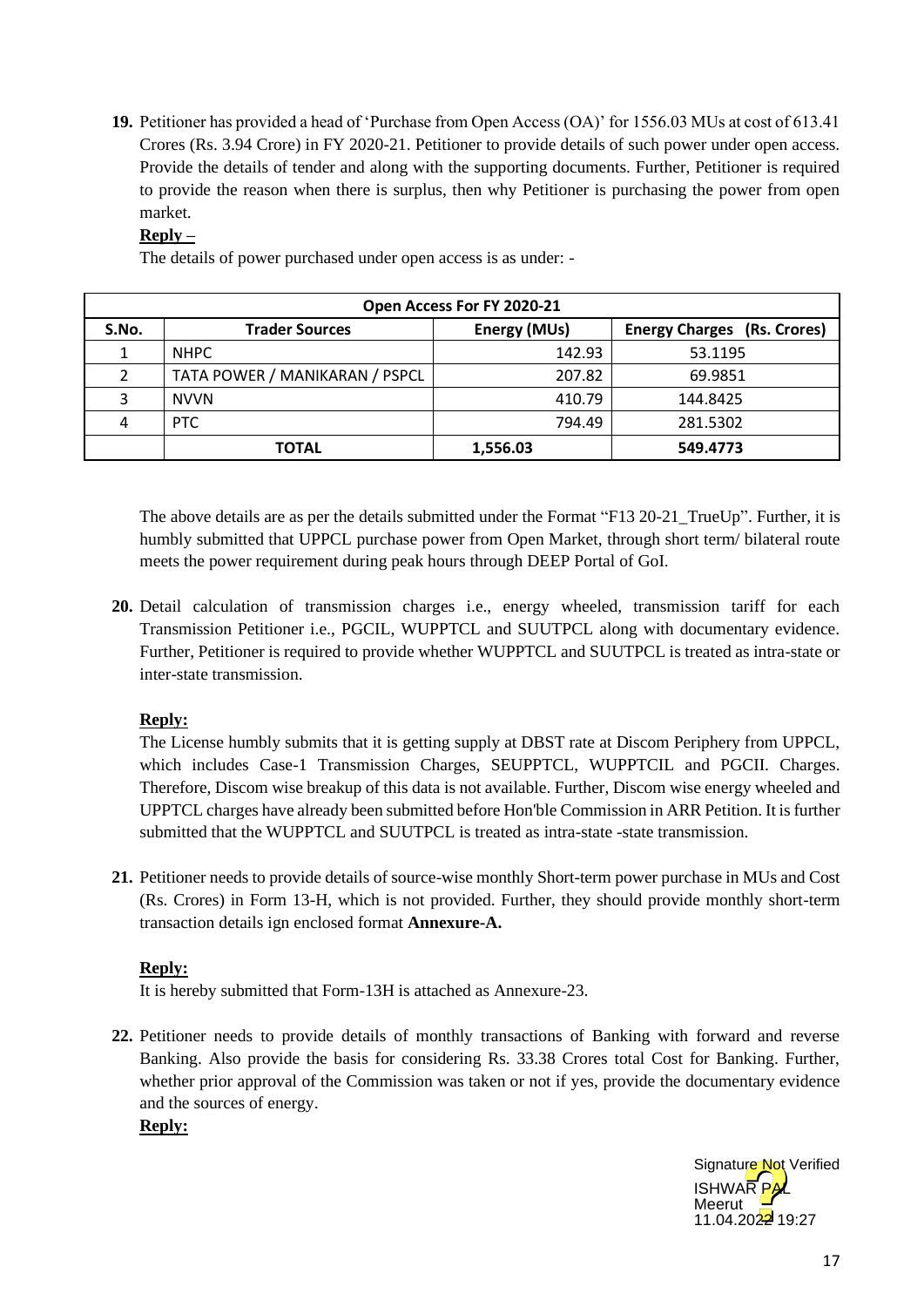The Petitioner humbly submits that required details along with the documentary evidence and the sources of energy are submitted as Annexure-8A and 8B.

**23.** Provide Inter-state loss, Intra-state loss and Distribution Loss at each voltage Level (i.e. 132 kV, 66 kV, 33 kV, 11kV, LT) along with MUs & detailed computations for each Discom separately and on consolidated (5 Discom) basis.

#### **Reply:**

The Petitioner humbly submits that the required details are already submitted under format P1.

24. Provide details of Net metering & Gross metering including units and commercial details.

#### **Reply:**

It is humbly submitted that the new Revenue Management system has been deployed by the Petitioner and the consumer billing data is under transition from the old billing system to new billing system. Further, the Petitioner has incorporated the provision for tagging the consumers under net metering and gross metering.

## **ARR FY 2022-23**

**25.** Provide the month -wise as well as fortnightly details of Power purchase for FY 2022-23 as in the Additional Formats provided by the Commission vide letter no. UPERC/Secy/D(T)/21-1019 dated 2nd November, 2021.

#### **Reply to Query no. 25.**

The data of power purchase additional formats has been shared along with the other power purchase formats uploaded on UPERC tariff filling portal.

**26.** Petitioner needs to provide details of source-wise monthly as well as fortnightly Short-term power purchase in MUs and Cost (Rs. Crores) in Form 13-H, which is not provided.

## **Reply to Query no. 26.**

It is hereby submitted that the projection for short term power purchase during FY 2022-23 is already submitted in the Petition under section 4.4 "Power Purchase Expense". It is further submitted that, the desired information in Format F13H will be submitted at the time of True-Up of FY 2022-23.

**27.** Petitioner needs to provide details of monthly as well as fortnightly transactions of Banking with forward and reverse Banking along with the approval of the Commission.

## **Reply to Query no. 27**

The Petitioner submits that the desired information will be submitted at the time of True-Up of FY 2022-23.

**28.** Provide detailed calculation of transmission charges i.e., projected energy wheeled, transmission tariff for each Transmission Petitioner i.e., PGCIL, WUPPTCL and SUUTPCL.

#### **Reply to Query no. 28.**

The Licensee humbly submits that it is getting supply as per the DBST rates at Discom periphery of UPPCL, which includes case I Transmission charges, SEUPPTCL, WUPPTCL and PGCIL charges. Therefore, Discom wise breakup of these data is not available. Further, Discom syjstature Not Vertled and UPPTCL charges have already been submitted before Hon'ble Commission in ARR RubLen.

Meerut  $11.04.2022$  19:27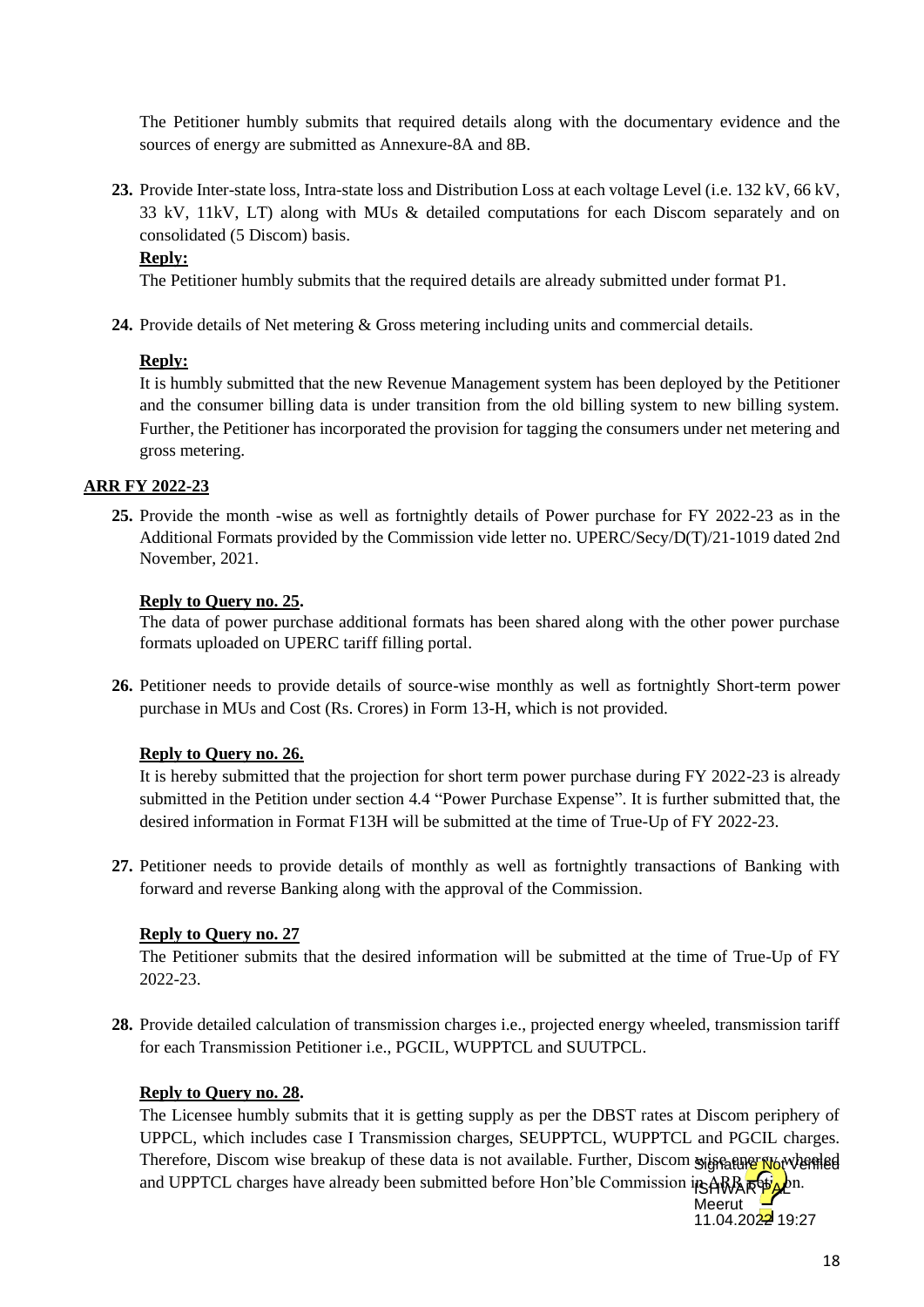**29.** Petitioner has submitted that it has considered PLF by taking monthly average of last 5 years (FY 2016- 17 to FY 2020-21). Petitioner needs to submit PLF for each plant on yearly basis for FY 2016-17 to FY 2020-21. Submit the actual details of Fixed Charge, Energy Charge, Plant Load Factor (PLF) and Plant Availability Factor (PAF) for last 5 years (i.e. FY 2016-17 to FY 2020-21) along with APR period of FY 2021-22 (Total 6 years PLF) for all the generating stations as per the following format:

| S.<br>No.      | <b>Generating</b><br><b>Station</b> | <b>Fixed Charges</b>      |        | <b>Energy Charges</b>     |        | <b>Plant</b><br><b>Availability</b><br><b>Factor (PAF)</b> | <b>Plant Load</b><br><b>Factor</b><br>(PLF) |
|----------------|-------------------------------------|---------------------------|--------|---------------------------|--------|------------------------------------------------------------|---------------------------------------------|
|                |                                     | As per<br>Tariff<br>Order | Actual | As per<br>Tariff<br>Order | Actual |                                                            |                                             |
| $\mathbf{1}$   |                                     |                           |        |                           |        |                                                            |                                             |
| $\overline{2}$ |                                     |                           |        |                           |        |                                                            |                                             |
| $\overline{3}$ |                                     |                           |        |                           |        |                                                            |                                             |
| $\overline{4}$ |                                     |                           |        |                           |        |                                                            |                                             |
| 5              |                                     |                           |        |                           |        |                                                            |                                             |
| 6              |                                     |                           |        |                           |        |                                                            |                                             |
| $\overline{7}$ |                                     |                           |        |                           |        |                                                            |                                             |

## **Reply to Query no. 29:**

The Licensee humbly submits that while considering PLF for projecting generation for FY 2022-23, it has considered monthly average of last 5 years, as it will subsume any abruption in generation during last 1-3 years for any abnormal circumstances including COVID 19. The fixed charges and energy charges has already been submitted in Format 13B. Further, plant wise PLF for past 5 years are attached as Annexure-25.

**30.** Provide the basis and justification for considering 2% escalation for energy charges and 5% for fixed charges for FY 2022-23.

## **Reply to Query no. 30.**

The licensee submits that the basis of considering 2% escalation on energy charges has been in line with the assumptions considered by the Hon'ble Commission in its Tariff Order for FY 2021-22 and 5% escalation for Fixed charges has been normalized as against the commission considered 10% escalation for fixed charges.

**31.** Petitioner is required to confirm if any other charge with respective to each source as claimed in True up period (FY 2020-21) have also been considered for FY 2022-23. If yes, in which cost head it has been allocated.

## **Reply to Query no. 31.**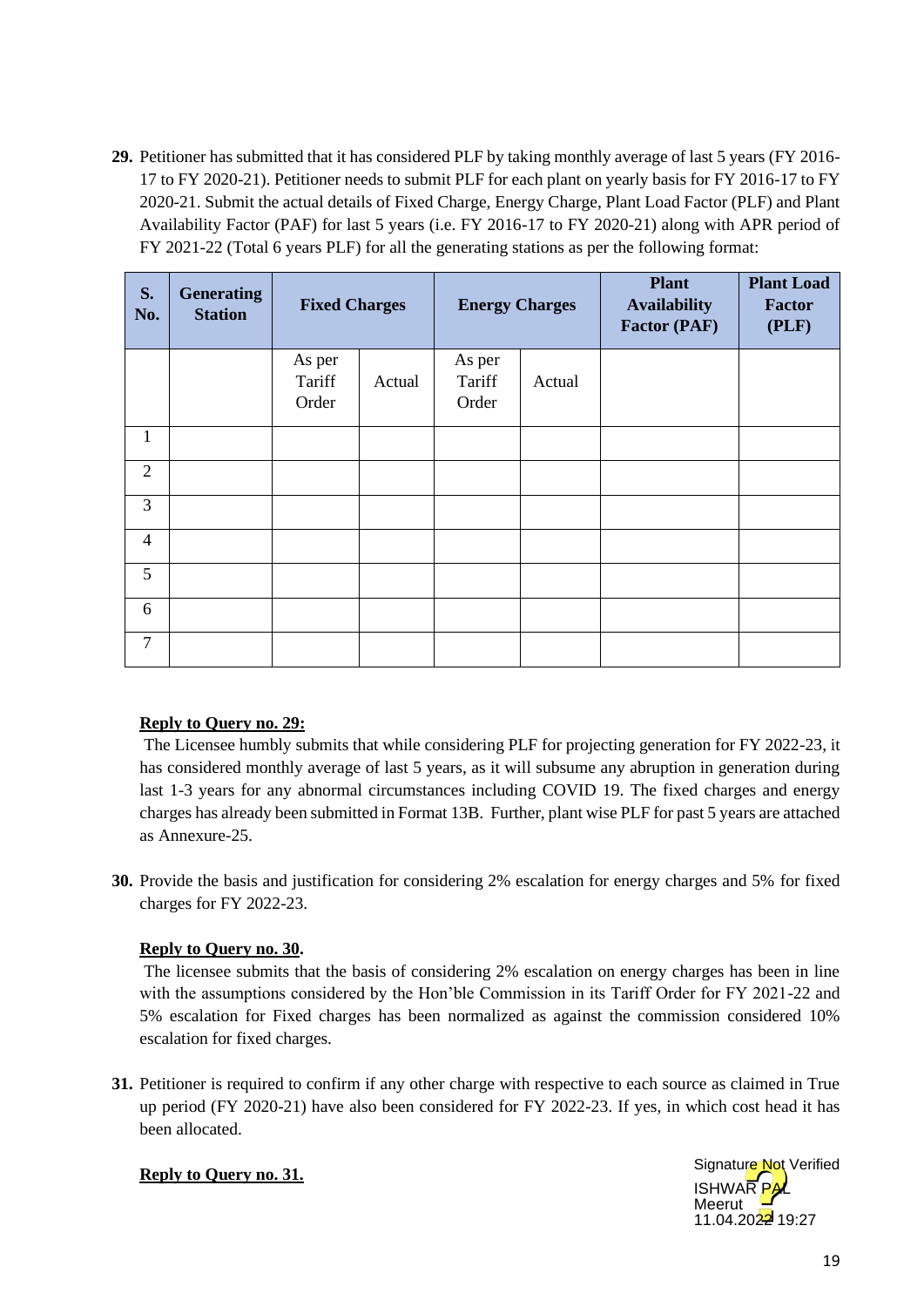No, other cost has not been considered in projection for FY 2022-23. Same will be claimed at the time of True up as per actual.

**32.** Petitioner is required to provide documentary evidence that all the power sources projected for FY 2022-23 is already approved by the Commission.

## **Reply to Query no. 32.**

The Petitioner Submits that the plants considered for FY 2022-23 are approved plants under the tariff order of Hon'ble Commission dated 29.07.2021. Further the new plants/ upcoming plants as considered for FY 2022-23 are provided under reply to query number 35. The approval of the new plants has already been given by the Hon'ble Commission in its various Orders.

**33.** Provide details of power purchase source - 'Slop based power project' along with the approval of the Commission.

## **Reply to Query no. 33.**

The Petitioner hereby submits the details of Slop Based Power Project are mentioned in table below. It is further submitted that the below mentioned PPA's are already approved by the Hon'ble Commission. Approval of the same is attached as Annexure-

|                | Details of BAGASSE + SLOP (SPENT WASH)                    |                              |                                       |             |                                      |                                       |  |
|----------------|-----------------------------------------------------------|------------------------------|---------------------------------------|-------------|--------------------------------------|---------------------------------------|--|
| S.No.          | <b>Generator</b>                                          | <b>Installed</b><br>Capacity | <b>Contracted</b><br>Capacity<br>(MW) | Date of PPA | <b>Duration</b><br>of PPA<br>(Years) | <b>Fixed Cost</b><br>(Levelized)      |  |
|                | <b>DHAMPUR</b><br><b>SUGAR</b><br>MILLS, DHAMPUR, BIJNOR  | 7.47MW                       | 3MW                                   | 22.02.2018  | 10                                   | APPC OF FY 2017-18                    |  |
| $\overline{c}$ | <b>BALRAMPUR CHINNI MILLS.</b><br><b>BHABNAN, GONDA</b>   | 6.76MW                       | 5MW                                   | 20.02.2018  | 10                                   | APPC OF FY 2017-18                    |  |
| 3              | LTD.,<br><b>SHRIRAM</b><br><b>DCM</b><br>HARIAWAN, HARDOI | 6MW                          | 3MW                                   | 19.02.2018  | 10                                   | APPC OF FY 2017-18                    |  |
| 4              | <b>BALRAMPUR CHINNI MILLS,</b><br><b>BALRAMPUR</b>        | 6MW                          | 5MW                                   | 04.02.2016  | 10                                   | <b>APPC OF CURRENT</b><br><b>YEAR</b> |  |
| 5              | MANKAPUR CHINI MILLS.<br><b>MANKAPUR, GONDA</b>           | 6.6MW                        | 5MW                                   | 04.02.2016  | 10                                   | APPC OF CURRENT<br><b>YEAR</b>        |  |

**34.** For FY 2022-23, Petitioner to provide detailed reasons why it has claimed a cost of Rs. 18.18 Crore, Rs. 109.96 Crore and Rs. 3.38 Crore for Harduaganj, Auraiya GPS and Gadarwara STPS-I generating station respectively, when no energy is procured for the same?

## **Reply:**

Harduaganj – It is hereby submitted that during the FY 2020-21, the plant was under the Reserve Shut Down, therefore, only Fixed cost was mentioned for FY 2020-21. During projections, due to inadvertent error/ excel error the fixed cost against Harduaganj is captured under the model. Commission is requested to may kindly ignore the same.

> **ISHWAR** Meerut 11.04.2022 19:27 Signature Not Verified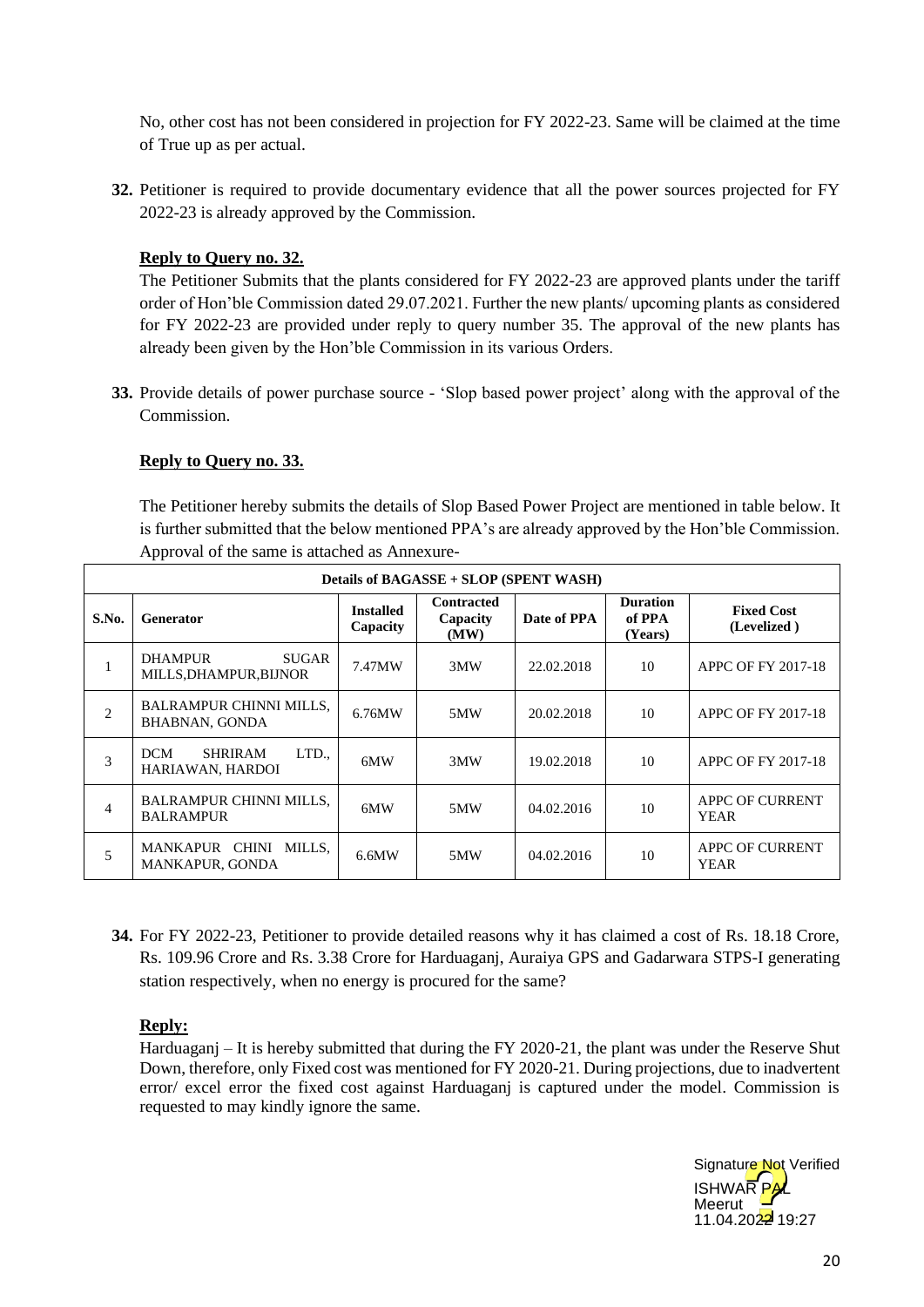Regarding Auraiya GPS – It is submitted that as the variable cost of the power plant is Rs 5.09/kWh, hence the plant is not getting scheduled and for Gardawara STPS –I, this is URS (Un Requisitioned Power) power.

**35.** Petitioner should provide details of new plants / capacities that are expected to come up in FY 2022-23 along with PPAs and approvals.

## **Reply:**

The Petitioner submits that new thermal plants / capacities that are expected to come up in FY 2022-23 is as under.

| <b>Plants</b>   | Capacities (MW) | Units        | <b>Expected COD</b>  |
|-----------------|-----------------|--------------|----------------------|
| Panki Extension | 660             | Unit#1       | $Mar-23$             |
| <b>OBRA-C</b>   | 1320            | Unit# $1/#2$ | Aug-22/Mar-23        |
| Jawaharpur      | 1320            | Unit#1/#2/#3 | Mar-22/Jul-22/Nov-22 |
| Ghatampur       | 1683            | Unit#1/#2    | Aug- $22/Mar-23$     |

**36.** The Petitioner is required to submit Monthly and Fortnightly load curves for FY 2020-21 and FY 2021- 22.

## **Reply to Query No. 36:**

It is humbly submitted by the Petitioner that requisite data is attached as Annexure-17A, 17B

## **RPO/HPO**

**37.** Provide the Source-wise Breakup of Solar Energy, Non-Solar Energy and Hydro Energy Purchased for the FY 2020-21, FY 2021-22 & FY 2022-23 and RPO and HPO obligations as submitted in the Format 13F as per the following format:

| Sr.<br>no. | Sour<br>ce | Techn<br>ology | <b>PLF</b><br>(% ) | <b>Status</b><br>(Must<br>Run) | Auxiliary<br>Consumpti<br>on $(\%)$ | UP's<br>Share<br>in $%$ | UP's<br>Share in<br><b>MW</b> | Total<br>Units<br>(MU) | Fixed<br>Charges<br>(Rs, Cr.) | Energy<br>Charges<br>(Rs, Cr.) | Other<br>Cost<br>(Rs, Cr.) | Total<br>Cost<br>(Rs, Cr.) | Average<br>Cost<br>at<br>Interface<br>Point (Rs.<br>kWh |
|------------|------------|----------------|--------------------|--------------------------------|-------------------------------------|-------------------------|-------------------------------|------------------------|-------------------------------|--------------------------------|----------------------------|----------------------------|---------------------------------------------------------|
|            |            |                |                    |                                |                                     |                         |                               |                        |                               |                                |                            |                            |                                                         |
|            |            |                |                    |                                |                                     |                         |                               |                        |                               |                                |                            |                            |                                                         |

## **Reply to Query No. 37:**

It is hereby submitted that the information as per the desired format is already provided under Format 13B.

## **Inter-State Transmission Loss**

**38.** Provide the basis for assumption of inter-state transmission loss of 2.28 %, 1.58% and 1.27% for FY 2020-21, FY 2021-22 and FY 2022-23 respectively.

## **Reply to Query No. 38:**

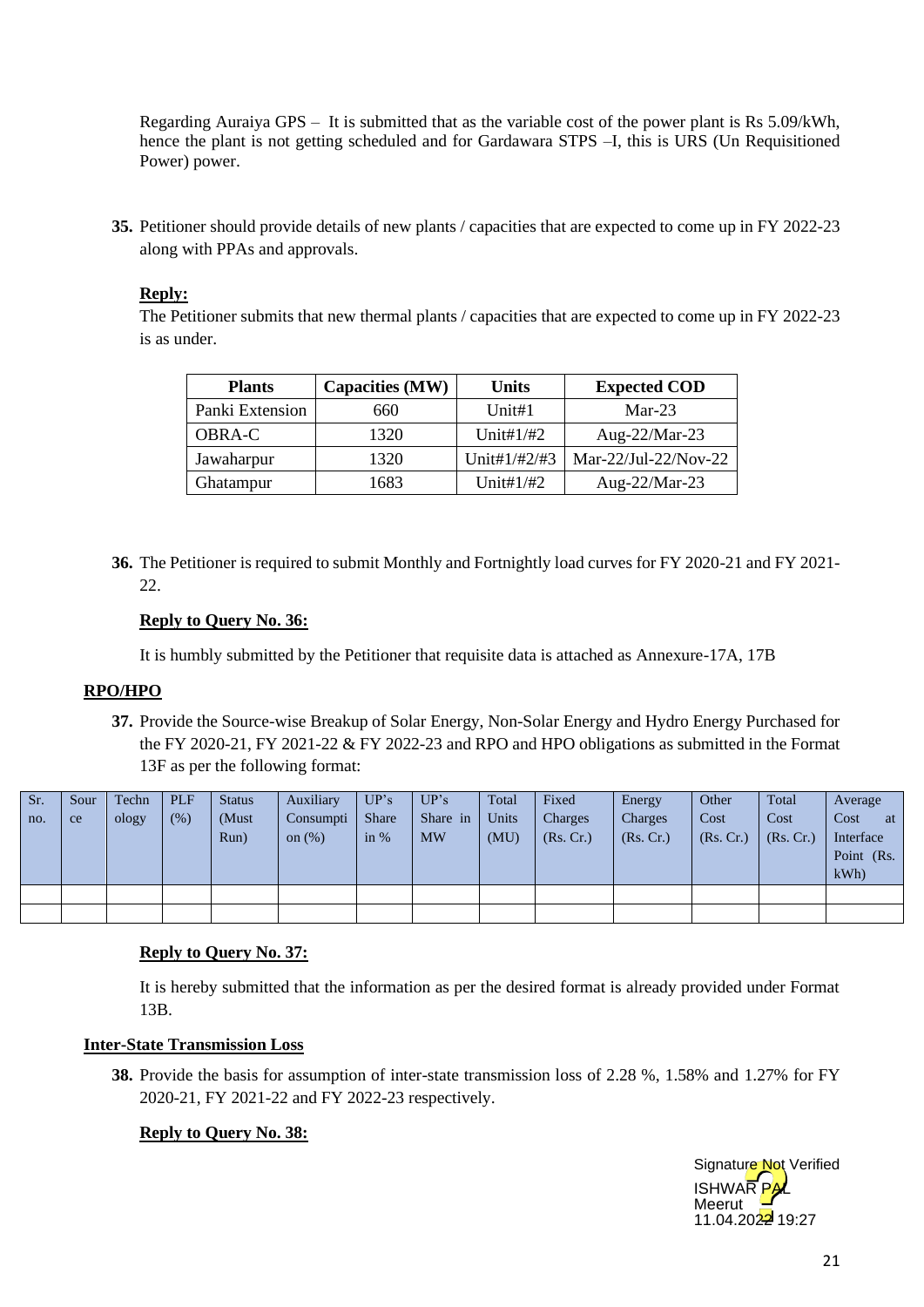It is humbly submitted to the Hon'ble Commission that based on the energy requirement at Discom Periphery, the petitioner has projected the Ex-bus power Purchase Quantum. While estimating the power purchase quantum at Discom periphery PGCIL losses for Inter-State plants have been considered at 3.74% for FY 2021-22 & 22-23. The said percentage has been arrived on the basis of prevailing PGCIL transmission losses. Further the rates shown by the Hon'ble Commission in the above query have been worked out on the total energy purchased from both inter and Intra state generating stations.

## **Queries on True-Up of FY 2020-21**

## **Billing Determinants**

- **39.** Petitioner should submit the Month-wise details of Billing Determinants for all the consumer categories as in the
- **40.** Additional Formats provided by the Commission vide letter no. UPERC/Secy/D(T)/21-1019 dated 2nd November, 2021 for the following:
	- (a) Sales based on actual meter reading;
	- (b) Sales billed on provisional / assessment basis for FY 2020-21.

#### **Reply to Query 39 and 40:**

The billing determinants are hereby attached marked as Annexure-14

**41.** The Petitioner is required to submit the details of Billing Determinants of the Distribution Franchisees as per Regulation 42 of the MYT Regulations, 2019. However, DVVNL has not submitted the same. Petitioner is directed to submit month-wise, the category and sub-category-wise and slab-wise actual Billing Determinants as per the Additional Formats provided by the Commission vide letter no. UPERC/Secy/D(T)/21-1019 dated 2nd November, 2021

## **Reply**

This query does not pertain to PVVNL.

- **42.** Petitioner should explain the variance in different categories related to % change in no. of consumers, connected load and sales. These are as follows:
- **LMV-1: Domestic Light, Fan & Power: Dom: Rural Schedule (unmetered)** Provide reason as to why consumer category which was not approved by the Commission in the Tariff Order dated 11.11.2020 for FY 2020-21 has been considered in the Petition.

## **Reply**

It is humbly submitted that Hon'ble Commission has approved the rates for LMV-1: Domestic Light, Fan & Power: Dom: Rural Schedule (unmetered) in Tariff order dated 11.11.2020 on page number 550 of the tariff order. The relevant extract of the same is also reproduced below for ready reference of the Hon'ble Commission.

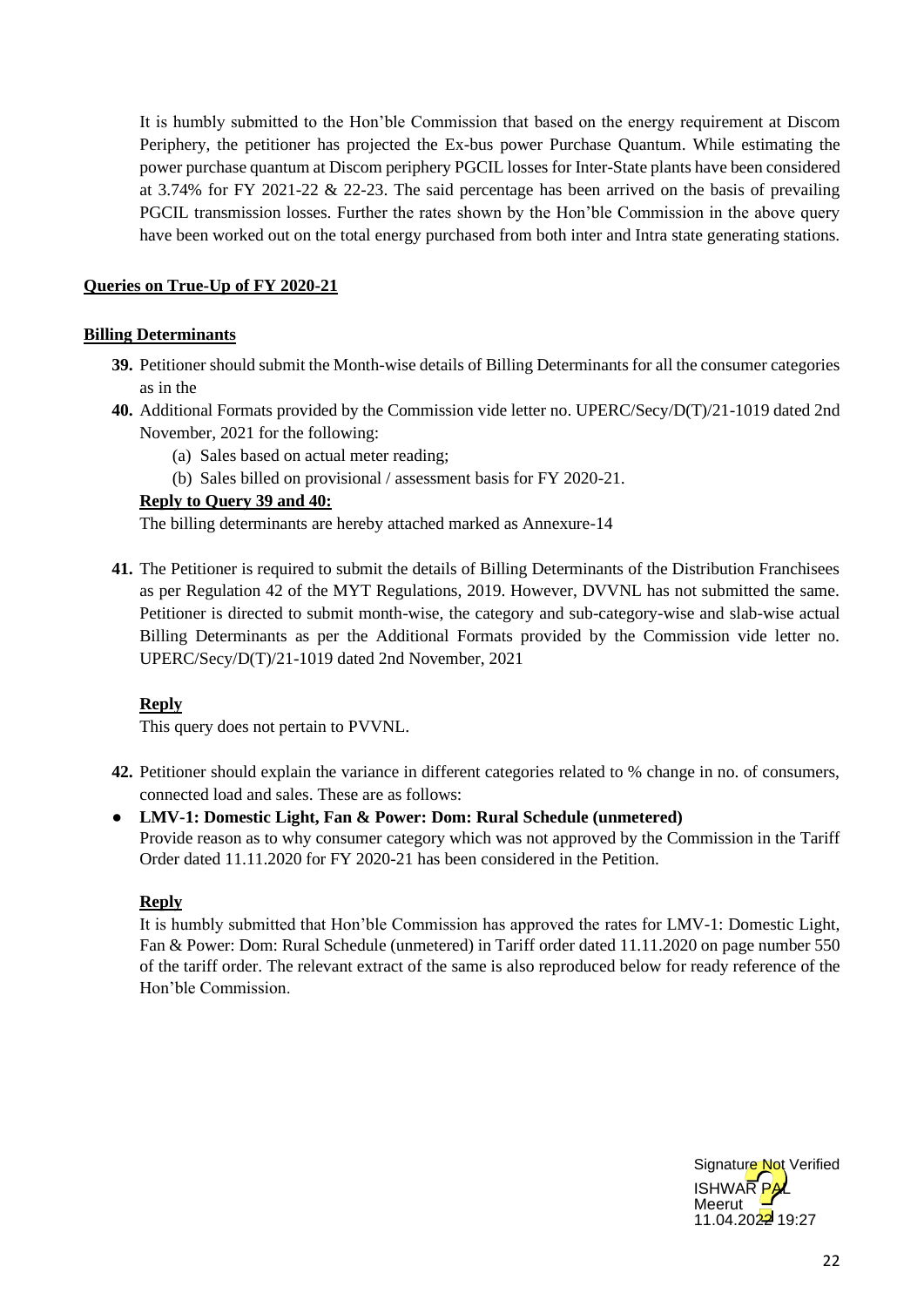| (a) Consumers getting supply as per 'Rural Schedule': |                                                                                                                                                                             |                      |  |
|-------------------------------------------------------|-----------------------------------------------------------------------------------------------------------------------------------------------------------------------------|----------------------|--|
| consumption up to 100 kWh / month.                    | 1. Lifeline consumers: Consumers with contracted load upto 1 kW, energy                                                                                                     |                      |  |
| <b>Description</b>                                    | <b>Fixed Charge</b>                                                                                                                                                         | <b>Energy Charge</b> |  |
| Metered Lifeline*                                     | Rs. 50.00 / kW/ month                                                                                                                                                       | Rs. 3.00 / kWh       |  |
| / month                                               | *Only for consumers with connected load upto 1 kW and for consumption up to 100.00 kWh<br>2. Others: Other than Lifeline consumers (i.e. consumers who do not qualify under |                      |  |
| the criteria laid above for lifeline consumers)       |                                                                                                                                                                             |                      |  |
| <b>Description</b>                                    | <b>Fixed Charge</b>                                                                                                                                                         | <b>Energy Charge</b> |  |
| i) Un-Metered (all Loads)                             | Rs. 500 / kW / month                                                                                                                                                        | Nil                  |  |

## ● **LMV-1: Multi Story Building**

The decrease in number of consumers is abnormally high. Provide list of consumers present in this category, along with the contracted demand, consumption, load factor.

## **Reply**

As per the direction of Hon'ble Commission under Supply Code Amendment no 13, Licensees are in progress of converting single point supply connections to multi point connections. It is further submitted that the required list was submitted to the Hon'ble Commission in the proceedings of matter of P.No 30 SM of 2019.

## ● **LMV-2: Non Domestic Light, Fan & Power: Non Dom: Rural Schedule (unmetered)**

Provide reason as to why consumer category which was not approved by the Commission in the Tariff Order dated 11.11.2020 for FY 2020-21 has been considered in the Petition.

## **Reply**

It is humbly submitted that Hon'ble Commission has approved the rates for LMV-2: Non Domestic Light, Fan & Power: Non Dom: Rural Schedule (unmetered) in Tariff order dated 11.11.2020 on page number 553 of the tariff order. The relevant extract of the same is also reproduced below for ready reference of the Hon'ble Commission.

**ISHWAR** Meerut 11.04.2022 19:27 Signature Not Verified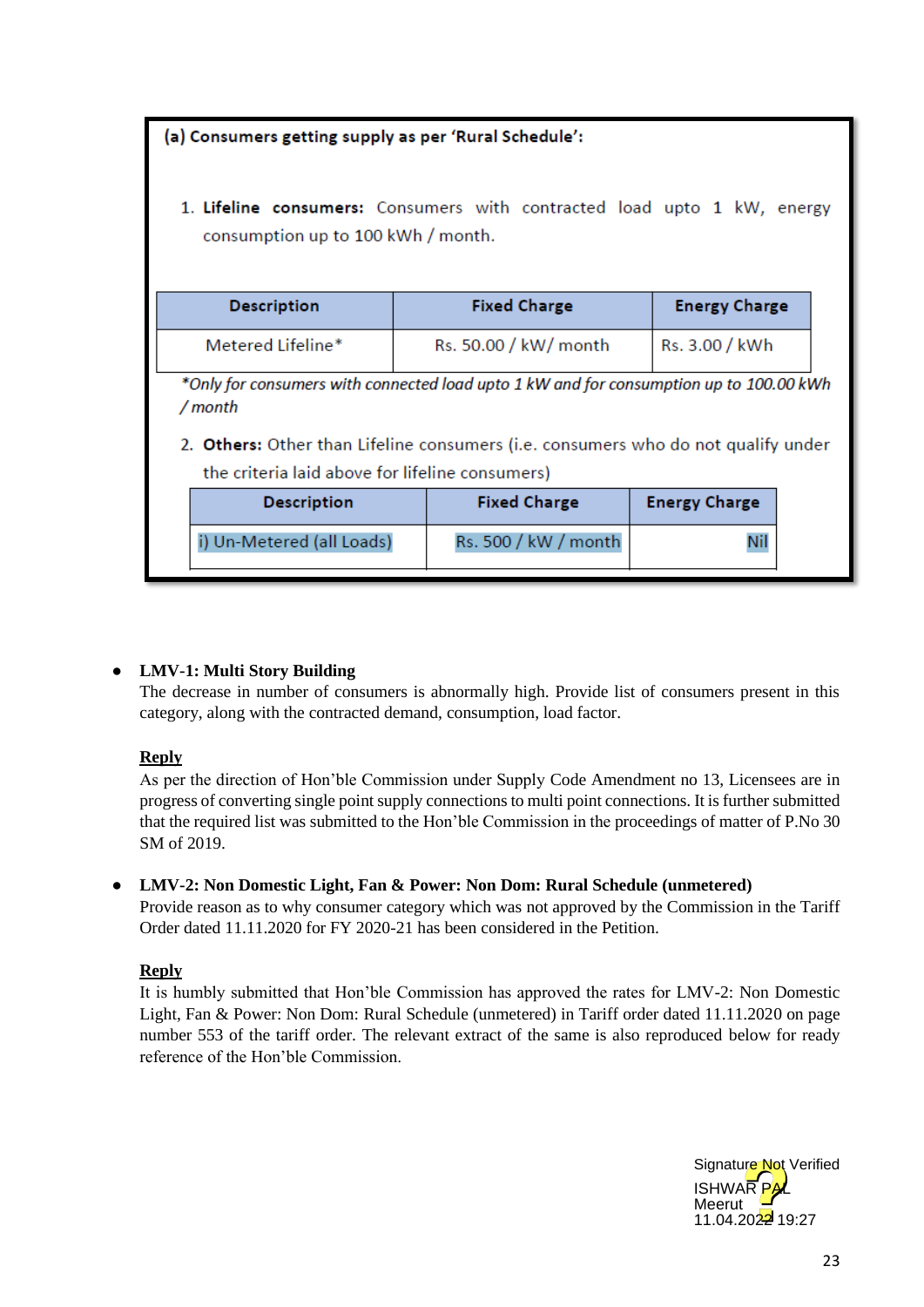## (a) Consumers getting supply as per 'Rural Schedule'

| <b>Description</b> | <b>Description</b> | <b>Fixed charge</b>   | Energy charge) |
|--------------------|--------------------|-----------------------|----------------|
| i) Un-metered      | All Load           | Rs. 1000 / kW / month | Nil            |
| ii) Metered        | All Load           | Rs. 110 / kW / month  | Rs. 5.50 / kWh |

## ● **LMV-3: Public Lamps: Unmetered**

For DVVNL & PVVNL there is an abnormal increase in number of consumers whereas the contracted demand has reduced and sales have increased, provide justifications for the same.

## **Reply**

It is submitted that there are 2729 consumers scattered all across the Discoms area, which will be reduced in subsequent years from the distribution system. Also, it may be noted that Hon'ble Commission in its Tariff Order for FY 2021-22 has provided the tariff for Public Lamp (unmetered) category.

## ● **LMV-8: State Tube Wells & Pump Canals upto 100 HP: Unmetered**

Provide reason as to why consumer category which was not approved by the Commission in the Tariff Order dated 11.11.2020 for FY 2020-21 has been considered in the Petition.

## **Reply**

It is humbly submitted that Hon'ble Commission has approved the rates for LMV-8: State Tube Wells & Pump Canals upto 100 HP: Unmetered in Tariff order dated 11.11.2020 on page number 567 of the tariff order. The relevant extract of the same is also reproduced below for ready reference of the Hon'ble Commission.

## 3. RATE:

Rate gives the fixed and energy charges at which the consumer shall be billed during the billing period applicable to the category:

| <b>Description</b> | <b>Fixed Charge</b>       | <b>Energy Charge</b> |
|--------------------|---------------------------|----------------------|
| Metered            | Rs. 330.00 / BHP / month  | Rs. 8.50 / kWh       |
| Un-metered         | Rs. 3300.00 / BHP / month | Nil                  |

● **LMV-8: State Tube Wells & Pump Canals upto 100 HP: Unmetered: Laghu Dal Nahar above 100 BHP**

Provide reason why number of consumers have drastically increased in this category. **Reply** Signature Not Verified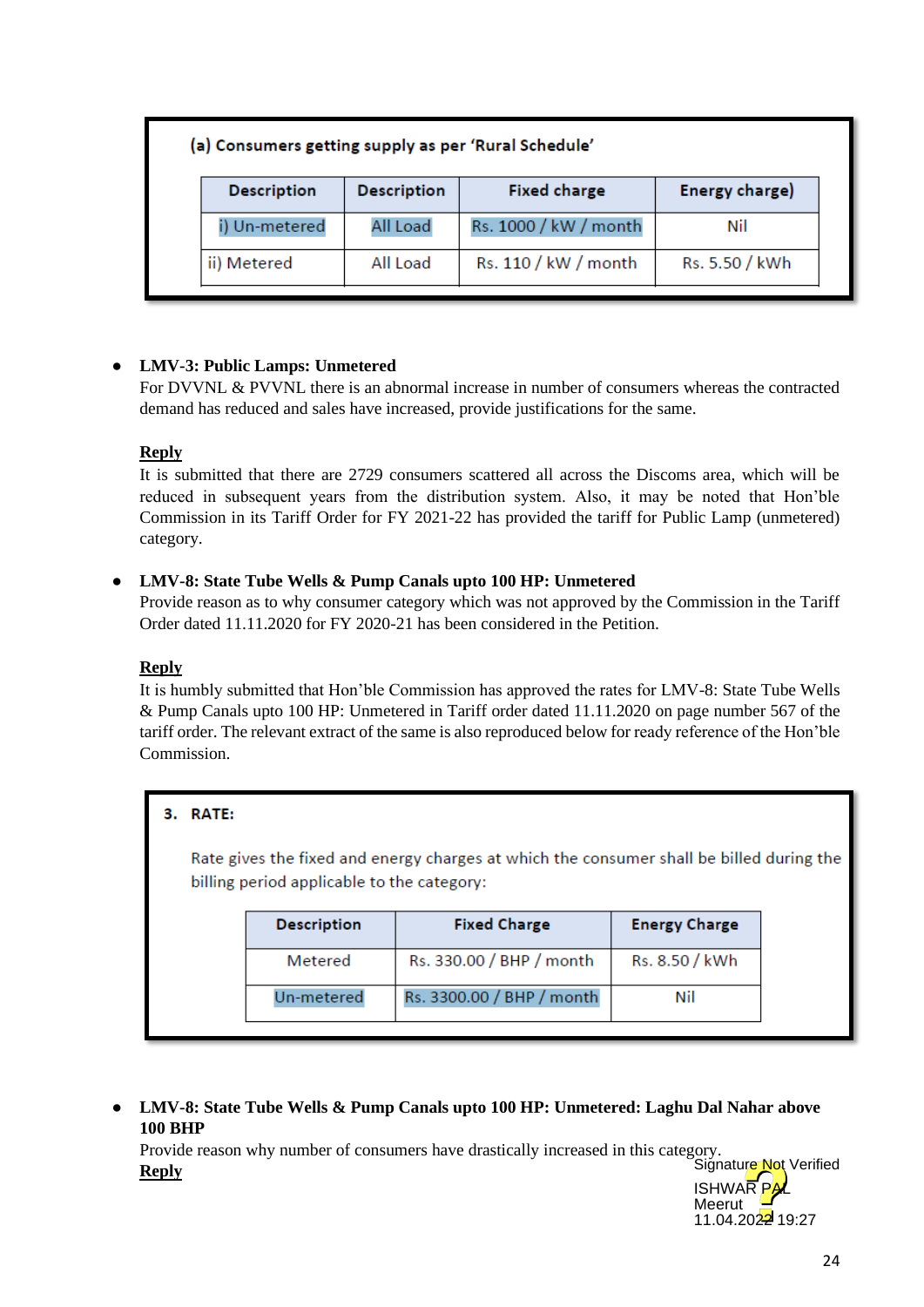It is humbly submitted to Hon'ble Commission that number of consumers under LMV-8: State Tube Wells & Pump Canals upto 100 HP: Unmetered: Laghu Dal Nahar above 100 BHP in FY 2019-20 were 9218 which has reduced to 7865 in FY 2020-21.

**43.** In Excel Formats submitted along with the Petition, Number of Consumers are given in fractions, which cannot be the Actual/Projected data. Submit the revised numbers.

## **Reply:**

It is submitted that the consumer data are in whole integer figures for FY 2020-21, considering the same are on the basis of actuals. Further for FY 2021-22 and FY 2022-23, it is humbly submitted to the Hon'ble Commission that the projections are based on certain growth percentages based on the historical data. However, the consumer data shown in the petition are the nearest integer number without any fraction. The representation of numbers of consumers in excel model is also shown as integer number. The Hon'ble Commission may kindly consider the limitation of formulated working.

**44.** Minimum of 1 kW of load or in multiples of 1 can be applied for a new connection but Petitioner has submitted load in fractions in the Excel Formats, the same need to be rectified and submit the revised numbers.

## **Reply:**

It is submitted that the consumer data are in whole integer figures for FY 2020-21, considering the same are on the basis of actuals. Further for FY 2021-22 and FY 2022-23, it is humbly submitted to the Hon'ble Commission that the projections are based on certain growth percentages based on the historical data. However, the consumer data shown in the petition are the nearest integer number without any fraction. The representation of numbers of consumers in excel model is also shown as integer number. The Hon'ble Commission may kindly consider the limitation of formulated working.

## **Details of Asset**

- **45.** Petitioner to submit the Fixed Asset Registers of FY 2020-21 in soft copy (Excel), depicting the life of the assets, asset addition, depreciation, etc. during the year.
- **46.** Petitioner to provide details of assets (quantity & cost) pertaining to above 33 kV voltage level (i.e. 132 kV, 220 kV etc), owned & operated by Petitioner and part of FAR.
- **47.** Petitioner is required to provide FAR (Fixed Asset Register), Asset-wise capitalisation and details of 132 kV and above assets (in Excel) (FY 2020-21) as in the
- **48.** Additional Formats provided by the Commission vide letter no. UPERC/Secy/D(T)/21-1019 dated 2nd November, 2021. Wherever cost is not provided in the cost data book, the cell may be marked yellow and a market value to be taken.

## **Reply to Query from 45 to 48:**

It is hereby submitted that FAR is attached in the soft copy as in Annexure-4

- **49.** Petitioner should provide the break-up of capex claimed v/s approved from FY 2020-21 in following heads:
	- $\Rightarrow$  Capex required for expansion / new connection / network growth;
	- ⇒ Capex required for Loss reduction;

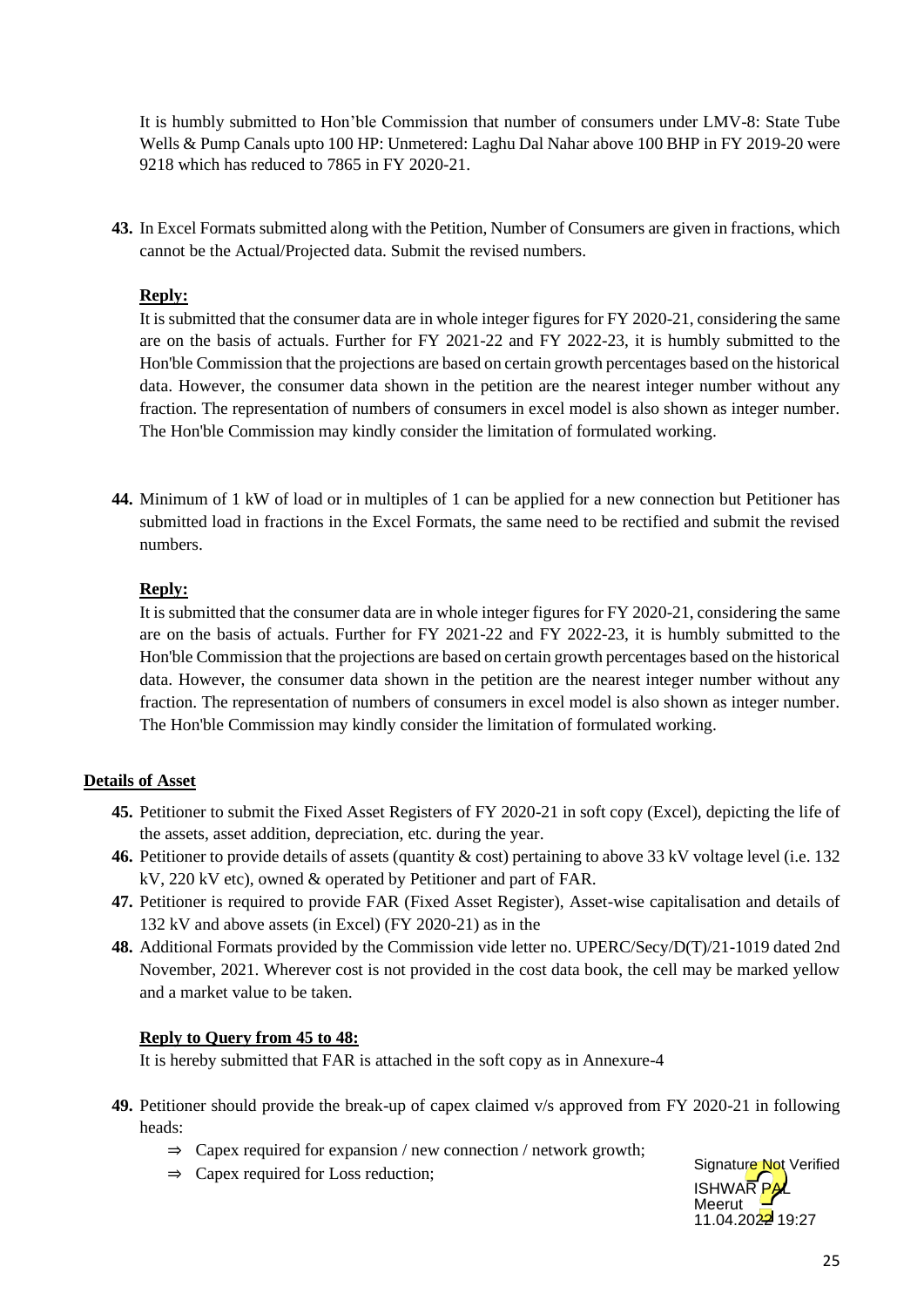$\Rightarrow$  Capex required for any other work with details.

#### **Reply:**

Below mentioned table shows break-up of capex claimed v/s approved from FY 2020-21

| <b>Schemes</b>                   | Approved in TO<br>11.11.2020 | Claimed        | Purpose             |
|----------------------------------|------------------------------|----------------|---------------------|
|                                  | Investments /                | Investments /  |                     |
|                                  | Capex (Rs. Cr)               | Capex (Rs. Cr) |                     |
| <b>Other Schemes</b>             |                              |                | Network expansion / |
|                                  |                              | 1,169.08       | Network Growth /    |
|                                  |                              |                | Loss reduction      |
| RGGVY 11th Plan and 12th Plan    |                              | 41.19          | Network expansion / |
|                                  |                              |                | Network Growth      |
| <b>DDUGJY</b>                    |                              | 226.44         | Network expansion / |
|                                  |                              |                | Network Growth      |
| <b>IPDS</b>                      |                              |                | Network expansion / |
|                                  |                              | 124.91         | Network Growth /    |
|                                  |                              |                | Loss reduction      |
| SAUBHAGYA YOJNA                  |                              | 351.57         | Network expansion / |
|                                  |                              |                | Network Growth      |
| Total excluding Interest and     | 2573.80                      | 1,622.86       |                     |
| employee capitalization (A)      |                              |                |                     |
| Add: Employee Capitalization (B) | 327.29                       | 204.13         |                     |
| Add: Interest Capitalization (C) | 61.11                        | 86.21          |                     |
| Total $(D = A+B+C)$              | 2962.20                      | 1,913.19       |                     |

## **Capex & Capitalization**

**50.** It is observed that some of the licensees have not considered the opening and closing value of GFA as approved by the Commission in its Tariff Order for FY 2021-22 dated 29<sup>th</sup> July, 2021. Petitioner to provide justification for the same.

## **Reply:**

It is humbly submitted to Hon'ble Commission that the detailed justification for the same is provided in the petition on Point number 2.10.3. However, the same is reproduced below for ready reference of the Hon'ble Commission.

It is pertinent to highlight that since the methodology for calculating depreciation is changed, it is necessary to calculate the opening GFA without the impact of cumulative deprecation in it. To calculate the depreciation for Part- A for assets capitalised before 1.4.2020, the petitioner has taken last three years' (FY 2017-18 to FY 2019-20) Opening GFA, Addition to GFA and Deduction of GFA approved by Hon'ble Commission. The Petitioner has considered the Trued-up Opening GFA for FY 2017-18 and further Hon'ble Commission approved additions and deductions are considered in it to derive the closing GFA for FY 2017- 18. The GFA so derived is considered as Opening GFA for FY 2018-19 and further Hon'ble Commission approved additions and deductions are considered in it to derive closing GFA for FY 2019-20. This GFA is considered as opening GFA for FY 2019-20 similarly closing GFA for FY 2019-20 is calculated. This closing GFA is considered as Opening GFA for FY 2020-21 so that Signature Not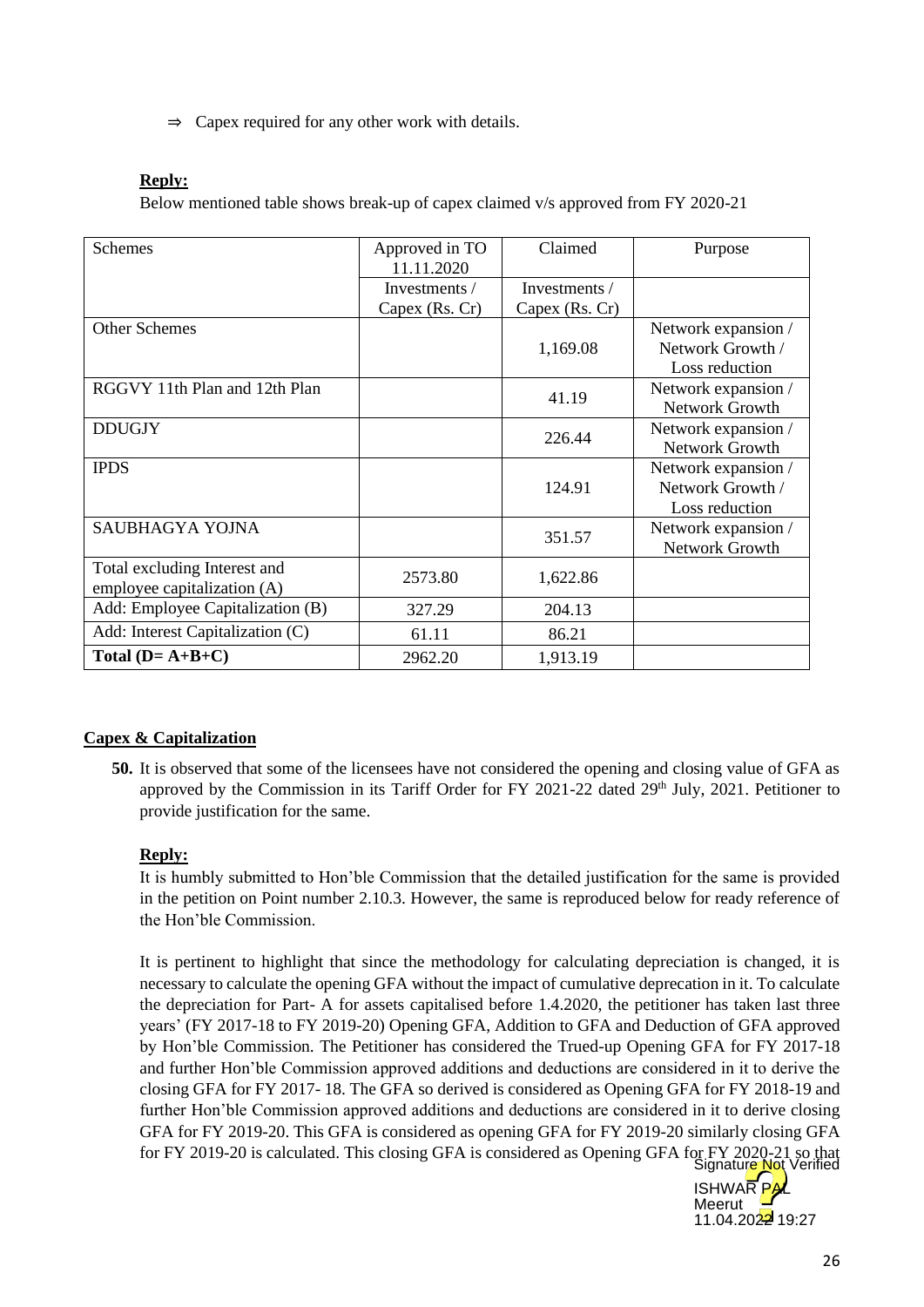|                                    |                                   |           | <b>GFA Calculation MVVNL</b> |              |  |  |
|------------------------------------|-----------------------------------|-----------|------------------------------|--------------|--|--|
| <b>Particulars</b>                 | <b>FY 18</b><br><b>Derivation</b> |           | <b>FY19</b>                  | <b>FY 20</b> |  |  |
|                                    |                                   |           |                              |              |  |  |
| Opening GFA                        | А                                 | 10,207.02 | 11,807.94                    | 13,828.40    |  |  |
| Additions to GFA (Trued-Up)        | B                                 | 2,345.63  | 2,786.65                     | 4,347.09     |  |  |
| Less: Deductions to GFA (Trued-up) | C                                 | 744.71    | 766.19                       | 636.77       |  |  |
| <b>Closing GFA</b>                 | $D=A+B-C$                         | 11,807.94 | 13,828.40                    | 17,538.72    |  |  |

the depreciation can be calculated by SLM methodology in line with regulation of Hon'ble Commission. Below mentioned table summarizes the calculation of Opening and Closing GFA.

- **51.** In reference to the Capital Expenditure submitted by Petitioner for FY 2020-21 and prior approval of projects above Rs 10 Crores as per Regulations 44 of the MYT Regulations, 2019, Petitioner should submit the capital expenditure cost of each project and confirm that prior approval of the Commission for projects with cost above Rs. 10 Crores has been taken. The details of these projects were also required to be provided as in the
- **52.** Additional Formats provided by the Commission vide letter no. UPERC/Secy/D(T)/21-1019 dated 2nd November, 2021.

## **Reply to Query 51 and 52:**

It is pertinent to highlight that Hon'ble Commission has approved the total capex of Rs. 2,962.20 Cr. for FY 2020-21 vide TO dated 11.11.2020, whereas the Petitioner has only claimed the capex of Rs. 1,913.19 Cr. and its breakup is provided in response to Query no 49.

**53.** It is observed that no contribution from Grants is claimed for FY 2021-22 in Form F18 of the Formats submitted along with the Petition. Hence, Petitioner should provide scheme-wise break-up and fund flow of Grants for RGGVY 11th Plan, DDUGJY, ADB, RAPDRP, IPDS, SAUBHAGYA YOJNA, etc., till FY 2021-22.

## **Reply:**

It is pertinent to highlight that the petitioner has claimed the investment for FY 2021-22 and FY 2022- 23 net of Consumer contribution, Grants and subsidy. Further, the petitioner has only claimed the investment under two schemes viz. ADB and RDSS and balance investment is under Other Schemes. However, ADB scheme is only funded by debt and equity. Below mentioned table shows fund flow of Grants under RDSS and Other Scheme.

|           |                                                                | <b>APR</b>                                   | <b>ARR</b>                                   |  |
|-----------|----------------------------------------------------------------|----------------------------------------------|----------------------------------------------|--|
| S.<br>No. |                                                                | FY 2021-22                                   | FY 2022-23                                   |  |
|           | <b>Particulars</b>                                             | <b>Revised Estimates</b>                     | Projected                                    |  |
|           |                                                                | <b>Additions during the Year</b><br>(Rs, Cr) | <b>Additions during the</b><br>Year (Rs. Cr) |  |
|           | <b>Consumer Contribution Towards Cost</b><br>of Capital Assets |                                              |                                              |  |
| 2         | Subsidies Towards Cost of Capital<br>Asset                     |                                              |                                              |  |
|           |                                                                |                                              | <u>Signature No</u>                          |  |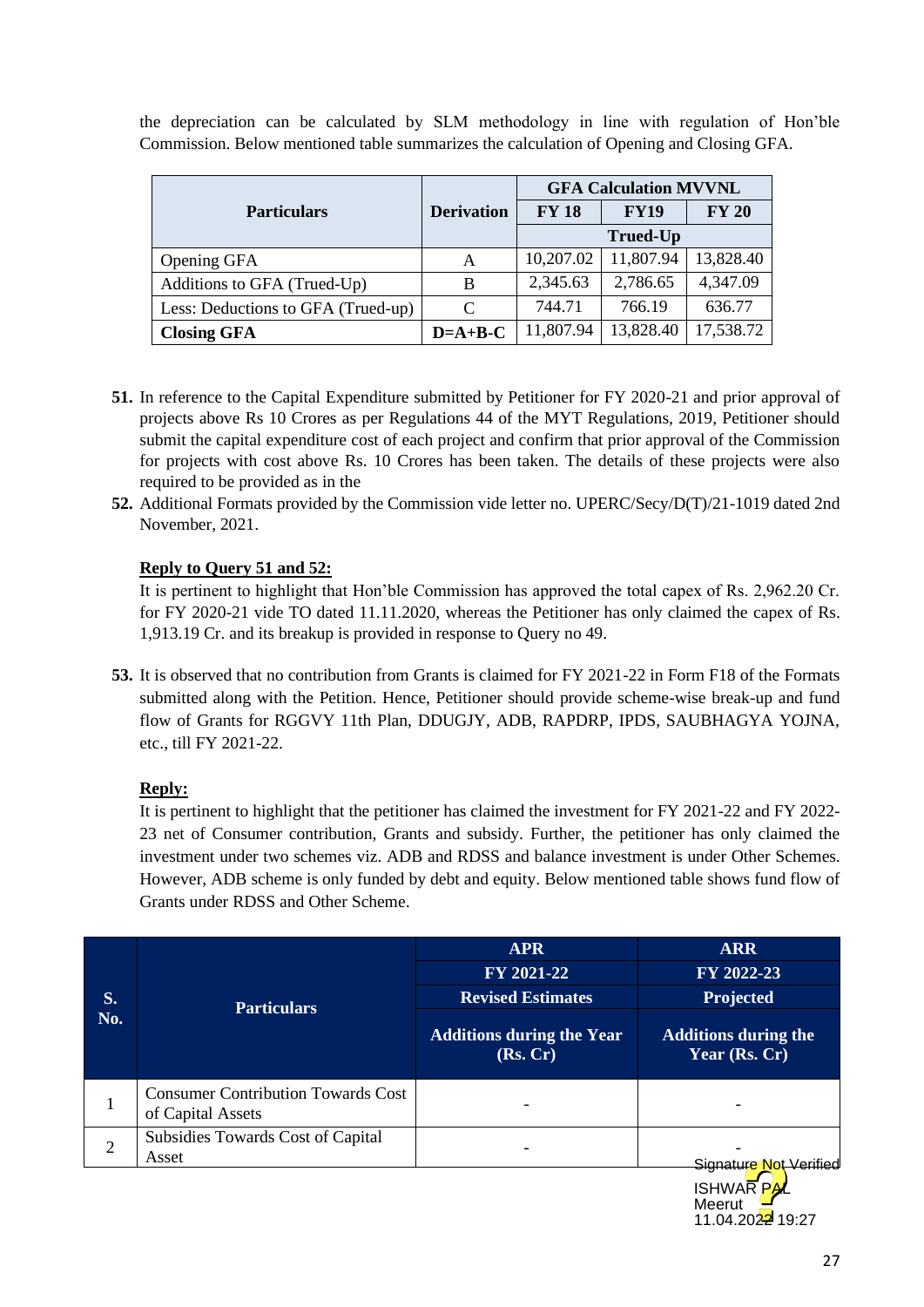|                |                                                                | <b>APR</b>                                   | <b>ARR</b>                                   |  |
|----------------|----------------------------------------------------------------|----------------------------------------------|----------------------------------------------|--|
|                | <b>Particulars</b>                                             | FY 2021-22                                   | FY 2022-23                                   |  |
| S.             |                                                                | <b>Revised Estimates</b>                     | Projected                                    |  |
| No.            |                                                                | <b>Additions during the Year</b><br>(Rs, Cr) | <b>Additions during the</b><br>Year (Rs. Cr) |  |
| 3              | <b>Grant Towards Cost of Capital Assets</b><br>(Other Schemes) | 908.30                                       | 653.20                                       |  |
| $\overline{4}$ | <b>Grant Towards Cost of Capital Assets</b><br>(RDSS)          |                                              | 1203.49                                      |  |
|                | <b>Total</b>                                                   | 908.30                                       | 1,856.69                                     |  |

**54.** Petitioner should submit the following details of each Asset being retired for FY 2020-21:

- i. The useful life of the Asset.
- ii. Whether it has simultaneously reduced the depreciation for such assets.
- iii. Whether the asset was in warranty / guarantee period.
- iv. Whether the asset was insured and provide the details of insurance cost recovered from it.
- v. The depreciation charged till date.
- vi. Date of put to use & its cost.

#### **Reply:**

The Petitioner submits that it has simultaneously reduced the depreciation for such assets. The Gross block against the retired assets for FY 2020-21 is reduced to Rs. 612.75 Crore and depreciation charged till date for retired assets is Rs. 126.46 Cr. The same is also reflected in Note-2 of the audited balance sheet.

## **Capital Work in Progress**

**55.** Petitioner in Note 3 of the Audited Accounts for FY 2020-21 mentioned the capital advances as "Advance to Suppliers/Contractors". Petitioner should provide the detail of such advances w.r.t the asset for which such advances have been provided and details of the party to which such advances has been given etc.

**Reply:**

The Petitioner submits that compilation of details are under progress.

## **Depreciation**

**56.** It is observed that Petitioner has not calculated Depreciation as per the methodology adopted by the Commission in the Tariff Order for FY 2020-21 dated 11.11.2020 for assets that were capitalized before 01.04.2020 and assets that were capitalized after 01.04.2020. Petitioner is required to submit the same as per the methodology approved by the Commission. Assets pertaining to Consumer Contribution/ Grants/ Subsidy.

## **Reply:**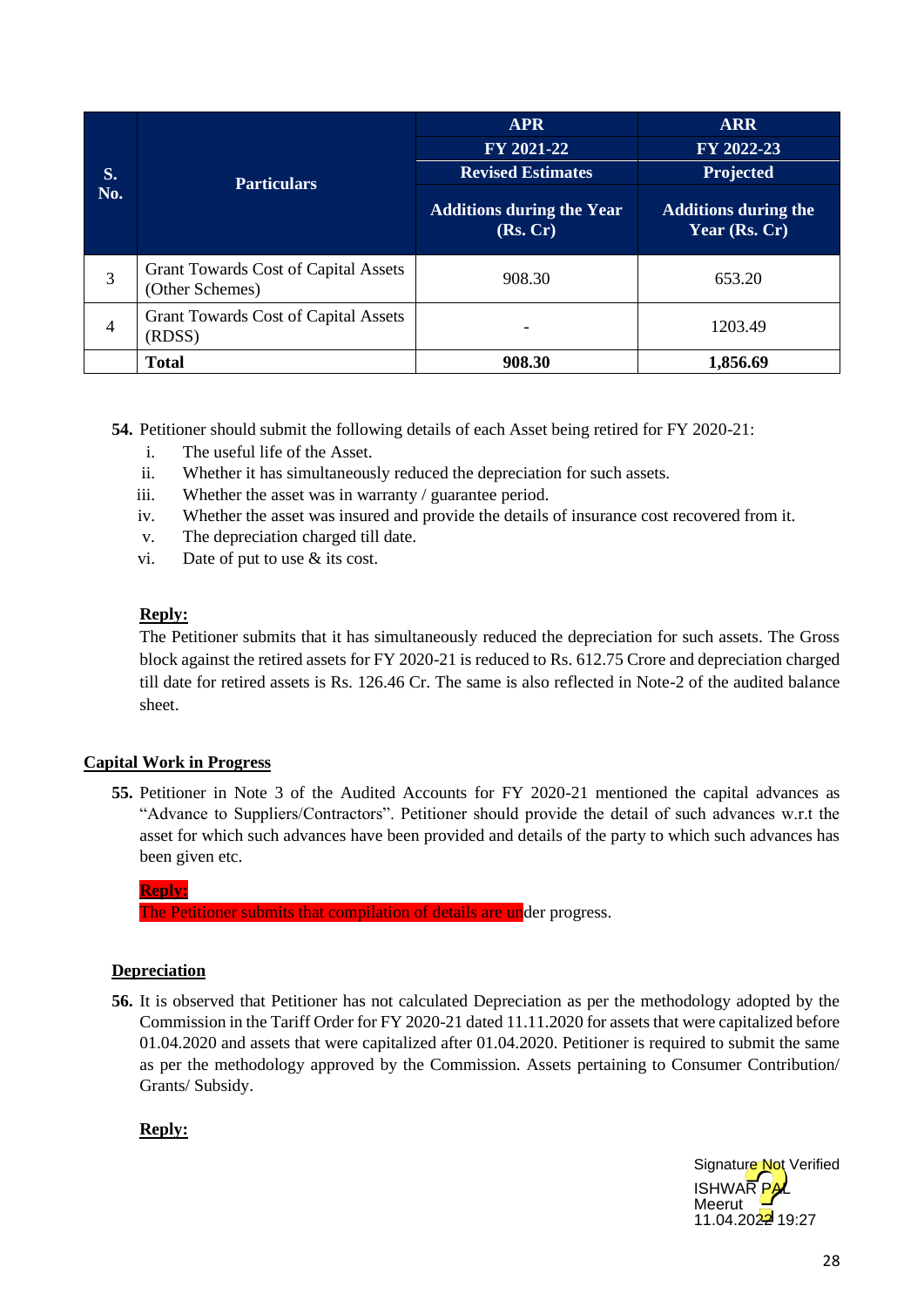It is pertinent to highlight that since the methodology for calculating depreciation is changed, from WDV method to SLM method, it is necessary to calculate the opening GFA without the impact of cumulative deprecation in it. The methodology adopted by Hon'ble Commission in TO dated 11.11.2020 for calculation depreciation of Part-A is WDV method. However, as per Regulations, 2019 the depreciation for both part A and Part B shall be calculated on SLM method. Further the depreciation from assets created out of consumer contribution, grant and subsidy is deducted to arrive at Net allowable depreciation.

- **57.** Petitioner to provide the detailed breakup of the Assets made out of the, Grants Subsidy and Consumer Contribution for FY 2020-21. Also submit the Gross Block and Depreciation on Assets made out of Consumer Contribution, Grants separately, as in the
- **58.** Additional Formats provided by the Commission vide letter no. UPERC/Secy/D(T)/21-1019 dated 2nd November, 2021.

## **Reply to 57 and 58:**

The Petitioner submits that such details are not maintained in desired format.

#### **Interest on Working capital**

**59.** Petitioner has considered the Govt. Subsidy along with one-and-a-half-month revenue plus Govt. Subsidy Received/Declared for deriving Interest on Working Capital, which is not as per MYT Regulations, 2019. Provide the justification for the same.

#### **Reply:**

The Petitioner submits that as per clause 54.1 of MYT Regulations, 2019, subsidy to any consumer or class of consumers in the Tariff determined by the Commission, the same shall be provided as per Section 65 of the Act.

Further, extract of Section-65 of EA 2003 is reproduced below:

Section 65. (Provision of subsidy by State Government):

*"If the State Government requires the grant of any subsidy to any consumer or class of consumers in the tariff determined by the State Commission under section 62, the State Government shall, notwithstanding any direction which may be given under section 108, pay, in advance and in such manner as may be specified, the amount to compensate the person affected by the grant of subsidy in the manner the State Commission may direct, as a condition for the licence or any other person concerned to implement the subsidy provided for by the State Government:*

*Provided that no such direction of the State Government shall be operative if the payment is not made in accordance with the provisions contained in this section and the tariff fixed by State Commission shall be applicable from the date of issue of orders by the Commission in this regard."*

Combined reading of clause 54.1 of MYT Regulations, 2019 and Section 65 of EA, 2003 itself clarifies that subsidy is the part of Tariff which State Government provides on behalf of poor consumers who can't pay their bills. Further, it is pertinent to highlight that states like Madhya Pradesh, Maharashtra also adopts the same approach and considers subsidy as a part of revenue for determining IOWC. Accordingly, the Petitioner has considered the subsidy as a part of revenue for computing IOWC as the tariff approved by Hon'ble does not includes subsidy. Signature Not Verified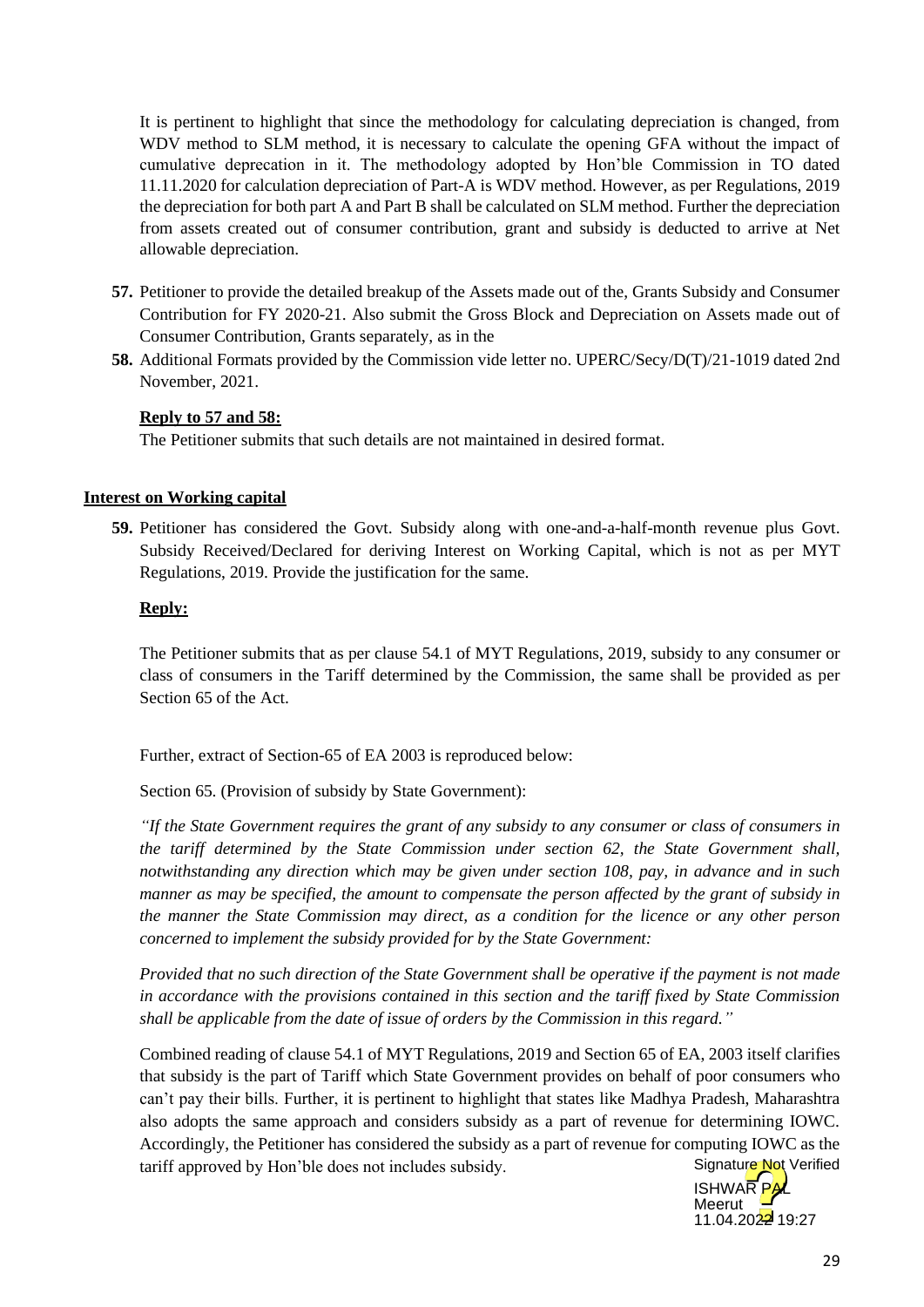#### **Interest on Long Term Loans**

**60.** Petitioner to provide list of long-term loans (Form 31) along with the details of start date, amount, purpose, period of loan, interest payable, interest rate, any other special conditions, etc.

## **Reply:**

The Petitioner submits that it has provided the desired details in Excel in Form 31 of MYT Formats and the same is also uploaded of Tariff Filing Portal of UPERC.

## **O&M Expenses**

**61.** Petitioner has considered the trued up the O&M expenses for FY 2019-20 rather than deriving the base value for FY 2019-20 as stipulated in Regulation 45 of MYT Regulations, 2019. Petitioner should submit detailed justification for the same.

## **Reply:**

It is hereby submitted that Petitioner has submitted the detailed justification in the petition from point number 2.6.11 to 2.6.14. However, the same is reproduced below for the reference of Hon'ble **Commission** 

Petitioner submits that since Hon'ble Commission has already trued up the O&M expenses for FY 2019-20, the same shall be considered as the base value rather than deriving the base value for FY 2019- 20 as stipulated in Regulation 45 of MYT Regulations, 2019. In this context, it is submitted that, the Hon'ble Commission while truing-up for FY2019-20 has Trued-up O&M expenses for the year as under:

| <b>FY 19-20</b>             | <b>DVVNL</b> | <b>MVVNL</b> | <b>PVVNL</b> | <b>PUVVN</b> | <b>KESC</b> | <b>Total (in</b><br>Crs.) |
|-----------------------------|--------------|--------------|--------------|--------------|-------------|---------------------------|
| Trued-up<br>$O\&M$ expenses | 1193.06      | 1433.57      | 1360.66      | 1804.31      | 246.43      | 6038.03                   |

However, Hon'ble Commission while computing the O&M expenses in the Tariff Order dated 29.07.2021 has computed the base year value (FY 2019-20) which is less than the approved O&M Expenses and the same is shown in the table below.

| <b>FY 19-20</b>                            | <b>DVVNL</b> | <b>MVVNL</b> | <b>PVVNL</b> | <b>PUVVN</b> | <b>KESC</b> | <b>Total</b> (in<br>Crs.) |
|--------------------------------------------|--------------|--------------|--------------|--------------|-------------|---------------------------|
| <b>Computed</b><br><b>O&amp;M</b> expenses | 1038.11      | 1256.36      | 1117.22      | 1528.79      | 239.36      | 5179.84                   |

It can be perceived from the above two tables that the Hon'ble Commission has itself estimated two different O&M Expenses for the same year. Thus, the petitioner has considered the Trued up value for FY 2019-20 as a base value for the escalation of normative O&M Expenses for FY 2020-21 as per the MYT Regulations, 2019.

The Petitioner request the Hon'ble Commission to allow the O&M Expenses in line with the methodology proposed in the instant petition which is based on the Trued up O&M Expenses for FY 2019-20 and considering the applicable CPI escalation factors (for Employee Expenses) and WPI escalation factors (R&M Expenses and A&G Expenses) for FY 2020-21, FY 2021-22 and FY 2022-23.

**ISHWAR PAL** Meerut  $11.04.2022$  19:27 Signature Not Verified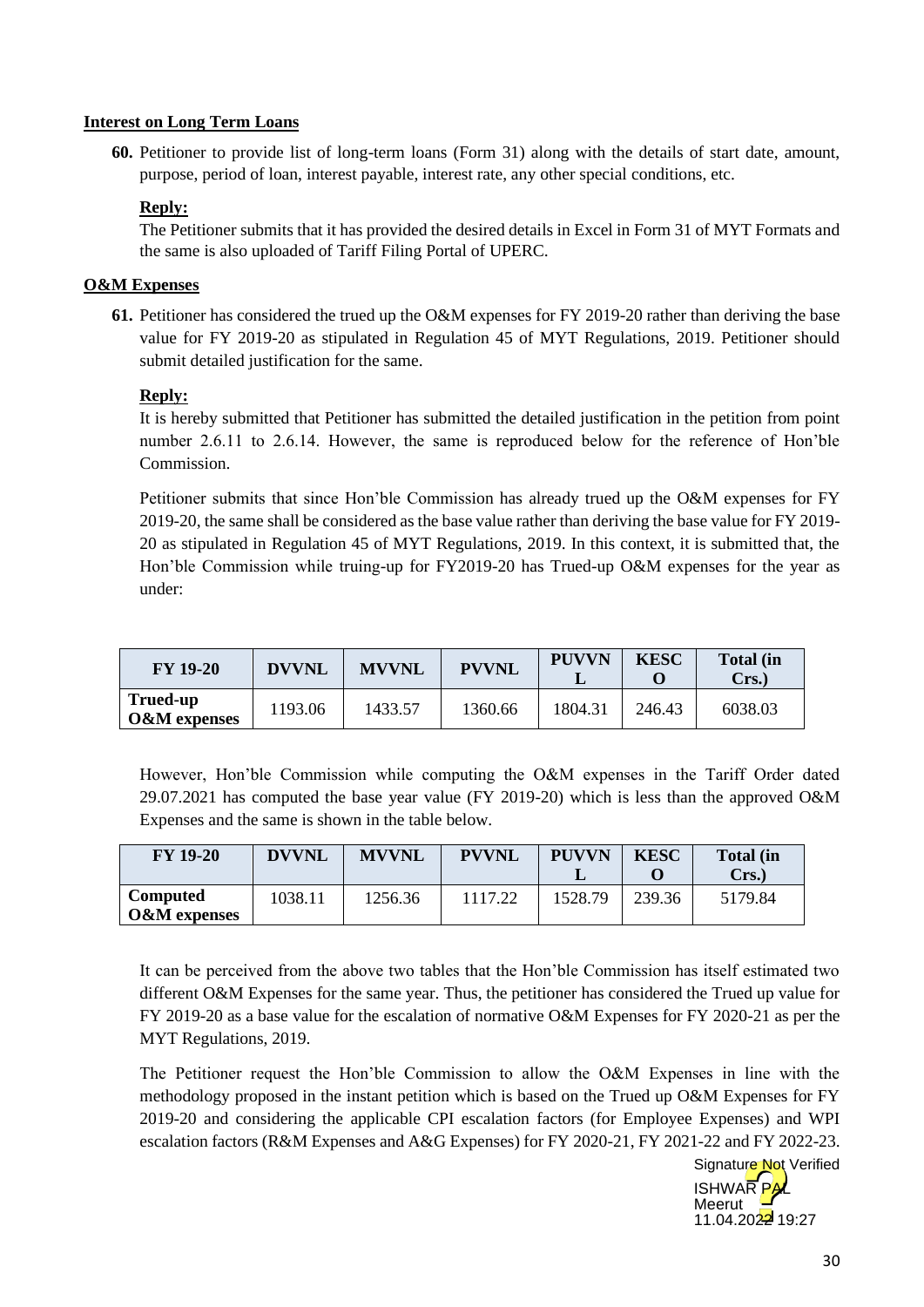## **Revenue**

**62.** Petitioner to provide details if any OTS scheme was implemented during FY 2018-19, FY 2019-20, FY 2020-21. If yes, provide details of consumer Category-wise/ Sub Category-wise surcharge waived-off, rebate in revenue and revenue collected for the year. Further, reconcile the same with the Balance Sheet.

## **Reply:**

OTS data is under compilation.

**63.** Petitioner must provide Billing Determinants along with Revenue of respective sub-category & slabwise for FY 2020-21.

## **Reply:**

It is already submitted by the PVVNL as indicated in query no 7.

**64.** Petitioner in the Note 17 of the Audited Accounts has mentioned 'Miscellaneous charges from consumer' under the revenue from Operation. Petitioner should clarify what are these charges and why such charges were not added in the Non-Tariff Income and provide the breakup of the same.

## **Reply:**

It is humbly submitted to Hon'ble Commission that treatment of Miscellaneous Charges from Consumers would have the same impact in the Final Revenue Gap/Surplus whether it is considered in Revenue from Operation Charges or under Non-Tariff Income. Further the breakup of the same is mentioned below as required by the Hon'ble Commission.

| <b>Description</b>                         | Amount (in Rs. Cr) |
|--------------------------------------------|--------------------|
| <b>Fuse Charges</b>                        |                    |
| Rec. & Discom Fee                          | 249037311          |
| <b>Public Lighting Maintenance Charges</b> |                    |
| <b>Service Charges</b>                     | 58975              |
| <b>Load Reduction Charges</b>              |                    |
| <b>Meter Box Charges</b>                   |                    |
| <b>Other Charges</b>                       |                    |
| Institutions                               |                    |
| Railway                                    |                    |
| Assessment against Theft                   | 984620326          |
| Receieved for Malpractices                 | 725469             |
| Others (Unbilled)                          |                    |
| <b>Regulatory Surcharge</b>                | 15249096           |
| Sub Total                                  | 1249691177         |

**65.** Petitioner should provide details of consumer under Prepaid metering and their billing determinants including revenue for FY 2018-19, FY 2019-20 and FY 2020-21.

## **Reply:**

The data is being compiled and will be submitted shortly.

**66.** The Petitioner to provide the total amount under the following heads:

**ISHWAR** Meerut  $11.04.2022$  19:27 Signature Not Verified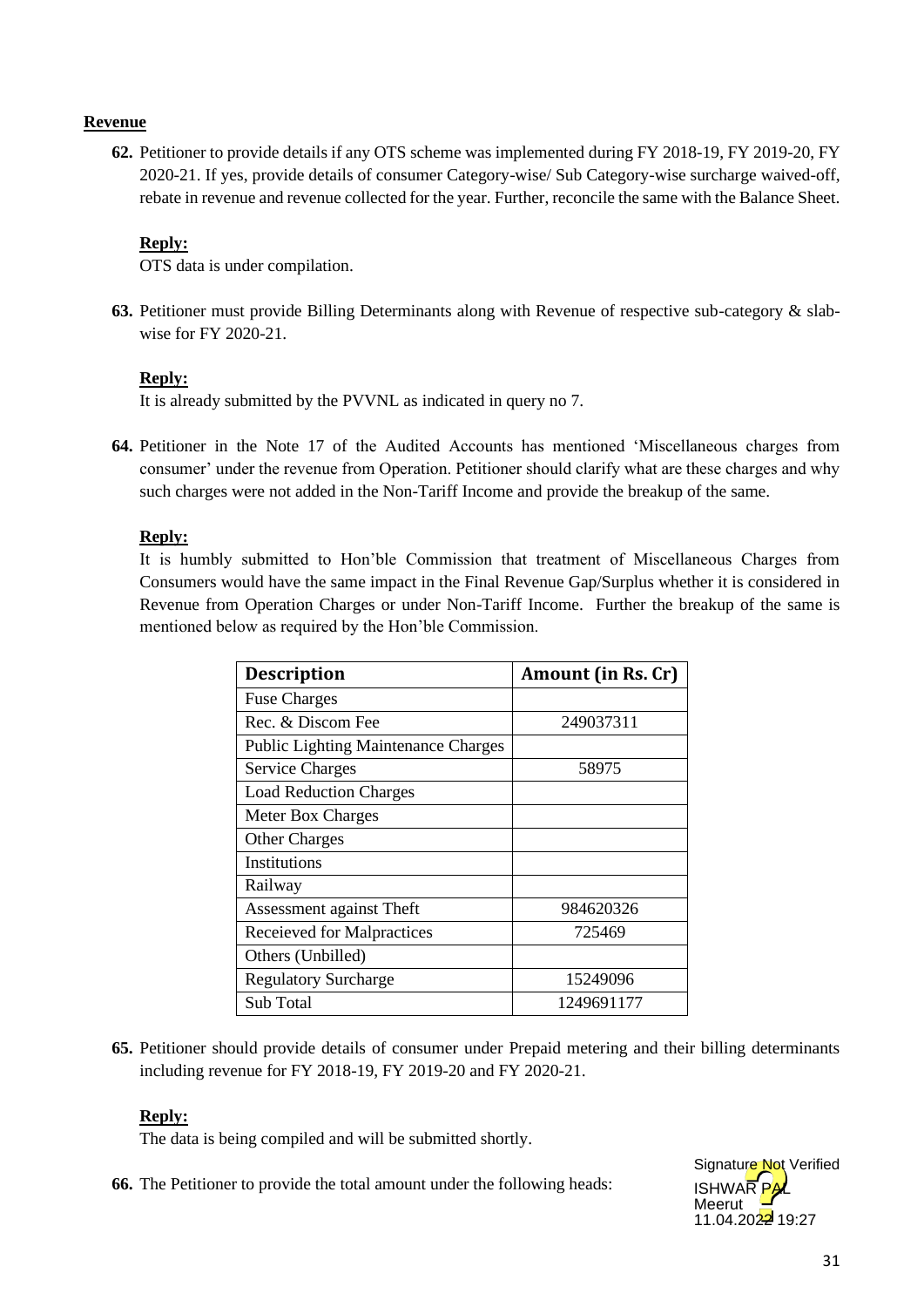- ⇒ 2% Discount on Prepaid connections
- ⇒ 1% Rebate for early payment
- $\Rightarrow$  Any other rebate

The Petitioner is also required to clarify whether above Rebates/Discounts are included in the revenue. If no, how the treatment has been done.

## **Reply:**

The data is being compiled and will be submitted shortly.

**67.** Petitioner should clarify whether any open access and cross subsidy charges collected from HV-3 (Railway Traction and Metro). Also, provide the details of the same. If not, specify the reasons.

## **Reply:**

The Petitioner hereby submits that it has not collected any open access charges from HV-3 consumers. As it is not an Open Access Consumer and a Deemed Licensee.

- **68.** Provide the List of consumers & their connection details & consumption details for the categories:
	- a. HV2 Urban Schedule: Supply above 66 kV & upto 132 kV
	- b. HV2 Urban Schedule: Supply above 132 kV

#### **Reply:**

The Petitioner submits that such details are attached as **Annexure - 10**

#### **Interest on consumer Security Deposit**

**69.** Petitioner should submit an undertaking that, it has paid all the dues pertaining to interest on consumer security deposit for FY 2020-21.

## **Reply:**

The Petitioner humbly submits to the Hon'ble Commission to deal this matter separately. The petitioner is continuously updating Hon'ble Commission on the matter of updating of Consumer Security Deposit. The Petitioner has submitted the latest details on affidavit in the matter of P. No. 780/2012

Further, the latest information submitted by the Petitioner in the above matter is hereby attached for kind consideration of the Hon'ble Commission as per Annexure-5

## **Non-Tariff Income**

**70.** Petitioner is required to submit a month wise detailed explanation for calculation of cost of borrowing of DPS with illustration, justifying the claim. Also submit whether it has actually incurred any cost towards borrowing of DPS and reconcile the same with the Balance Sheet.

## **Reply:**

The petitioner submits that it has incurred Rs. 1,291.90 Cr. towards Finance cost and the same can be verified from Note-21 of the audited balance sheet. However, it has only claimed Rs. 603.34 Cr. towards Finance Cost. Balance interest was incurred by PVVNL for funding cash gaps due to DPS as detailed under para of the petition 2.14.6. However, the Petitioner has claimed only Normative Financing Cost of DPS as justified below.

It is pertinent to highlight that the Hon'ble Commission in its last Tariff Order directed to demonstrate the genuineness and need of financing DPS for allowing the same. It is submitted that Principal amount

Meerut  $11.04.2022$  19:27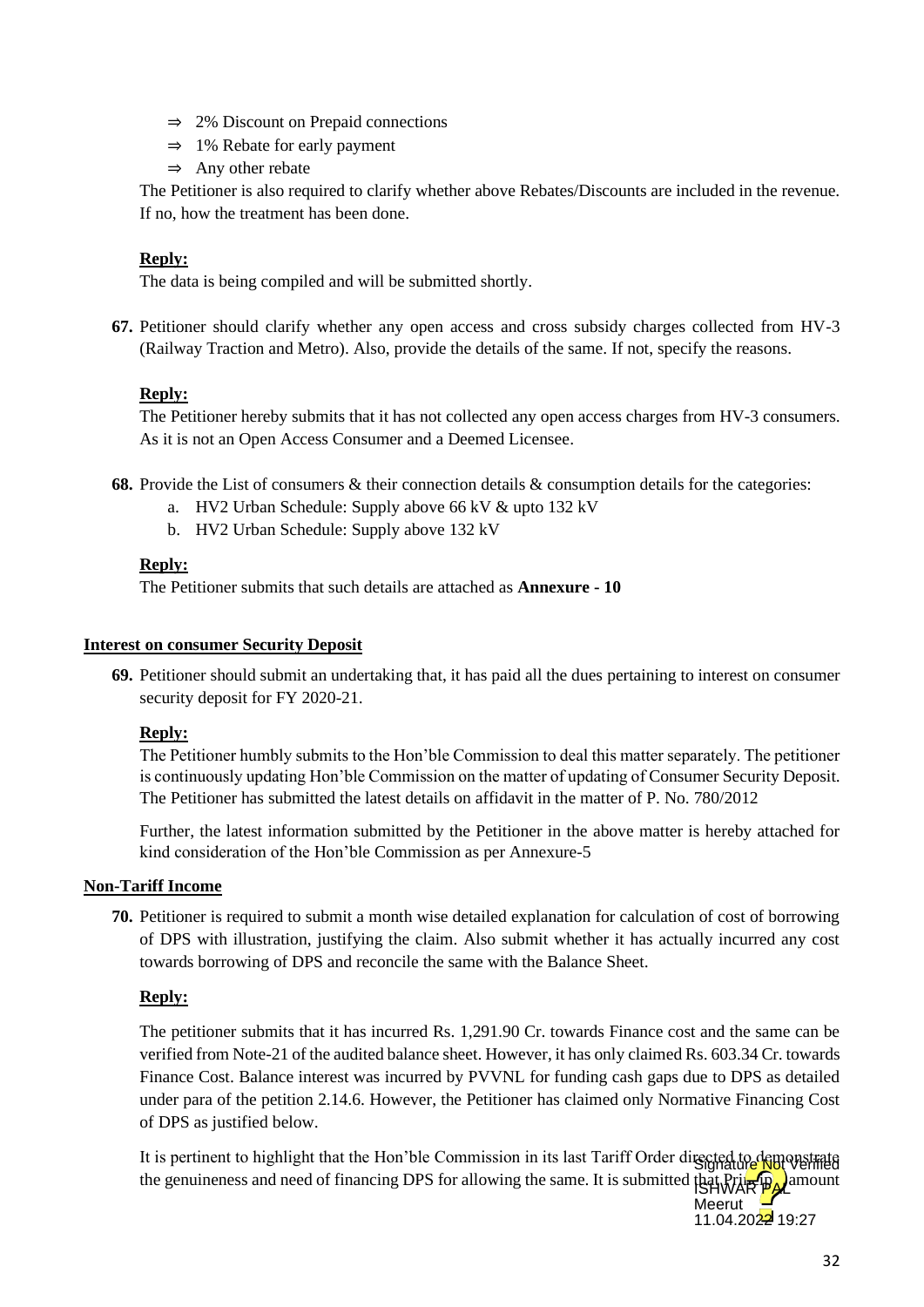on which the DPS was charged to consumers was Rs. 363.22 Cr. which is substantially high and cannot be managed by working capital. Hence financing of DPS was required to carry out the smooth working of Discom. The Discom has procured the short term loan at 9.57% and has incurred Rs. 34.76 Cr. toward the financing of DPS for Discom operation.

## **Subsidy**

**71.** As regard GoUP Subsidy for FY 2020-21, Petitioner to provide detailed break-up of subsidy provided for the consumer category and reconcile the same in respect to the actual subsidy reimbursed and the actual consumption of the various subsidized consumer categories. Provide documentary evidence (Govt. Order for the same). Apart from above, provide details of any other subsidy / rebate / relaxation provided by the Government, especially announcements by Govt. during COVID pandemic for relief of consumers. Further, treatment of such relief in ARR, revenue.

## **Reply:**

The details of subsidy / rebate / relaxation provided by the Government, during COVID pandemic for relief of consumers and the transfer to relief vis-à-vis relaxation provided by the Government is attached in Annexure-11.

**72.** Provide details of RE subsidy of received from the Govt of UP/UPNEDA etc.

## **Reply:**

The Petitioner submits that RE subsidy as mentioned in Note-18 of the Balance Sheet is Rs. 359.83 Cr.

#### **Supply: Number of hours**

**73.** Petitioner is required to provide the supply hours for the various areas in Petitioner's area for FY 2020- 21. Further, Petitioner should provide the supply hours (monthly) given to rural areas in FY 2020-21. Petitioner should specify the areas where supply hours were less than 18 hours with evidence from SLDC.

## **Reply:**

The Petitioner submits that such details are attached as **Annexure – 12**

## **Standards of Performance**

**74.** As per the Regulations 41.1 – penalties and compensation payable by the licensee for failure to meet standards of performance shall not be allowed to be recovered. The licensee to provide details of such penalties and compensation that have been accounted for.

## **Reply:**

The Petitioner submits that the IT enabled system for penalties and compensation payable by the licensee for failure to meet standards of performance is under development and it is expected to be live in April 2022.

#### **Queries on APR of FY 2021-22**

**ISHWAR** Meerut  $11.04.2022$  19:27 Signature Not Verified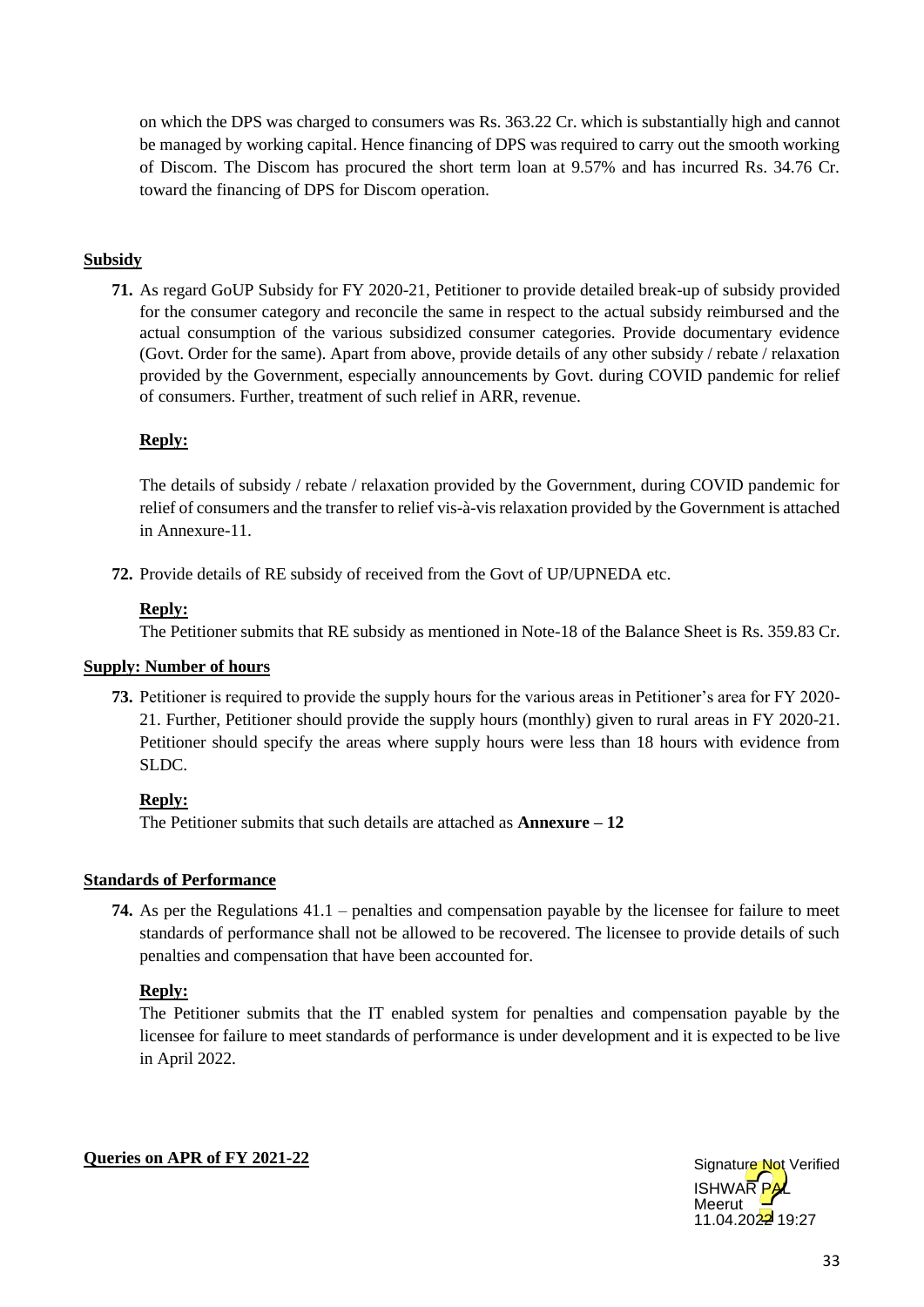#### **Billing Determinants**

**75.** The Petitioner is required to submit the details of Billing Determinants of the Distribution Franchisees as per Regulation 42 of the MYT Regulations, 2019. However, DVVNL has not submitted the same. Petitioner is directed to submit month-wise, the category and sub-category-wise and slab-wise actual Billing Determinants as per the Additional Formats provided by the Commission vide letter no. UPERC/Secy/D(T)/21-1019 dated 2nd November, 2021

#### **Reply:**

The Petitioner submits that this query does not pertains to PVVNL.

**76.** In Excel Formats submitted along with the Petition, Number of Consumers are given in fractions, which cannot be the Actual/Projected data. Submit the revised numbers.

#### **Reply:**

It is submitted that the consumer data are in whole integer figures for FY 2020-21, considering the same are on the basis of actuals. Further for FY 2021-22 and FY 2022-23, it is humbly submitted to the Hon'ble Commission that the projections are based on certain growth percentages based on the historical data. However, the consumer data shown in the petition are the nearest integer number without any fraction. The representation of numbers of consumers in excel model is also shown as integer number. The Hon'ble Commission may kindly consider the limitation of formulated working.

**77.** Minimum of 1 kW of load or in multiples of 1 can be applied for a new connection but Petitioner has submitted load in fractions in the Excel Formats, the same need to be rectified and submit the revised numbers.

## **Reply:**

It is submitted that the consumer data are in whole integer figures for FY 2020-21, considering the same are on the basis of actuals. Further for FY 2021-22 and FY 2022-23, it is humbly submitted to the Hon'ble Commission that the projections are based on certain growth percentages based on the historical data. However, the consumer data shown in the petition are the nearest integer number without any fraction. The representation of numbers of consumers in excel model is also shown as integer number. The Hon'ble Commission may kindly consider the limitation of formulated working.

## **Capex & Capitalisation**

**78.** It is observed that no contribution from Grants is claimed for FY 2021-22 in Form 18 of the Formats submitted along with the Petition. Hence, Petitioner should provide scheme-wise break-up and fund flow of Grants for RGGVY 11th Plan, DDUGJY, ADB, RAPDRP, IPDS, SAUBHAGYA YOJNA, etc., till FY 2021-22.

## **Reply:**

It is pertinent to highlight that the petitioner has claimed the investment for FY 2021-22 and FY 2022- 23 net of Consumer contribution, Grants and subsidy. Further, the petitioner has only claimed the investment under two schemes viz. ADB and RDSS and balance investment is under Other Schemes. However, ADB scheme is only funded by debt and equity. Below mentioned table shows fund flow of Grants under RDSS and Other Scheme.

| <b>Particulars</b> | APR | e Not<br>74 K J                              |
|--------------------|-----|----------------------------------------------|
|                    |     | $P$ <i>N</i><br><b>ISHWAR</b><br>Meerut<br>_ |

11.04.2022 19:27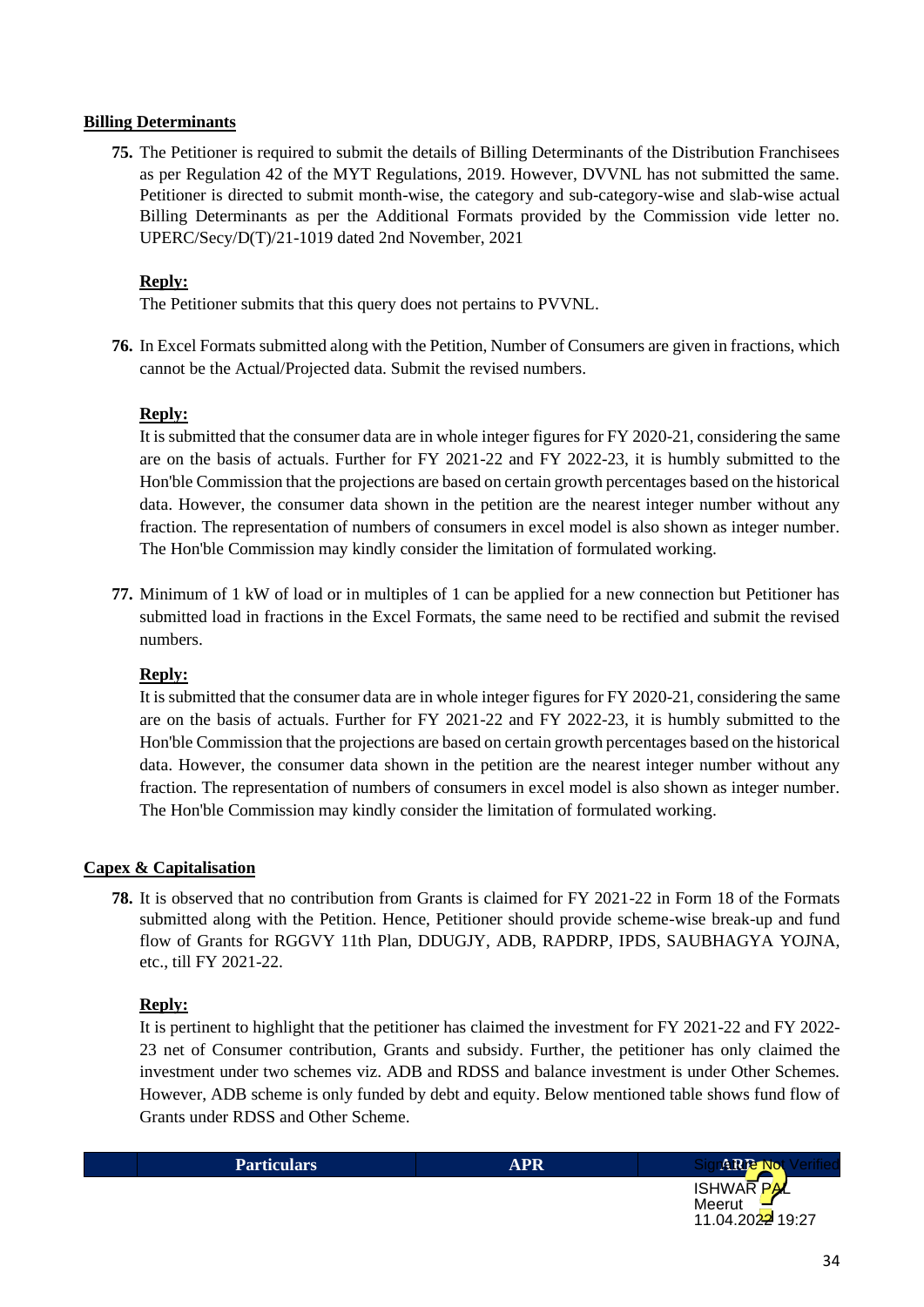|                |                                                                | FY 2021-22                                   | FY 2022-23                                   |
|----------------|----------------------------------------------------------------|----------------------------------------------|----------------------------------------------|
|                |                                                                | <b>Revised Estimates</b>                     | Projected                                    |
| S.<br>No.      |                                                                | <b>Additions during the Year</b><br>(Rs, Cr) | <b>Additions during the</b><br>Year (Rs. Cr) |
| 1              | <b>Consumer Contribution Towards Cost</b><br>of Capital Assets |                                              |                                              |
| $\overline{2}$ | Subsidies Towards Cost of Capital<br>Asset                     |                                              |                                              |
| 3              | <b>Grant Towards Cost of Capital Assets</b><br>(Other Schemes) | 908.30                                       | 653.20                                       |
| 4              | <b>Grant Towards Cost of Capital Assets</b><br>(RDSS)          |                                              | 1203.49                                      |
|                | <b>Total</b>                                                   | 908.30                                       | 1,856.69                                     |

**79.** Consumer contribution (Form-18) for FY 2021-22 is Zero (0). Provide justification for the same.

## **Reply:**

The Petitioner submits that the capex in FY 2021-22 is incurred under ADB scheme which is funded by Debt and Equity. Further Other scheme is financed by Debt, equity and Grants.

|                |                                                                | <b>APR</b>                                   | <b>ARR</b>                                   |
|----------------|----------------------------------------------------------------|----------------------------------------------|----------------------------------------------|
|                |                                                                | FY 2021-22                                   | FY 2022-23                                   |
| S.             | <b>Particulars</b>                                             | <b>Revised Estimates</b>                     | Projected                                    |
| No.            |                                                                | <b>Additions during the Year</b><br>(Rs, Cr) | <b>Additions during the</b><br>Year (Rs. Cr) |
| T              | <b>Consumer Contribution Towards Cost</b><br>of Capital Assets |                                              |                                              |
| $\overline{2}$ | Subsidies Towards Cost of Capital<br>Asset                     |                                              |                                              |
| 3              | <b>Grant Towards Cost of Capital Assets</b><br>(Other Schemes) | 908.30                                       | 653.20                                       |
| $\overline{4}$ | <b>Grant Towards Cost of Capital Assets</b><br>(RDSS)          |                                              | 1203.49                                      |
|                | <b>Total</b>                                                   | 908.30                                       | 1,856.69                                     |

## **O&M Expenses**

**80.** Petitioner has considered the trued up the O&M expenses for FY 2019-20 rather than deriving the base value for FY 2019-20 as stipulated in Regulation 45 of MYT Regulations, 2019. Petitioner should submit detailed justification for the same.

## **Reply:**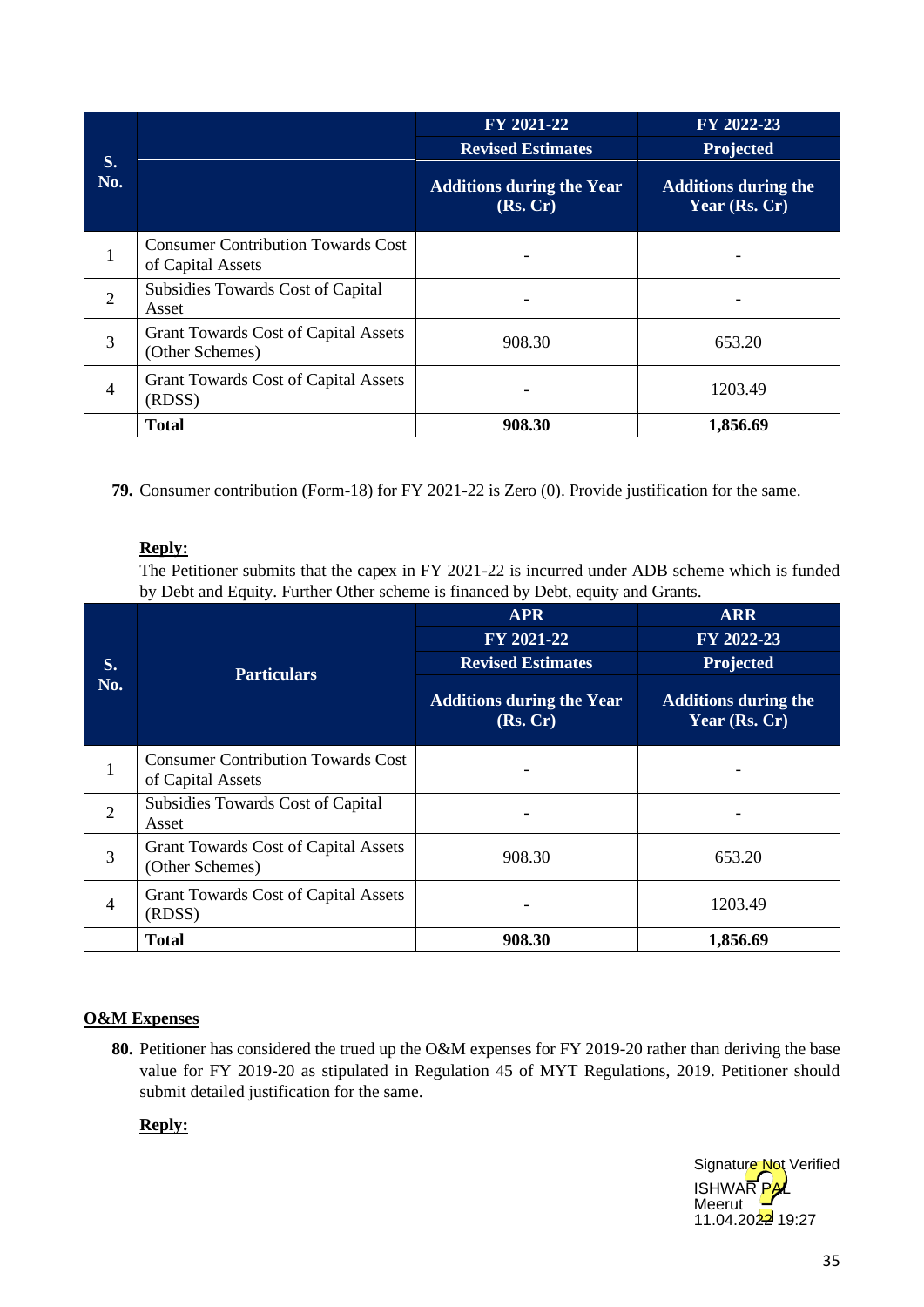It is hereby submitted that Petitioner has submitted the detailed justification in the petition from point number 2.6.11 to 2.6.14. However, the same is reproduced below for the reference of Hon'ble Commission.

Petitioner submits that since Hon'ble Commission has already trued up the O&M expenses for FY 2019-20, the same shall be considered as the base value rather than deriving the base value for FY 2019- 20 as stipulated in Regulation 45 of MYT Regulations, 2019. In this context, it is submitted that, the Hon'ble Commission while truing-up for FY2019-20 has Trued-up O&M expenses for the year as under:

| <b>FY 19-20</b>                     | <b>DVVNL</b> | <b>MVVNL</b> | <b>PVVNL</b> | <b>PUVVN</b> | <b>KESC</b> | <b>Total</b> (in<br>Crs.) |
|-------------------------------------|--------------|--------------|--------------|--------------|-------------|---------------------------|
| Trued-up<br><b>O&amp;M</b> expenses | 1193.06      | 1433.57      | 1360.66      | 1804.31      | 246.43      | 6038.03                   |

However, Hon'ble Commission while computing the O&M expenses in the Tariff Order dated 29.07.2021 has computed the base year value (FY 2019-20) which is less than the approved O&M Expenses and the same is shown in the table below.

| <b>FY 19-20</b>                            | <b>DVVNL</b> | <b>MVVNL</b> | <b>PVVNL</b> | <b>PUVVN</b> | <b>KESC</b> | <b>Total (in</b><br>Crs. |
|--------------------------------------------|--------------|--------------|--------------|--------------|-------------|--------------------------|
| <b>Computed</b><br><b>O&amp;M</b> expenses | 1038.11      | 1256.36      |              | 1528.79      | 239.36      | 5179.84                  |

It can be perceived from the above two tables that the Hon'ble Commission has itself estimated two different O&M Expenses for the same year. Thus, the petitioner has considered the Trued up value for FY 2019-20 as a base value for the escalation of normative O&M Expenses for FY 2020-21 as per the MYT Regulations, 2019.

The Petitioner request the Hon'ble Commission to allow the O&M Expenses in line with the methodology proposed in the instant petition which is based on the Trued up O&M Expenses for FY 2019-20 and considering the applicable CPI escalation factors (for Employee Expenses) and WPI escalation factors (R&M Expenses and A&G Expenses) for FY 2020-21, FY 2021-22 and FY 2022-23.

## **Subsidy**

- **81.** As regard GoUP Subsidy for FY 2021-22, Petitioner to provide detailed break-up of subsidy provided for the consumer category and reconcile the same in respect to the actual subsidy reimbursed and the actual consumption of the various subsidized consumer categories. Provide documentary evidence (Govt. Order for the same). Apart from above, provide details of any other subsidy / rebate / relaxation provided by the Government, especially announcements by Govt. during COVID pandemic for relief of consumers. Further, treatment of such relief in ARR, revenue.
- **82.** Provide details of RE subsidy of received from the Govt of UP/UPNEDA etc.

## **Reply to 81 and 82:**

The documentary evidences of the GOUP tariff subsidy received during FY 2021-22 are attached herewith marked as Annexure-9. No COVID subsidy is provided in FY 2021-22. Signature Not Verified

**ISHWAR PA** Meerut 11.04.2022 19:27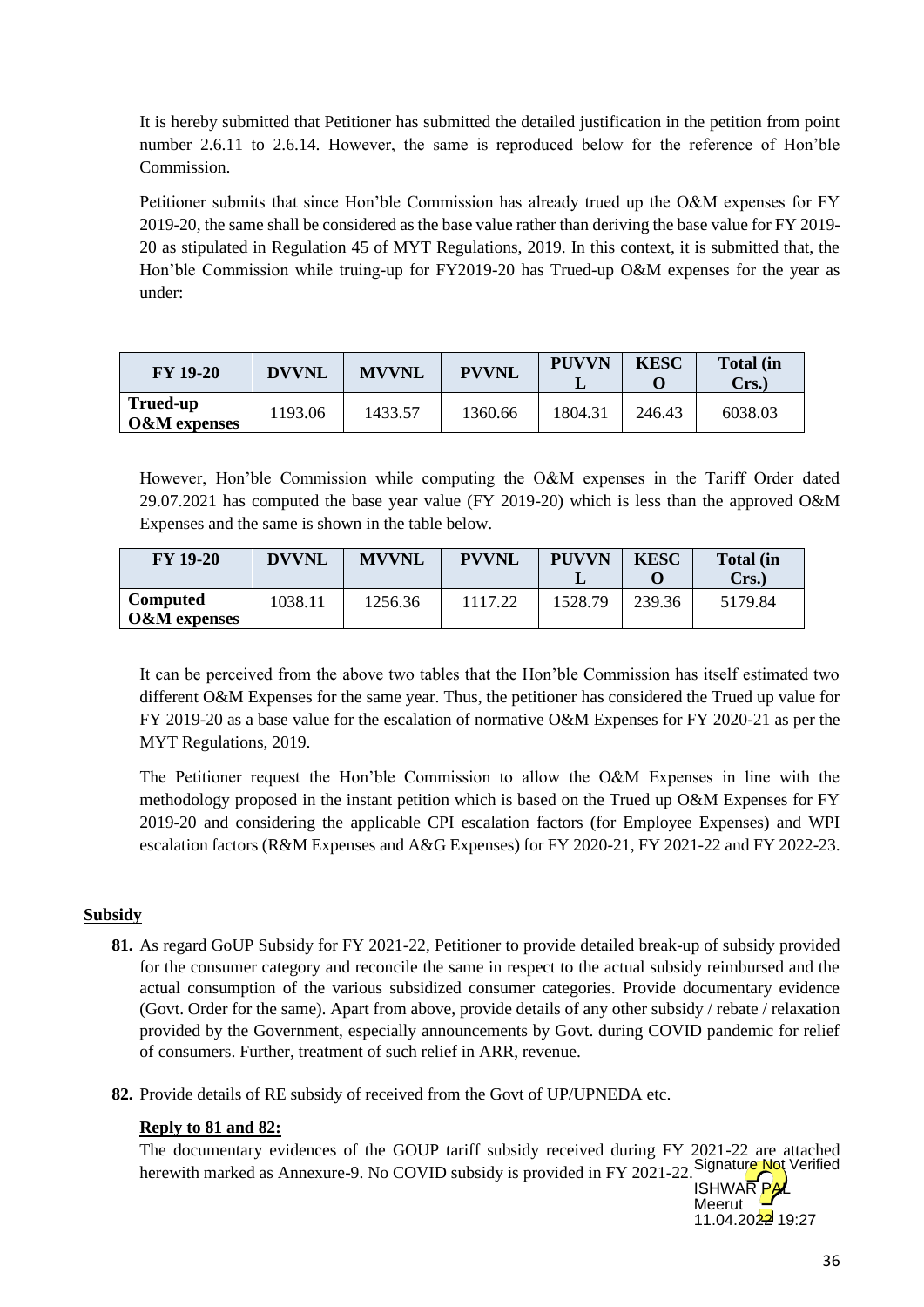#### **Revenue**

**83.** Petitioner to provide details if any OTS scheme was implemented during the year. If yes, provide consumer Category-wise/ Sub Category-wise details. Provide details of surcharge waived-off.

#### **Reply:**

OTS data is under compilation.

**84.** Petitioner is directed to submit month-wise, the category and sub-category-wise and slab-wise actual Revenue.

#### **Reply:**

The same has been provided in the Revenue models being submitted to the Hon'ble Commission.

- **85.** The Petitioner to provide the total amount under the following heads:
	- ⇒ 2% Discount on Prepaid connections
	- ⇒ 1% Rebate for early payment
	- $\Rightarrow$  Any other rebate

The Petitioner is also required to clarify whether above Rebates/Discounts are included in the revenue. If no, how the treatment has been done.

#### **Reply:**

The same is under compilation.

#### **Supply: Number of hours**

**86.** Submit the Number of supply hours given to Rural Schedule, Urban Schedule and Agricultural Consumers. Also, submit the Status of Agricultural Feeder Segregation. Also, Petitioner should specify the areas where supply hours were less than 18 hours. Provide certified evidence from SLDC.

#### **Reply:**

The Petitioner submits that such details are attached as **Annexure – 12 and 12A.**

#### **Standards of Performance**

**87.** As per the Regulations 41.1 – penalties and compensation payable by the licensee for failure to meet standards of performance shall not be allowed to be recovered. The licensee to provide details of such penalties and compensation that have been accounted for.

#### **Reply:**

The Petitioner submits that the IT enabled system for penalties and compensation payable by the licensee for failure to meet standards of performance is under development and it is expected to be live in April 2022.

#### **Queries on ARR & Tariff of FY 2022-23**

## **Billing Determinants**

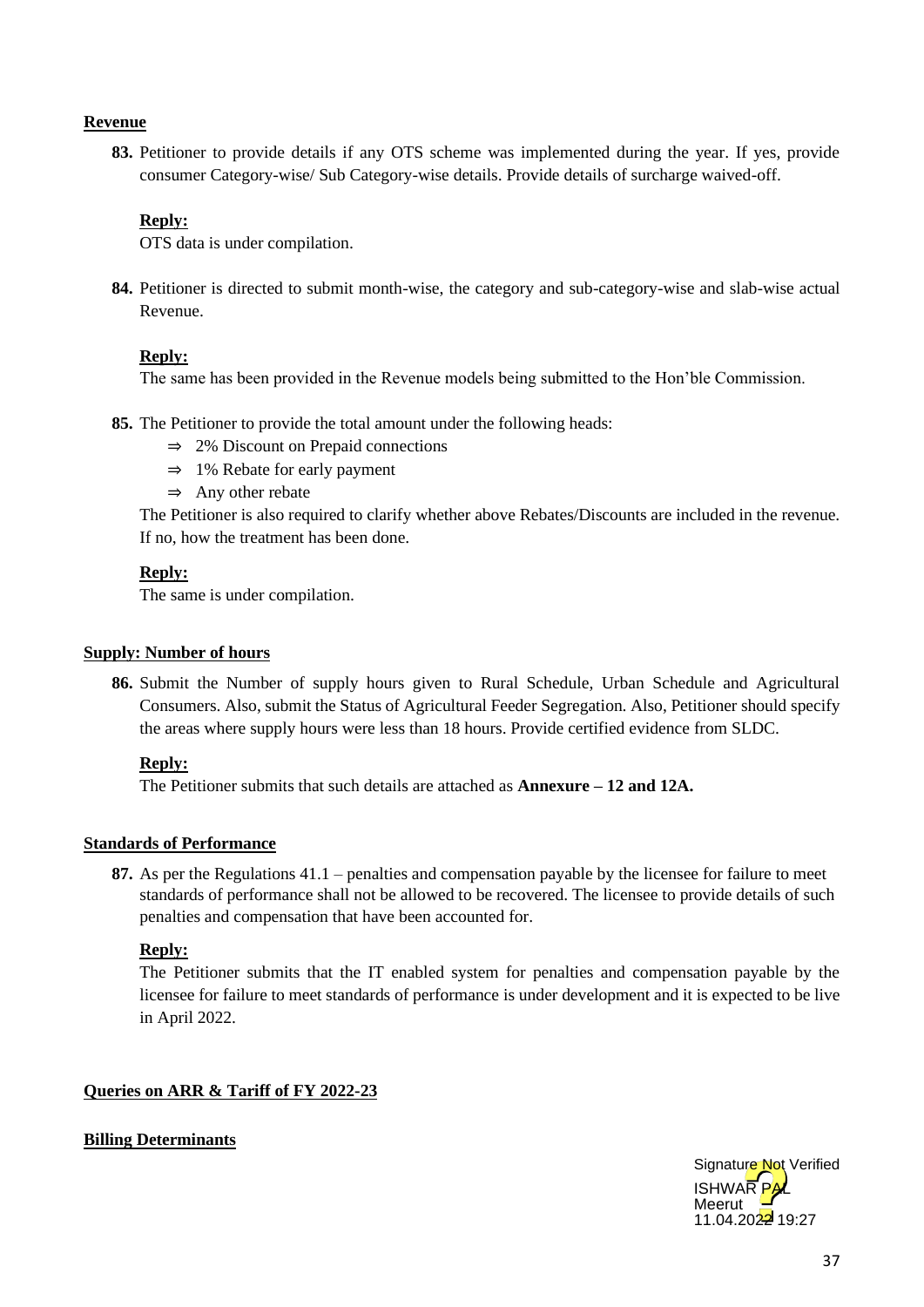- **88.** Petitioner is directed to submit monthly as well as fortnightly, the category and sub-category-wise and slab-wise actual Billing Determinants as in the
- **89.** Additional Formats provided by the Commission vide letter no. UPERC/Secy/D(T)/21-1019 dated 2nd November, 2021.

#### **Reply to query 88 and 89:**

The Petitioner hereby submits that actual Billing Determinant for FY 2022-23 will be provided at the time of True Up of FY 2022-23.

- **90.** The Petitioner is required to submit the details of Billing Determinants of the Distribution Franchisees as per Regulation 42 of the MYT Regulations, 2019. However, DVVNL has not submitted the same. Petitioner is directed to submit monthly as well as fortnightly, the category and sub-category-wise and slab-wise actual Billing Determinants as per the
- **91.** Additional Formats provided by the Commission vide letter no. UPERC/Secy/D(T)/21-1019 dated 2nd November, 2021

#### **Reply to query 90 and 91:**

The Petitioner hereby submits that this query does not pertain to PVVNL.

**92.** Taking into consideration the economic indicators, the proposed 3.81% of growth in sales for FY 2022- 23 is lower than growth in FY 2021-22. This is shown below:

| FY 2016-17   |               | FY 2017-18   |               | FY 2018-19   |               | FY 2019-20   |               | FY 2020-21   |               | FY 2021-22   |               | FY 2022-23   |               |
|--------------|---------------|--------------|---------------|--------------|---------------|--------------|---------------|--------------|---------------|--------------|---------------|--------------|---------------|
|              | $\frac{0}{0}$ |              | $\frac{0}{0}$ |              | $\frac{0}{2}$ |              | $\frac{0}{0}$ |              | $\frac{0}{0}$ |              | $\frac{0}{2}$ |              | $\frac{0}{0}$ |
|              | Growt         |              | Growt         |              | Growt         |              | <b>Growt</b>  |              | Growt         |              | Growt         |              | Growt         |
|              | h in          |              | h in          |              | h in          |              | h in          |              | h in          |              | h in          |              | h in          |
|              | <b>Sales</b>  |              | <b>Sales</b>  |              | <b>Sales</b>  |              | <b>Sales</b>  |              | <b>Sales</b>  |              | <b>Sales</b>  |              | <b>Sales</b>  |
| <b>Sales</b> | (YoY)         | <b>Sales</b> | YoY)          | <b>Sales</b> | (YoY)         | <b>Sales</b> | (YoY)         | <b>Sales</b> | (YoY)         | <b>Sales</b> | (YoY)         | <b>Sales</b> | (YoY)         |
|              |               |              |               |              |               |              |               |              |               |              |               |              |               |
| 78285.66     | 13.64%        | 88138.65     | 12.59%        | 88095.25     | $-0.05%$      | 91486.05     | 3.85%         | 90372.03     | $-1.22%$      | 96557.76     | 6.84%         | 100236.60    | 3.81%         |

Provide justification for the same.

## **Reply:**

The Petitioner submits that it has projected the sales for FY 2022-23 based on sales of FY 2021-22. It is to be noted that during FY 2020-21 negative growth was recorded ( -1.22%) thus in normal scenario the Growth recorded higher against the negative of last year. However, it is considered appropriate growth in each Tariff Category.

**93.** Petitioner should explain the variance in different categories related to % change in no. of consumers, connected load and sales. These are as follows:

## ● **LMV-1: Domestic Light, Fan & Power: Dom: Rural Schedule (unmetered)** Provide reason as to why consumer category which was not approved by the Commission in the Tariff Order dated 29.07.2021 for FY 2021-22 has been considered in the Petition.

#### **Reply**

It is humbly submitted that Hon'ble Commission has approved the rates for LMV-1: Domestic Light, Fan & Power: Dom: Rural Schedule (unmetered) in Tariff order dated 29.07.2021 on page number 567 of the tariff order. The relevant extract of the same is also reproduced below for ready reference of the Hon'ble Commission.

**ISHWAR** Meerut 11.04.2022 19:27 Signature Not Verified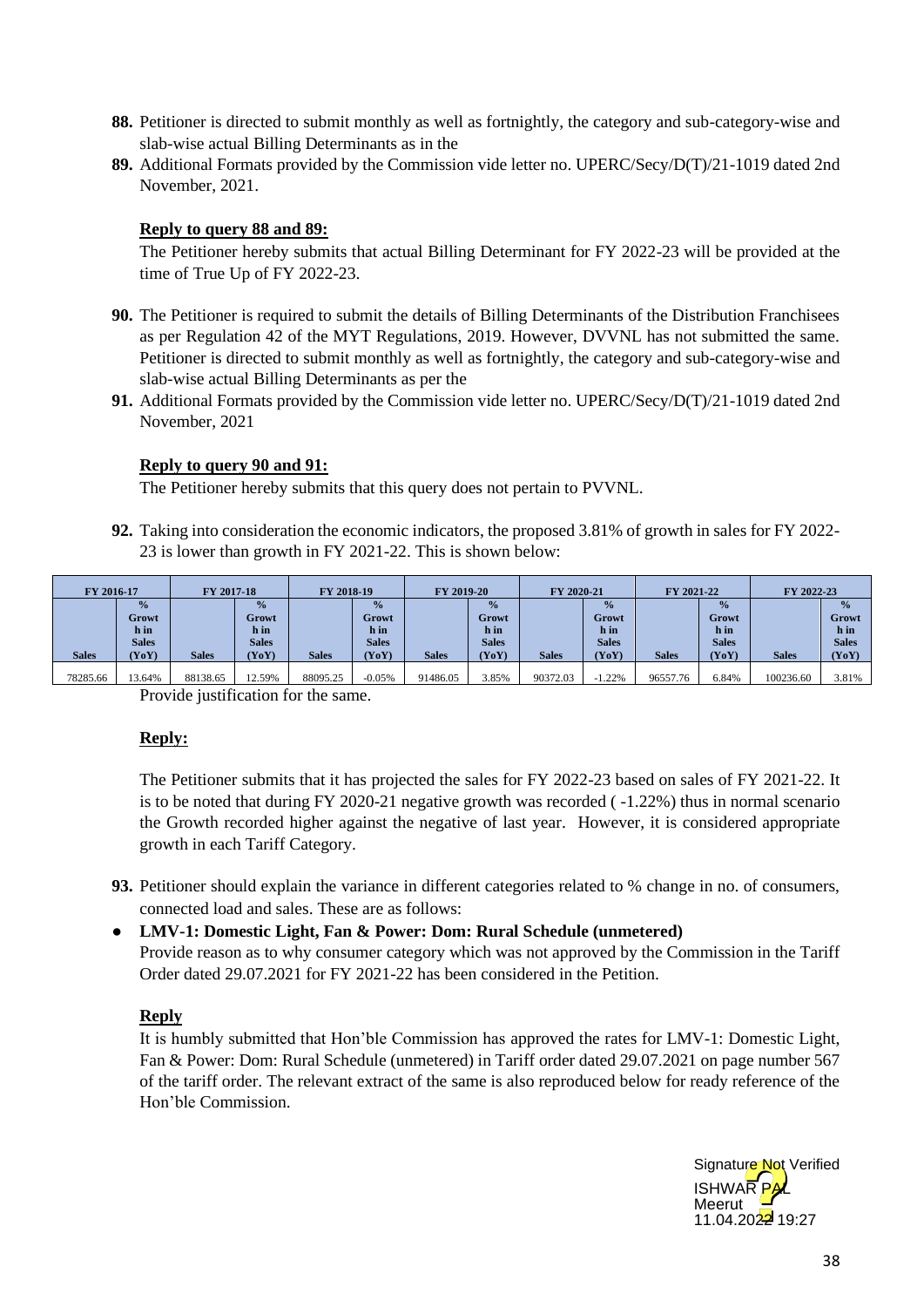|                                                                                                                                                                                        | (a) Consumers getting supply as per 'Rural Schedule':             |  |                       |                |  |  |  |  |  |
|----------------------------------------------------------------------------------------------------------------------------------------------------------------------------------------|-------------------------------------------------------------------|--|-----------------------|----------------|--|--|--|--|--|
| 1. Lifeline consumers: Consumers with contracted load upto 1 kW, energy<br>consumption up to 100 kWh / month.                                                                          |                                                                   |  |                       |                |  |  |  |  |  |
|                                                                                                                                                                                        | <b>Fixed Charge</b><br><b>Energy Charge</b><br><b>Description</b> |  |                       |                |  |  |  |  |  |
|                                                                                                                                                                                        | Metered Lifeline*                                                 |  | Rs. 50.00 / kW/ month | Rs. 3.00 / kWh |  |  |  |  |  |
| *Only for consumers with connected load upto 1 kW and for consumption up to 100.00 kWh<br>/ month<br>2. Others: Other than Lifeline consumers (i.e. consumers who do not qualify under |                                                                   |  |                       |                |  |  |  |  |  |
|                                                                                                                                                                                        | the criteria laid above for lifeline consumers)                   |  |                       |                |  |  |  |  |  |
|                                                                                                                                                                                        | <b>Energy Charge</b><br><b>Fixed Charge</b><br><b>Description</b> |  |                       |                |  |  |  |  |  |
|                                                                                                                                                                                        | i) Un-Metered (all Loads)                                         |  | Rs. 500 / kW / month  |                |  |  |  |  |  |

## ● **LMV-8: State Tube Wells & Pump Canals upto 100 HP: Unmetered**

Provide reason as to why consumer category which was not approved by the Commission in the Tariff Order dated 29.07.2021 for FY 2021-22 has been considered in the Petition.

## **Reply**

It is humbly submitted that Hon'ble Commission has approved the rates for LMV-8: State Tube Wells & Pump Canals upto 100 HP: Unmetered in Tariff order dated 29.07.2021 on page number 584 of the tariff order. The relevant extract of the same is also reproduced below for ready reference of the Hon'ble Commission.

## 3. RATE:

Rate gives the fixed and energy charges at which the consumer shall be billed during the billing period applicable to the category:

| <b>Description</b> | <b>Fixed Charge</b>       | <b>Energy Charge</b> |  |  |
|--------------------|---------------------------|----------------------|--|--|
| Metered            | Rs. 330.00 / BHP / month  | Rs. 8.50 / kWh       |  |  |
| Un-metered         | Rs. 3300.00 / BHP / month | Nil                  |  |  |

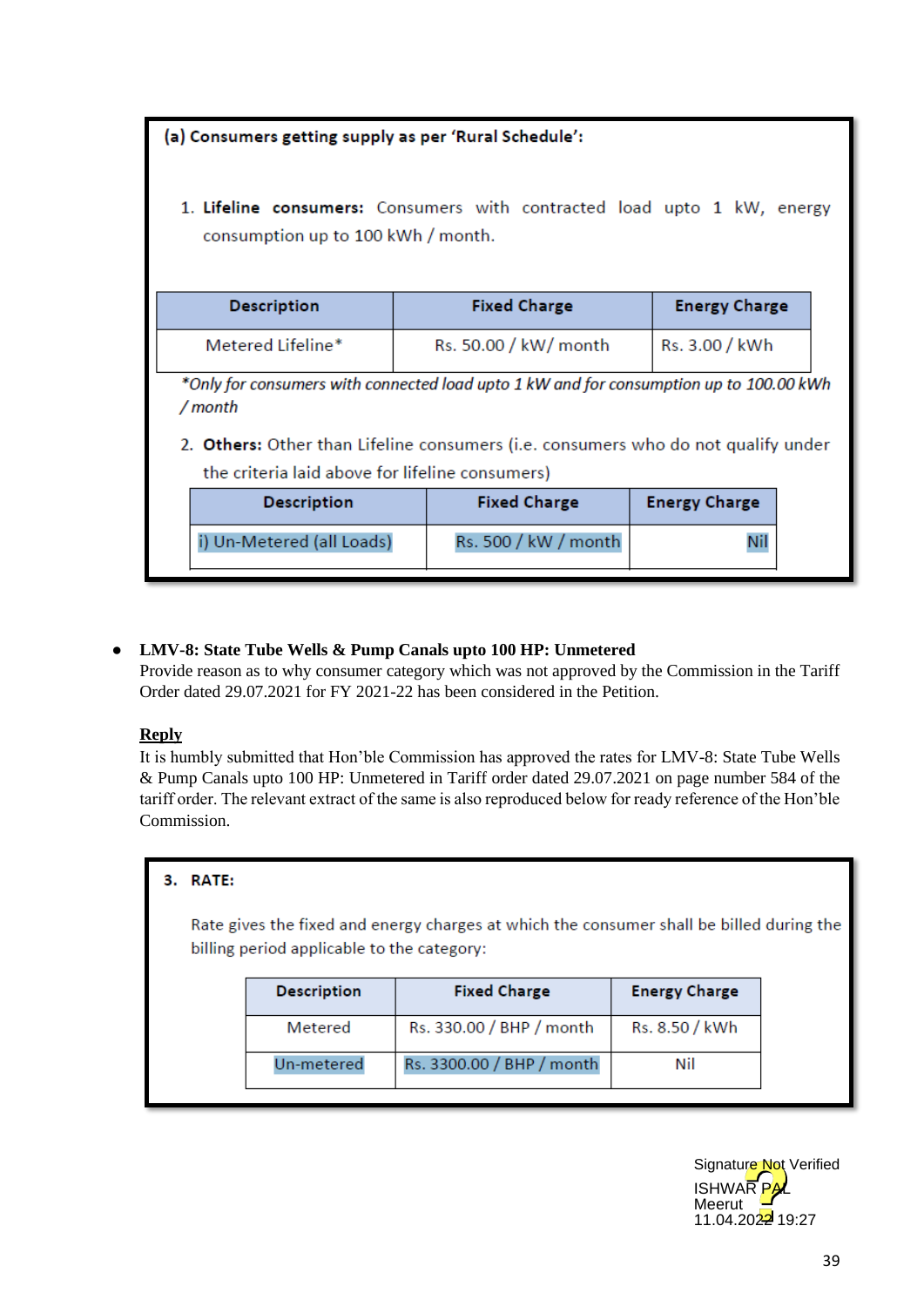**94.** In Excel Formats submitted along with the Petition, Number of Consumers are given in fractions, which cannot be the Actual/Projected data. Submit the revised numbers.

## **Reply:**

It is submitted that the consumer data are in whole integer figures for FY 2020-21, considering the same are on the basis of actuals. Further for FY 2021-22 and FY 2022-23, it is humbly submitted to the Hon'ble Commission that the projections are based on certain growth percentages based on the historical data. However, the consumer data shown in the petition are the nearest integer number without any fraction. The representation of numbers of consumers in excel model is also shown as integer number. The Hon'ble Commission may kindly consider the limitation of formulated working.

**95.** Minimum of 1 kW of load or in multiples of 1 can be applied for a new connection but Petitioner has submitted load in fractions in the Excel Formats, the same need to be rectified and submit the revised numbers.

## **Reply:**

It is submitted that the consumer data are in whole integer figures for FY 2020-21, considering the same are on the basis of actuals. Further for FY 2021-22 and FY 2022-23, it is humbly submitted to the Hon'ble Commission that the projections are based on certain growth percentages based on the historical data. However, the consumer data shown in the petition are the nearest integer number without any fraction. The representation of numbers of consumers in excel model is also shown as integer number. The Hon'ble Commission may kindly consider the limitation of formulated working.

## **Capex & Capitalisation**

**96.** In reference to the Capital Expenditure submitted by Petitioner for FY 2022-23 and prior approval of projects above Rs 10 Crores as per Regulations 44 of the MYT Regulations, 2019, Petitioner should submit the capital expenditure cost of each project likewise (as explained above) and take prior approval of the Commission for projects with cost above Rs. 10 Crores. Petitioner should submit the CAPEX accordingly and provide DPRs for approval of the projects in line with Regulation 44 MYT Regulations, 2019, failing which the same may be disallowed.

## **Reply:**

The Petitioner hereby further informs that Ministry of Power has approved the capex plan under the Revamped Distribution Sector Scheme. The same will be submitted to the Hon'ble Commission.

**97.** It is observed that no contribution from Grants is claimed for FY 2022-23 in Form F18 of the Formats submitted along with the Petition. Hence, Petitioner should provide scheme-wise break-up and fund flow of Grants for RGGVY 11th Plan, DDUGJY, ADB, RAPDRP, IPDS, SAUBHAGYA YOJNA, etc., till FY 2022-23.

## **Reply:**

The Petitioner submits that required details are submitted in reply to Query number 53

**98.** Consumer contribution (Form-18) for FY 2022-23 is Zero (0). Provide justification for the same.

## **Reply: Number in Formant**

The Petitioner submits that the capex in FY 2022-23 is incurred under ADB scheme which is funded by Debt and Equity. Further, RDSS is financed through Debt, Equity and Grant of the roother scheme financed by Debt, equity and Grants. The details of grants are provided in reply to superfy  $R^{\text{up}}$ 

Meerut 11.04.2022 19:27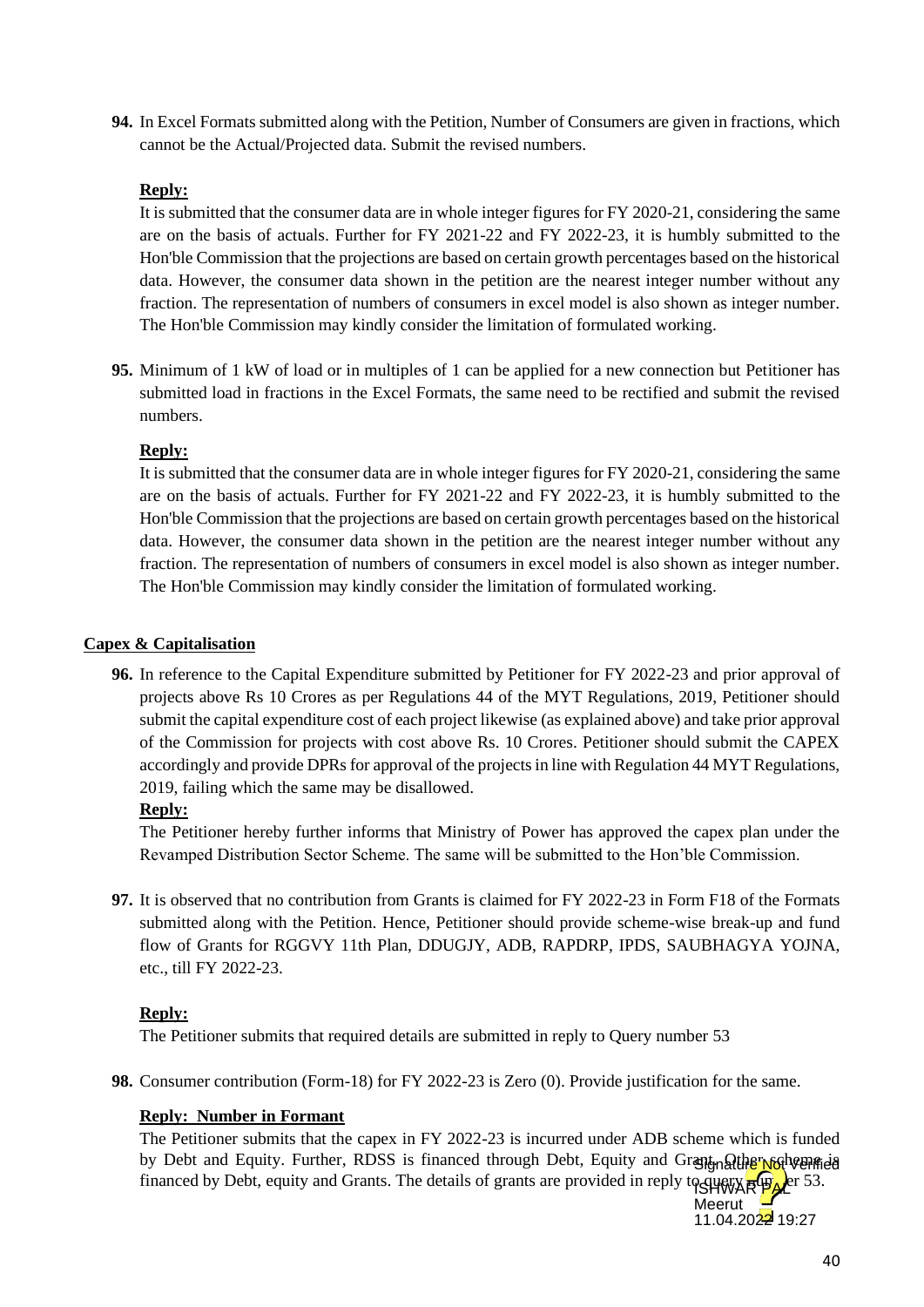#### **Interest on Working capital**

**99.** Petitioner to clarify why it has considered the Govt. Subsidy while deriving one and half month revenue for computation of Interest on Working Capital. It is observed that the same methodology was adopted in the previous Petition as well. Hence, the Petitioner is directed to adopt the Commission's methodology henceforth.

#### **Reply:**

The Petitioner submits that as per clause 54.1 of MYT Regulations, 2019, subsidy to any consumer or class of consumers in the Tariff determined by the Commission, the same shall be provided as per Section 65 of the Act.

Further, extract of Section-65 of EA 2003 is reproduced below: Section 65. (Provision of subsidy by State Government):

*"If the State Government requires the grant of any subsidy to any consumer or class of consumers in the tariff determined by the State Commission under section 62, the State Government shall, notwithstanding any direction which may be given under section 108, pay, in advance and in such manner as may be specified, the amount to compensate the person affected by the grant of subsidy in the manner the State Commission may direct, as a condition for the licence or any other person concerned to implement the subsidy provided for by the State Government:*

*Provided that no such direction of the State Government shall be operative if the payment is not made in accordance with the provisions contained in this section and the tariff fixed by State Commission shall be applicable from the date of issue of orders by the Commission in this regard."*

Combined reading of clause 54.1 of MYT Regulations, 2019 and Section 65 of EA, 2003 itself clarifies that subsidy is the part of Tariff which State Government provides on behalf of poor consumers who can't pay their bills. Further, it is pertinent to highlight that states like Madhya Pradesh, Maharashtra also adopts the same approach and considers subsidy as a part of revenue for determining IOWC. Accordingly, the Petitioner has considered the subsidy as a part of revenue for computing IOWC as the tariff approved by Hon'ble does not includes subsidy.

#### **Bad and Doubtful Debt**

**100.** Petitioner has considered 2% of the Revenue for FY 2022-23 for computation of the Bad and Doubtful debt. However, the Commission has adopted the methodology of approving the Bad and Doubtful debt as a percentage of Revenue. Provide the justification for the same.

#### **Reply**

The Petitioner submits that in line it has claimed bad and doubtful debts in line with regulation 46.1 of the MYT Regulations, 2019. The is reproduced below for the reference of Hon'ble Commission

*"46.1 For any Year, the Commission may allow a provision for write off of bad and doubtful debts upto 2% of the amount shown as Revenue Receivables from sale of electricity in the audited accounts of the Distribution Licensee for that Year or the actual write off of bad debts, whichever is less:"* Signatűre Not Verified

**ISHWAR** Meerut  $11.04.2022$  19:27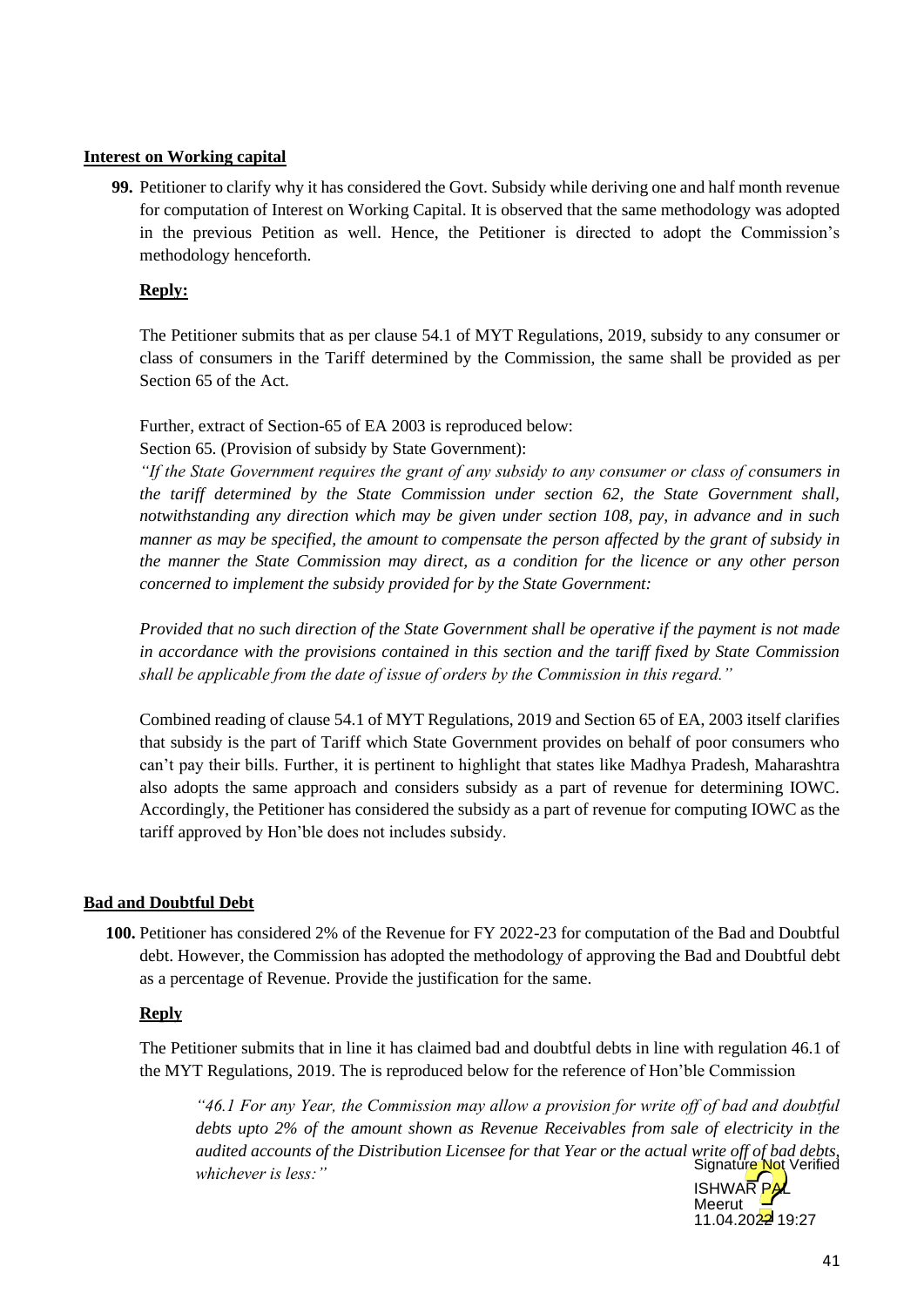- **101.** As regard GoUP Subsidy for FY 2022-23, Petitioner to provide detailed break-up of subsidy to be provided for each consumer category. Provide documentary evidence (Govt. Order for the same). Apart from above, provide details of any other subsidy / rebate / relaxation provided by the Government, especially announcements by Govt. during COVID pandemic for relief of consumers. Further, treatment of such relief in ARR, revenue.
- **102.** Provide details of RE subsidy of to be received from the Govt of UP/UPNEDA etc.

## **Reply to 101 and 102:**

The Govt. subsidy for FY 2022-23 yet to be approved in state budget for FY 2022-23. As such this is not available at present. Therefore, the Petitioner has taken provisional value as budgeted for FY 2021- 22 by GoUP. It is further submitted that the State Government directly informs the Hon'ble Commission on the Tariff Subsidy to be provided to the respective category of consumes.

## **O&M Expenses**

**103.** Petitioner has considered the trued up the O&M expenses for FY 2019-20 rather than deriving the base value for FY 2019-20 as stipulated in Regulation 45 of MYT Regulations, 2019. Petitioner should submit detailed justification for the same.

## **Reply:**

It is hereby submitted that Petitioner has submitted the detailed justification in the petition from point number 2.6.11 to 2.6.14. However, the same is reproduced below for the reference of Hon'ble Commission.

Petitioner submits that since Hon'ble Commission has already trued up the O&M expenses for FY 2019-20, the same shall be considered as the base value rather than deriving the base value for FY 2019- 20 as stipulated in Regulation 45 of MYT Regulations, 2019. In this context, it is submitted that, the Hon'ble Commission while truing-up for FY2019-20 has Trued-up O&M expenses for the year as under:

| <b>FY 19-20</b>                     | <b>DVVNL</b> | <b>MVVNL</b> | <b>PVVNL</b> | <b>PUVVN</b> | <b>KESC</b> | <b>Total (in</b><br>Crs. |
|-------------------------------------|--------------|--------------|--------------|--------------|-------------|--------------------------|
| Trued-up<br><b>O&amp;M</b> expenses | 1193.06      | 1433.57      | 1360.66      | 1804.31      | 246.43      | 6038.03                  |

However, Hon'ble Commission while computing the O&M expenses in the Tariff Order dated 29.07.2021 has computed the base year value (FY 2019-20) which is less than the approved O&M Expenses and the same is shown in the table below.

| <b>FY 19-20</b>                     | <b>DVVNL</b> | <b>MVVNL</b> | <b>PVVNL</b> | <b>PUVVN</b> | <b>KESC</b> | <b>Total</b> (in<br>Crs. |
|-------------------------------------|--------------|--------------|--------------|--------------|-------------|--------------------------|
| Computed<br><b>O&amp;M</b> expenses | 1038.11      | 1256.36      | 1117.22      | 1528.79      | 239.36      | 5179.84                  |

It can be perceived from the above two tables that the Hon'ble Commission has itself estimated two Signature Not Verified<br>different O&M Expenses for the same year. Thus, the petitioner has considered the True **ISHWAR** 

Meerut  $11.04.2022$  19:27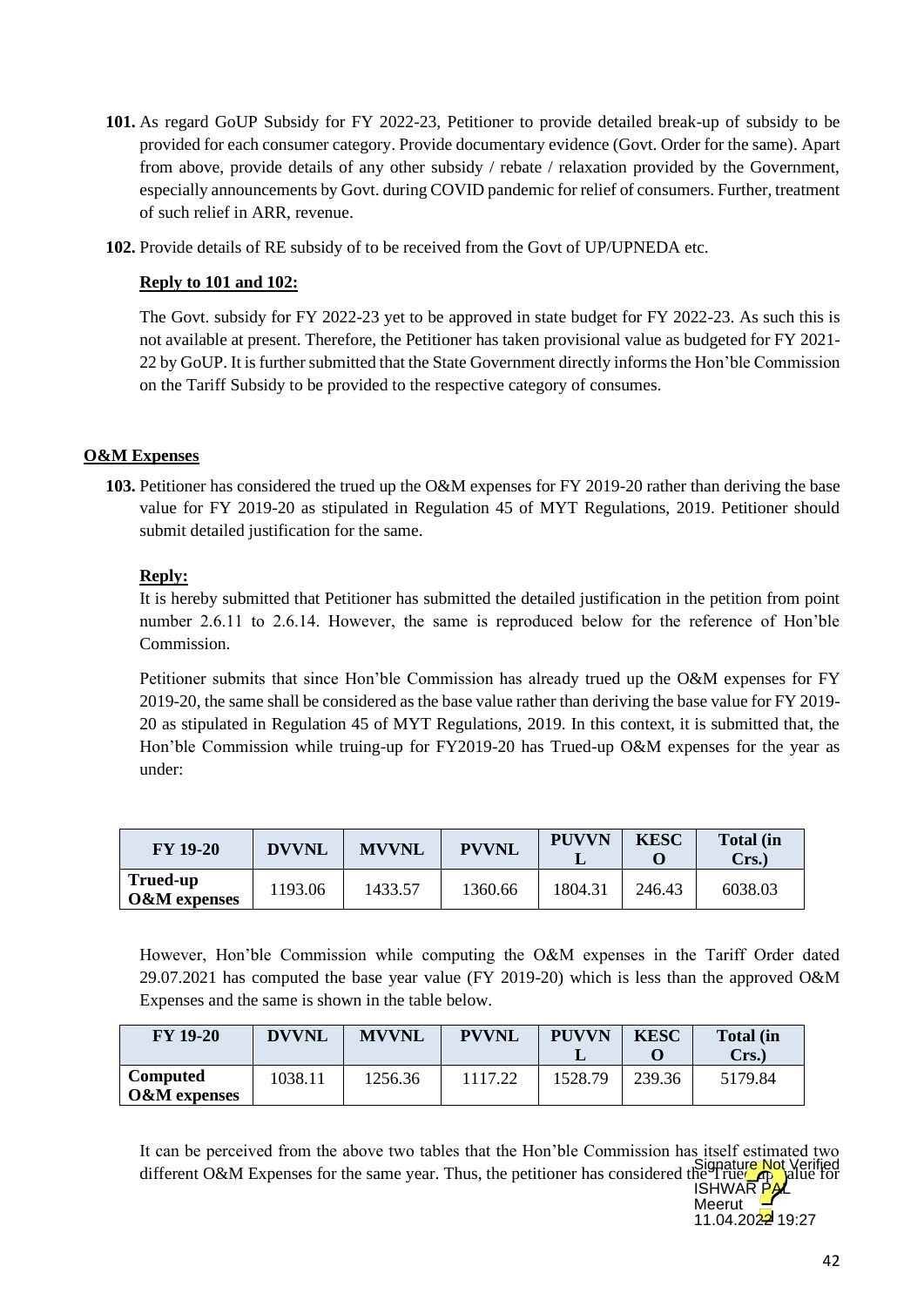FY 2019-20 as a base value for the escalation of normative O&M Expenses for FY 2020-21 as per the MYT Regulations, 2019.

The Petitioner request the Hon'ble Commission to allow the O&M Expenses in line with the methodology proposed in the instant petition which is based on the Trued up O&M Expenses for FY 2019-20 and considering the applicable CPI escalation factors (for Employee Expenses) and WPI escalation factors (R&M Expenses and A&G Expenses) for FY 2020-21, FY 2021-22 and FY 2022-23.

## **AT&C LOSS**

**104.** Petitioner to submit the AT&C Losses Computation as per the format P2 for FY 2022-23.

#### **Reply:**

The Petitioner submits that it has submitted the AT&C Losses Computation as per the format P2 for FY 2022-23 in MYT Formats for FY23.

#### **Supply: Number of hours**

**105.** Provide the SAIDI & SAIFI for FY 2020-21, FY 2021-22 & FY 2022-23.

#### **Reply:**

It is submitted that the UPPCL is in process of automating the computation of SAIDI  $\&$  SAIFI in the billing software.

**106.** Submit the Transformer, Line Length and capacitor bank details for FY 2022-23 as per format P7.

#### **Reply:**

The Petitioner submits that it has submitted the Transformer, Line Length and capacitor bank details for FY 2022-23 as per format P7 in MYT Formats for FY23.

**107.** Submit the maximum Peak Demand (Restricted and Unrestricted), Peak Availability Assessed, Shortfall in meeting Peak Demand as per Form P7 of MYT Distribution Tariff Regulations, 2019.

#### **Reply:**

The above data is not being captured at Discom level.

#### **Metering**

**108.** Provide the status of Metering, designation wise of the employees of Petitioner.

#### **Reply:**

The status of meter installed for the consolidated Discoms as on March, 2021 is shown below:

|       |                               |                | <b>Metered</b> |                        |
|-------|-------------------------------|----------------|----------------|------------------------|
| S.No. | Category                      | <b>Numbers</b> | installed      |                        |
| (i)   | Class IV Employees            | 11250          | Nil            |                        |
| (ii)  | Class III Employees           | 18300          | Nil            |                        |
| (iii) | Junior Engineers & Equivalent | 3067           | Nil            | Signature Not Verified |
|       |                               |                |                |                        |

**ISHWARPAL** Meerut 11.04.2022 19:27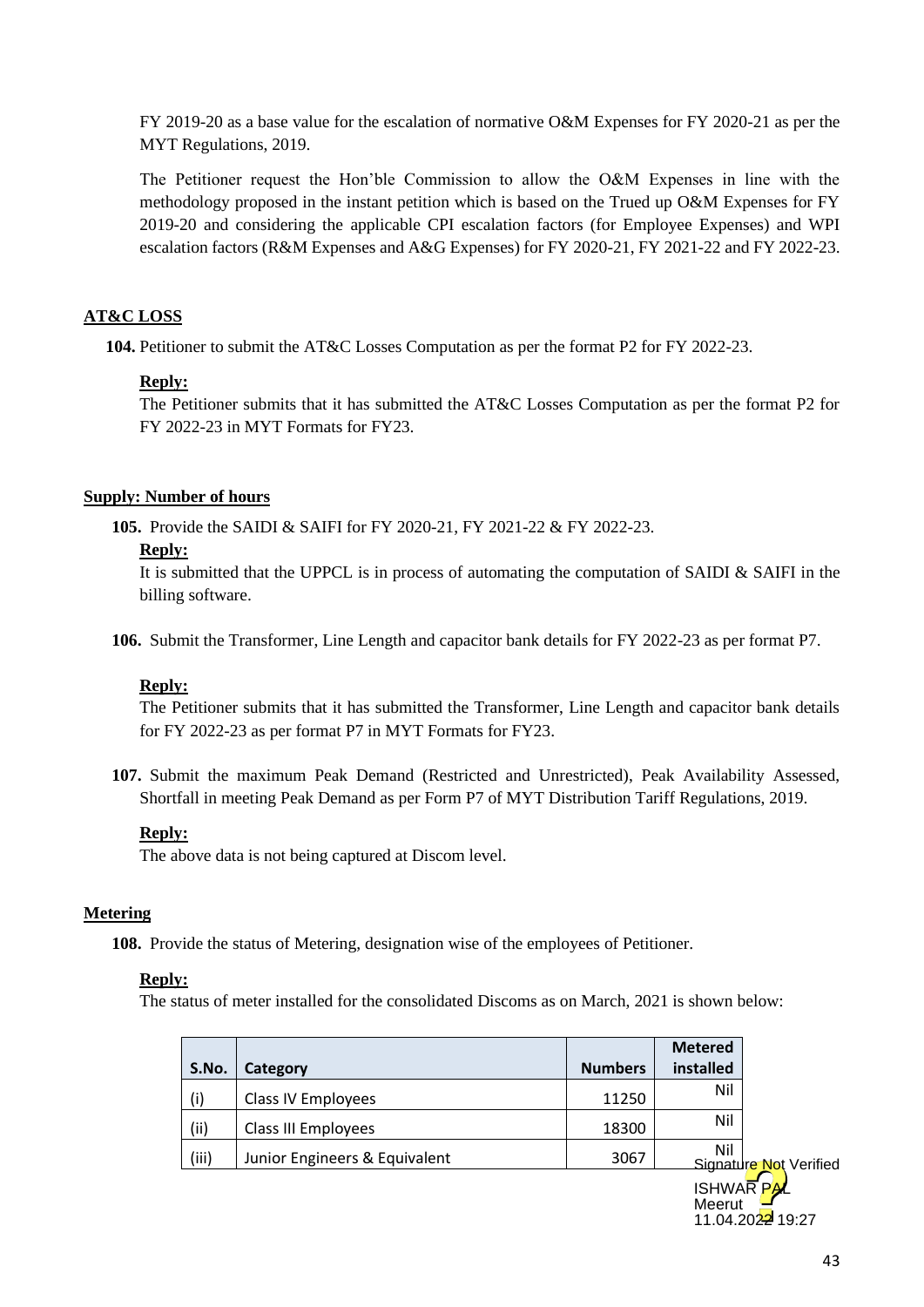| (iv)  | Assistant Engineers & Equivalent              | 1557  | Nil |
|-------|-----------------------------------------------|-------|-----|
| (v)   | <b>Executive Engineers &amp; Equivalent</b>   | 528   | Nil |
| (vi)  | Deputy General Manager & Equivalent           | 118   | Nil |
| (vii) | CGM/GM & Equivalent posts and above           | 38    | Nil |
|       | <b>Total Pensioner &amp; Family Pensioner</b> | 49036 | Nil |
| Total |                                               | 83894 | Nil |

Further, for LMV-10, the petitioner humbly requests the Hon'ble Commission to allow additional time till March, 2023 for installation of meters.

#### **Revenue/Tariff Proposal/Rate Schedule**

- **109.** Petitioner is directed to submit monthly as well as fortnightly, the category and sub-category-wise and slab-wise actual Revenue as in the
- **110.** Additional Formats provided by the Commission vide letter no. UPERC/Secy/D(T)/21-1019 dated 2nd November, 2021.

**Reply to 109 and 110:** The projection for FY 2022-23 is being done on annual basis. Therefore, the monthly details cannot be provided.

- **111.** The Petitioner is required to submit the desired representation of full cost Tariff, subsidy provided by the GoUP and the effective Tariff to be paid by the subsidized consumers to be incorporated in the Rate Schedule for FY 2022-23.
- **112.** Petitioner to submit the Category-wise, sub-category-wise, slab-wise Tariff Proposal for FY 2022-23 along with the Excel Sheet with all linkages and Formula driven. The same should be full cost (without subsidy) and must be designed to achieve +/- 20% Cross Subsidization and Zero gap. Accordingly, the revised Rate Schedule applicable for FY 2022-23 may be submitted.
- **113.** Further, the Petitioner is required to submit the Proposed Roadmap for reduction of Cross-subsidies as per the Tariff Policy for the approval of the Commission.

## **Reply: Point 111 to 113:**

It is respectfully submitted that the roadmap for the reduction of Cross-subsidy is the prerogative of the Hon'ble Commission. The relevant extract of the tariff policy is as under:

*i. "2. For achieving the objective that the tariff progressively reflects the cost of supply of electricity, the Appropriate Commission would notify a roadmap such that tariffs are brought within ±20% of the average cost of supply. The road map would also have intermediate milestones, based on the approach of a gradual reduction in cross subsidy."*

In this context, it is respectfully submitted that the Hon'ble Commission may kindly consider the petitioner's submission.

> **ISHWAR PAL** Meerut  $11.04.2022$  19:27 Signature Not Verified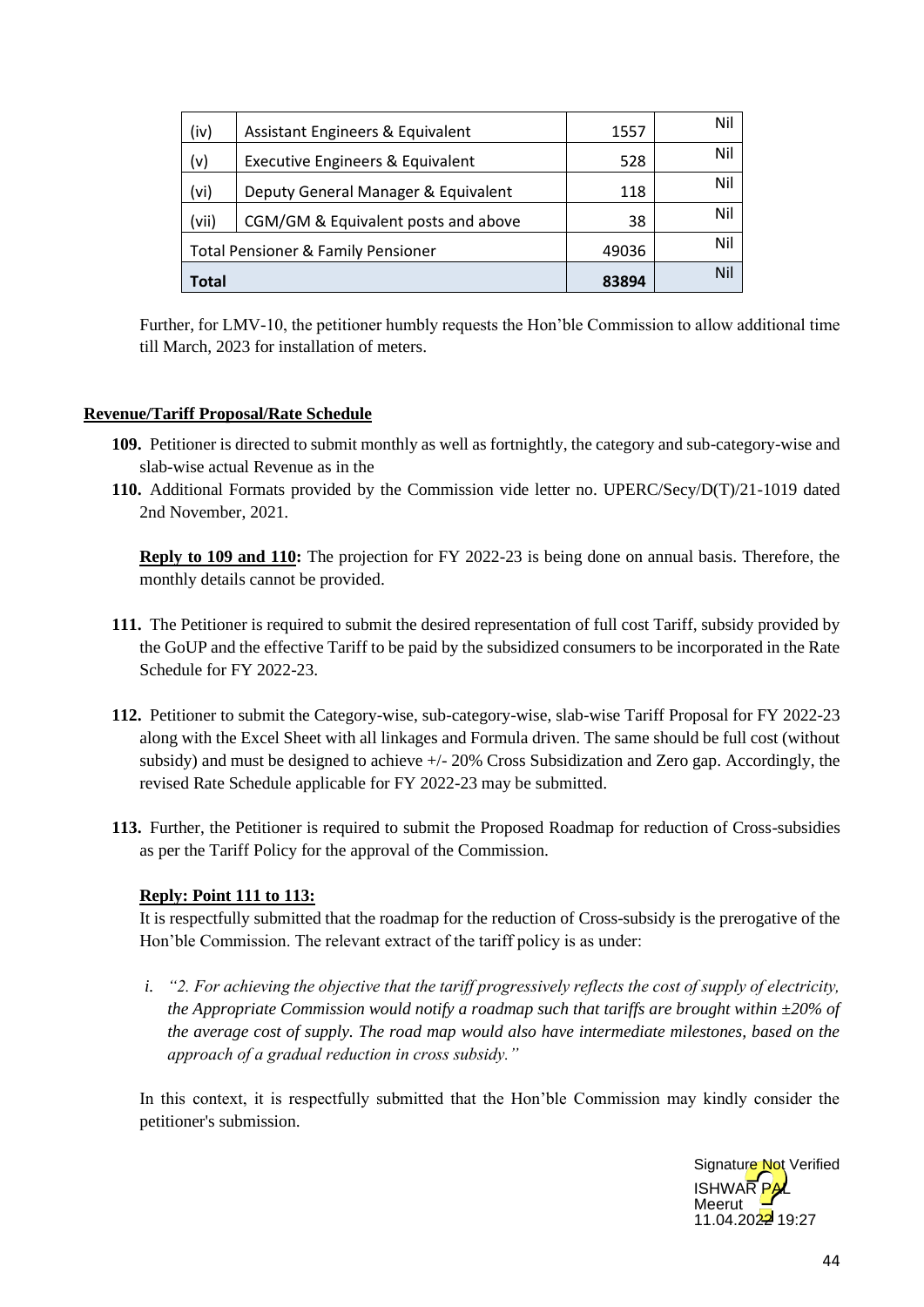The proposal for a rate schedule requires cross-subsidy amongst various consumer categories. The road map for cross-subsidy reduction as per the tariff policy clause mentioned above has not been yet approved by the Hon'ble Commission. It is hereby submitted that an approved road map for the reduction of cross-subsidies is required for the preparation of a Tariff without subsidy. In this context, it is submitted that, as existing rates are not without Government Subsidy and slab wise treatment of GoUP subsidy in T.O. dated 29.07.2021 is not clear, these cannot be considered as a basis to meet the requirements of GoUP direction for Tariff without Govt subsidy w.e.f. FY 2022-23. The road map for DBT in the transparent manner approved by GoUP has also been informed in section 4.15.3 of the Petition. The Petitioner does not have the authority to restructure subcategories of the slabs based on rates of other sub-categories of the slabs without the approval of the Hon'ble Commission on Rationalized Tariff Categories/ Subcategories/ Slabs.

Further, the revenue model also requires the Break-up of 'Fixed Charge' and 'Energy Charge'. The component of Total Fixed Costs is about 66% and Variable Cost is about 34% of ARR for FY 2022- 23. The recovery as per the existing 'Fixed Charge' tariff is about 23% only on the existing tariff. UPERC approved methodology for the recovery of the remaining component of Fixed Cost through 'Energy Charge' Tariff is not available in the existing UPERC Tariff order. As the proposed tariff should also ensure recovery of total approved Fixed costs of ARR, the details of the UPERC mechanism are required for the revenue model.

Further, since the UP Govt. issues the per unit tariff subsidy notification on the basis of the letter sent by the Hon'ble Commission, the Petitioner in absence of per unit Govt. subsidy is not in the position to prepare the full cost tariff structure for FY 2022-23.

In this context it is respectfully submitted that Hon'ble Commission may kindly consider the petitioner submission.

**114.** Each Petitioner to submit Revenue Model along with Consolidated Model (5 Discoms) depicting load factor along with Revenue - category-wise, sub-category-wise & slab-wise at existing Rate schedule. The Excels of the Revenue model should be linked and formula driven

**Reply:** Desired Model is being uploaded on the Commission Portal

- **115.** As there is a gap, hence each Petitioner to submit Revenue Model along with the Consolidated Model (5 Discoms) depicting load factor along with Revenue - category-wise, sub-category-wise & slab-wise at the proposed Tariff to cover the gap. The same should be full cost (without subsidy) and must be designed to achieve +/- 20% Cross Subsidization and Zero gap. Accordingly, the revised Rate Schedule applicable for FY 2022-23 may be submitted. The Excels of the Revenue model should be linked and formula driven. Further, Petitioner to provide the revised computation of Open Access charges, Additional Surcharge, etc.
- **116.** Each Petitioner to submit Revenue Model along with Consolidated Model (5 Discoms) depicting load factor along with Revenue - category-wise, sub-category-wise & slab-wise at the proposed Tariff Category Rationalization. The same should be full cost (without subsidy) and supposition to the achieve +/- 20% Cross Subsidization and Zero gap. Accordingly, the revised Rate Sque Applicable Meerut

 $11.04.2022$  19:27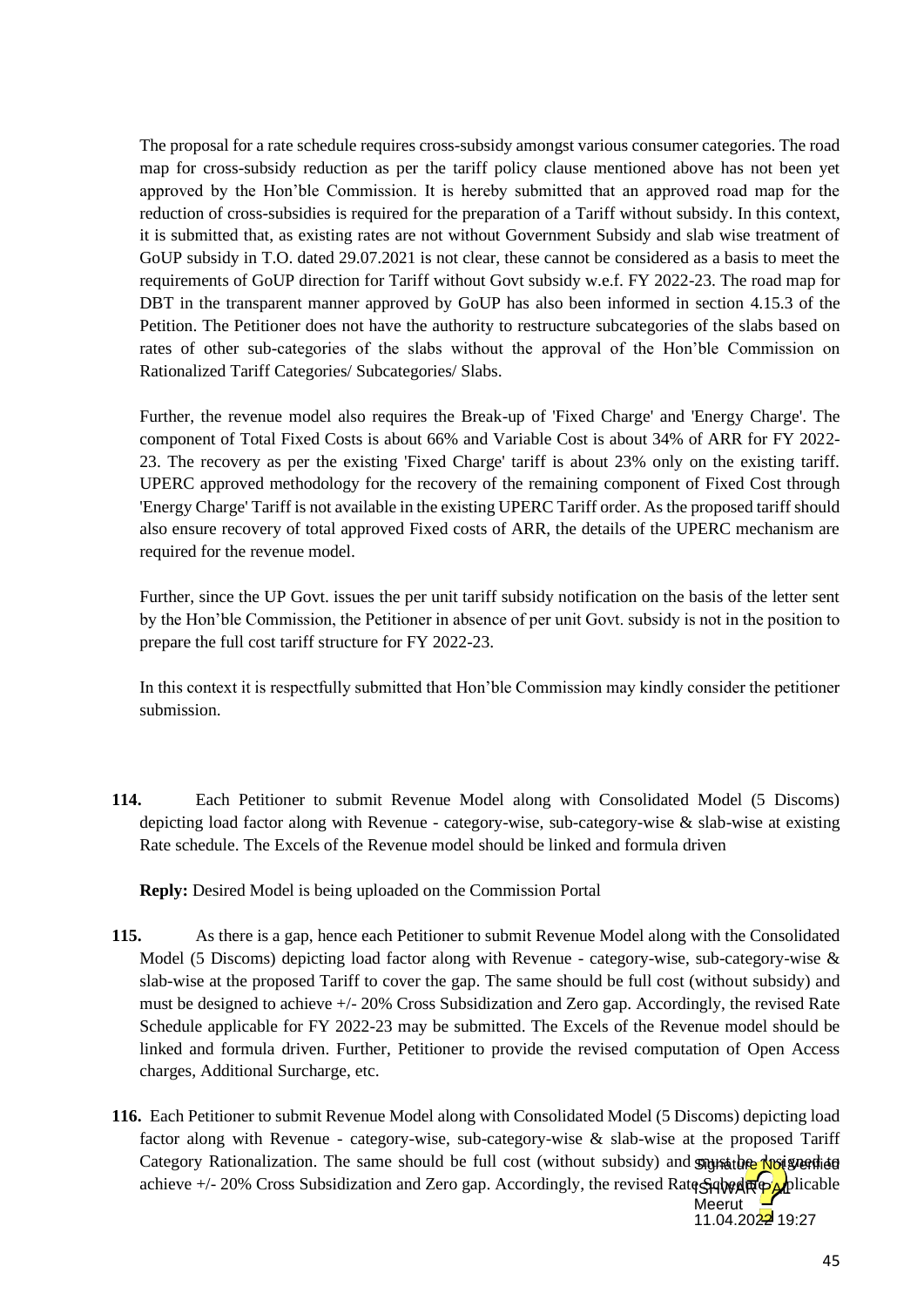for FY 2022-23 may be submitted. The Excels of the Revenue model should be linked and formula driven. Further, Petitioner to provide the revised computation of Open Access charges, Additional Surcharge, etc.

- **117.** With regard to the proposal for provision of Green Energy Tariff, provide the proposed modifications along with Tariffs to be made in the Rate Schedule for the respective category.
- **118.** Petitioner has to provide the tariff proposal as per the tariff Rationalization Proposal submitted. Further, accordingly Petitioner need to submit also the revised Rate Schedule for FY 2022-23. This would be in compliance to Regulation 11.3 of UPERC's Multi Year Tariff for Distribution and Transmission) Regulations, 2019.

#### **Ouote**

*Provided further that the Petition shall be accompanied by a detailed Tariff revision proposal showing category-wise Tariffs and how such revision would meet the gap/ surplus, if any, in the ARR*

#### Unquote

#### **Reply to Query 115 to 118:**

It is respectfully submitted that the roadmap for the reduction of Cross-subsidy is the prerogative of the Hon'ble Commission. The relevant extract of the tariff policy is as under:

> *i. "2. For achieving the objective that the tariff progressively reflects the cost of supply of electricity, the Appropriate Commission would notify a roadmap such that tariffs are brought within ±20% of the average cost of supply. The road map would also have intermediate milestones, based on the approach of a gradual reduction in cross subsidy."*

In this context, it is respectfully submitted that the Hon'ble Commission may kindly consider the petitioner's submission.

The proposal for a rate schedule requires cross-subsidy amongst various consumer categories. The road map for cross-subsidy reduction as per the tariff policy clause mentioned above has not been yet approved by the Hon'ble Commission. It is hereby submitted that an approved road map for the reduction of cross-subsidies is required for the preparation of a Tariff without subsidy. In this context, it is submitted that, as existing rates are not without Government Subsidy and slab wise treatment of GoUP subsidy in T.O. dated 29.07.2021 is not clear, these cannot be considered as a basis to meet the requirements of GoUP direction for Tariff without Govt subsidy w.e.f. FY 2022-23. The road map for DBT in the transparent manner approved by GoUP has also been informed in section 4.15.3 of the Petition. The Petitioner does not have the authority to restructure subcategories of the slabs based on rates of other sub-categories of the slabs without the approval of the Hon'ble Commission on Rationalized Tariff Categories/ Subcategories/ Slabs.

Further, the revenue model also requires the Break-up of 'Fixed Charge' and 'Energy Charge'. The component of Total Fixed Costs is about 66% and Variable Cost is about 34% of ARR for FY 2022- 23. The recovery as per the existing 'Fixed Charge' tariff is about 23% only on the existing tariff. UPERC approved methodology for the recovery of the remaining component of Fixed Cost through 'Energy Charge' Tariff is not available in the existing UPERC Tariff order. As the propose not Verified